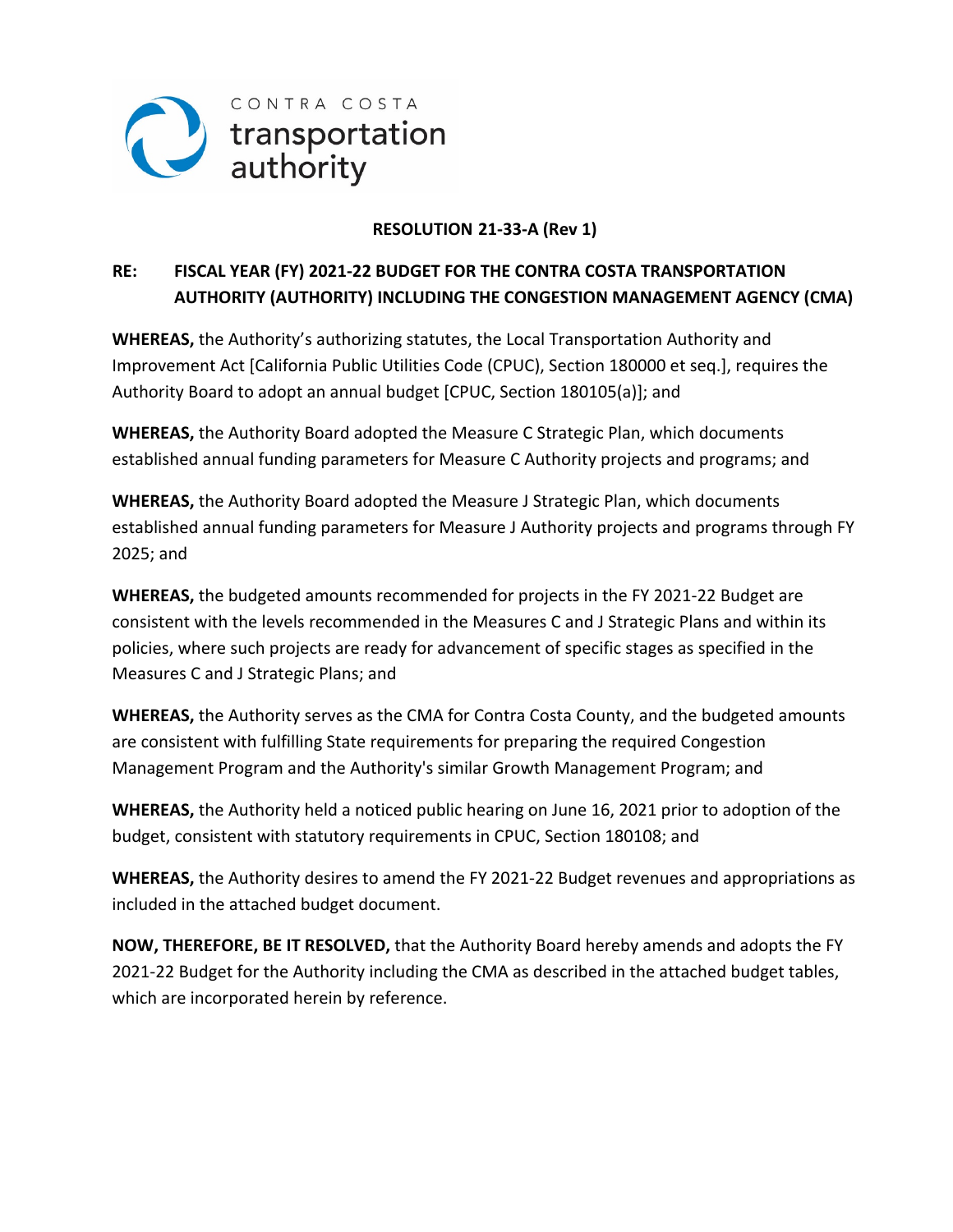*Resolution 21-33-A (Rev 1) March 16, 2022 Page 2 of 2*

This resolution was entered into at a meeting of the Contra Costa Transportation Authority Board held March 16, 2022 in Walnut Creek, California by the following vote:

AYES: Chair Kelley, Vice Chair Glover, and Commissioners Arnerich, Butt, Gerringer, Haskew, Hudson, Mitchoff, Noack, Thorpe, and White

NOES: None ABSENT: None ABSTAIN: None

UII 2022-03-20 20 20 21 44.34 GIVIT E-SIGNED by Chris Kelley on 2022-03-2<u>6 1</u>4:44:34 GMT

Chris Kelley, Chair

Attest: \_\_\_\_\_\_\_\_\_\_\_\_\_\_\_\_\_\_\_\_\_\_\_\_\_\_\_\_\_\_\_\_\_\_\_ on 2022-03-26 16:57:01 GMT E-SIGNED by Tarienne Grover

Tarienne Grover, Clerk of the Board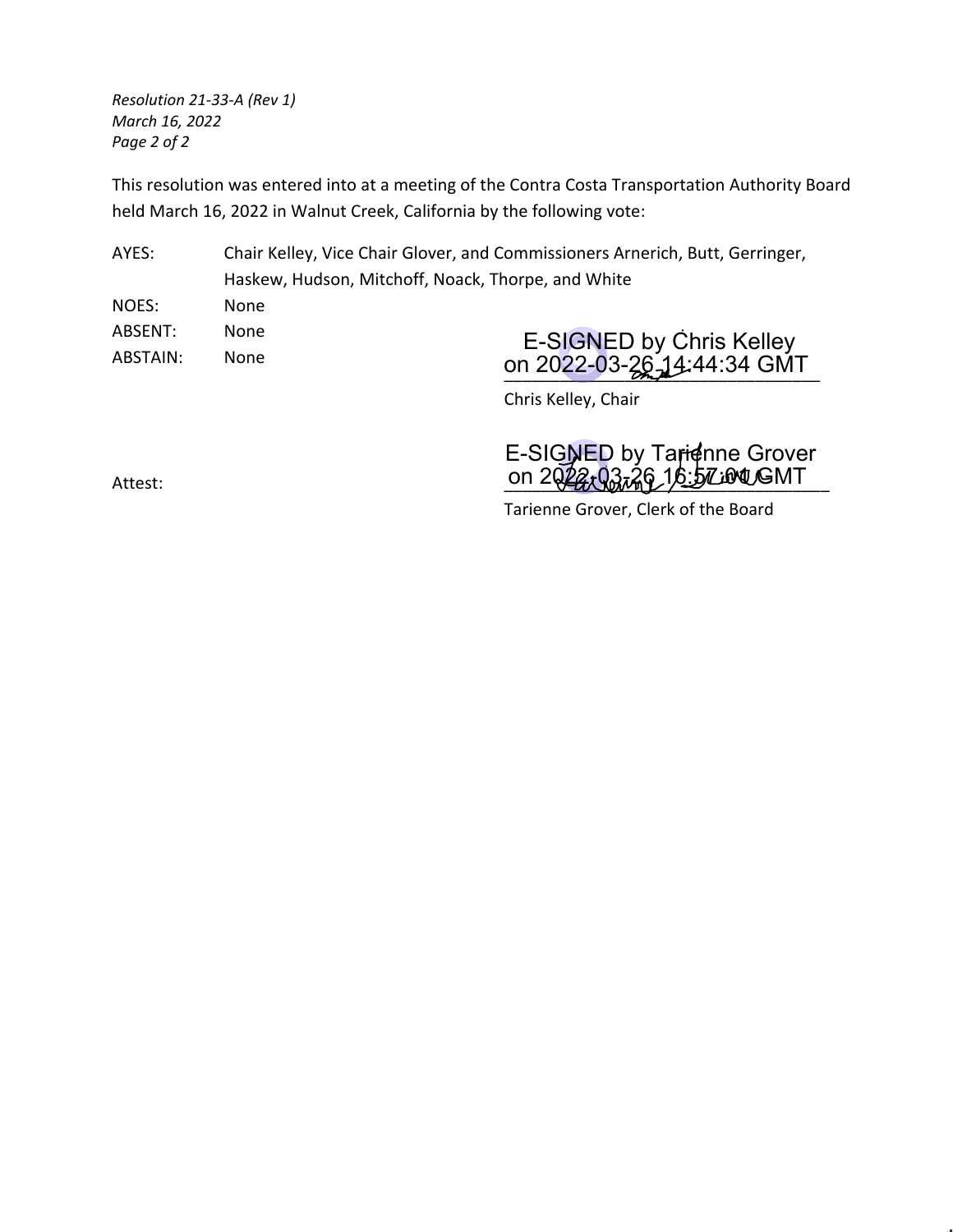#### **Exhibit 1: Summary Revenues, Expenditures, and Changes in Fund Balances**

|                                                              | <b>Actual</b>        |    | <b>Original</b>  | <b>Actual</b>       | <b>Proposed-MY</b> |                |    | Change<br>$(2)-(1)$ |
|--------------------------------------------------------------|----------------------|----|------------------|---------------------|--------------------|----------------|----|---------------------|
|                                                              | FY 2020-21           |    | FY 2021-22       | FY 2021-22          |                    | FY 2021-22     |    | Increase            |
|                                                              |                      |    | Budget (1)       | July-December       |                    | Budget (2)     |    | (Decrease)          |
| <b>REVENUES</b>                                              |                      |    |                  |                     |                    |                |    |                     |
| <b>Sales Tax Revenues</b>                                    | \$<br>107,255,903    | \$ | 98,000,000       | \$<br>56,615,972 \$ |                    | 108,000,000    | \$ | 10,000,000          |
| Investment Income                                            | 288,548              |    | 623,500          | 58,212              |                    | 623,500        |    |                     |
| Federal Surface Transportation Program - CMA                 | 625,528              |    | 1,223,721        | 125,370             |                    | 1,176,941      |    | (46, 780)           |
| Federal - Community Based Transportation Plan (MTC)          |                      |    | 221,325          |                     |                    | 66,398         |    | (154, 928)          |
| Federal Surface Transportation Program - (SCS)               | 40,000               |    |                  |                     |                    |                |    |                     |
| Federal Demonstration Program Funds (SR 239 Study)           | 756,104              |    | 2,760,000        | 830,882             |                    | 2,000,000      |    | (760,000)           |
| Federal Highway - ADS and ATCMTD (Innovate 680)              | 2,594,915            |    | 6,042,890        | 2,639,893           |                    | 3,513,000      |    | (2,529,890)         |
| Federal Congestion Mitigation (CMAQ)                         | 70,420               |    | 50,000           | 3,376               |                    | 50,000         |    |                     |
| State Transportation Agency Grant (GMS)                      | 27,068               |    |                  |                     |                    |                |    |                     |
| State Local Partnership Program (I680/SR4)                   | 24,308,455           |    | 5,667,000        |                     |                    | 3,000,000      |    | (2,667,000)         |
| State Transportation (OCP15-AT, OCP17-EVRP)                  | 148,184              |    | 75,000           |                     |                    | 150,000        |    | 75,000              |
| State Funds (East County Integrated Transit Study)           |                      |    |                  | 891                 |                    | 1,000          |    | 1,000               |
| State Transportation Improvement Program (I-680)             | 5,165,356            |    | 1,555,700        | 352,521             |                    | 1,735,000      |    | 179,300             |
| State Transportation Improvement Program (I680/SR4)          |                      |    | 6,072,000        |                     |                    | 4,806,800      |    | (1,265,200)         |
| State Highway Operation & Protection Program (I680/SR4)      |                      |    | 400,000          |                     |                    |                |    | (400,000)           |
| State Local Partnership Program SB1 (Innovate 680)           |                      |    | 1,182,571        | 5,850,407           |                    | 1,914,571      |    | 732,000             |
| State Planning, Programming and Monitoring (PPM)             | 264,797              |    | 356,000          | 90,203              |                    | 383,384        |    | 27,384              |
| State Transportation Planning (Innovate 680)                 |                      |    | 3,400,000        |                     |                    | 3,400,000      |    |                     |
| Contributions from CMA Member Agencies                       | 225,806              |    | 275,743          |                     |                    | 275,061        |    | (682)               |
| Motor Vehicle Registration Surcharge (TFCA)                  | 1,579,047            |    | 1,652,549        | 812,316             |                    | 1,652,549      |    |                     |
| Regional Measure 2 (SR 4 East Widening)                      |                      |    |                  | 1,078,782           |                    | 1,080,000      |    | 1,080,000           |
| Regional Measure 2 (I-680 Carpool Lane)                      | 1,537,680            |    |                  |                     |                    |                |    |                     |
| Bay Area Toll Authority (SR4/160)                            | 12,010               |    |                  |                     |                    |                |    |                     |
| Bay Area Toll Authority (I-680 Carpool Lane)                 | 5,979,911            |    |                  | 375,668             |                    | 375,000        |    | 375,000             |
| Contributions from GoMentum (GMS)                            | 320,791              |    | 175,000          |                     |                    | 175,000        |    |                     |
| Contributions Sustainable Communities Grant (Caltrans)       |                      |    | 575,445          |                     |                    | 575,445        |    |                     |
| Contributions from Contra Costa County (SR 239 Study)        | 191,010              |    | 853,000          | 262,966             |                    | 662,650        |    | (190, 350)          |
| Contributions from ECCRFFA (Mokelumne)                       |                      |    |                  | 652,671             |                    | 2,500,000      |    | 2,500,000           |
| Contributions from TVTC (I680 Carpool)                       | 6,490,000            |    |                  |                     |                    |                |    |                     |
| Contributions from ECCRFFA (East County Corridor SR4 Bypass) |                      |    | 64,166           |                     |                    | 136,203        |    | 72,037              |
| Contributions from MTC (SR4 Express Lane Study OCP18a)       | 78,700               |    | 46,000           | 40,516              |                    | 46,000         |    |                     |
| Contributions from MTC IDEA Grant (Innovate 680)             |                      |    | 1,000,000        |                     |                    | 75,000         |    | (925,000)           |
| Contributions from TRANSPAC (CMA Study)                      | 113,001              |    |                  | 33,823              |                    | 35,000         |    | 35,000              |
| Contributions from Cities (StreetLight/Planning)             |                      |    |                  | 142,500             |                    | 142,500        |    | 142,500             |
| Contributions from ACTC (Bi-County Activity-Based Model)     |                      |    |                  |                     |                    | 250,000        |    | 250,000             |
| Contributions from City of San Ramon (LSM to FER)            |                      |    |                  |                     |                    | 1,299,053      |    | 1,299,053           |
| Contributions from City of San Ramon (Iron Horse Trail)      | 998,725              |    | 1,219,000        |                     |                    | 2,307,000      |    | 1,088,000           |
| Excess Land Sale (I-80/San Pablo)/(SR4 East)                 | 527,598              |    | 100,000          |                     |                    |                |    | (100,000)           |
| Miscellaneous Revenues                                       |                      |    | 1,000            |                     |                    | 1,000          |    |                     |
| <b>Total Revenues</b>                                        | \$<br>159,599,557 \$ |    | $133,591,610$ \$ | 69,966,969 \$       |                    | 142,408,054 \$ |    | 8,816,444           |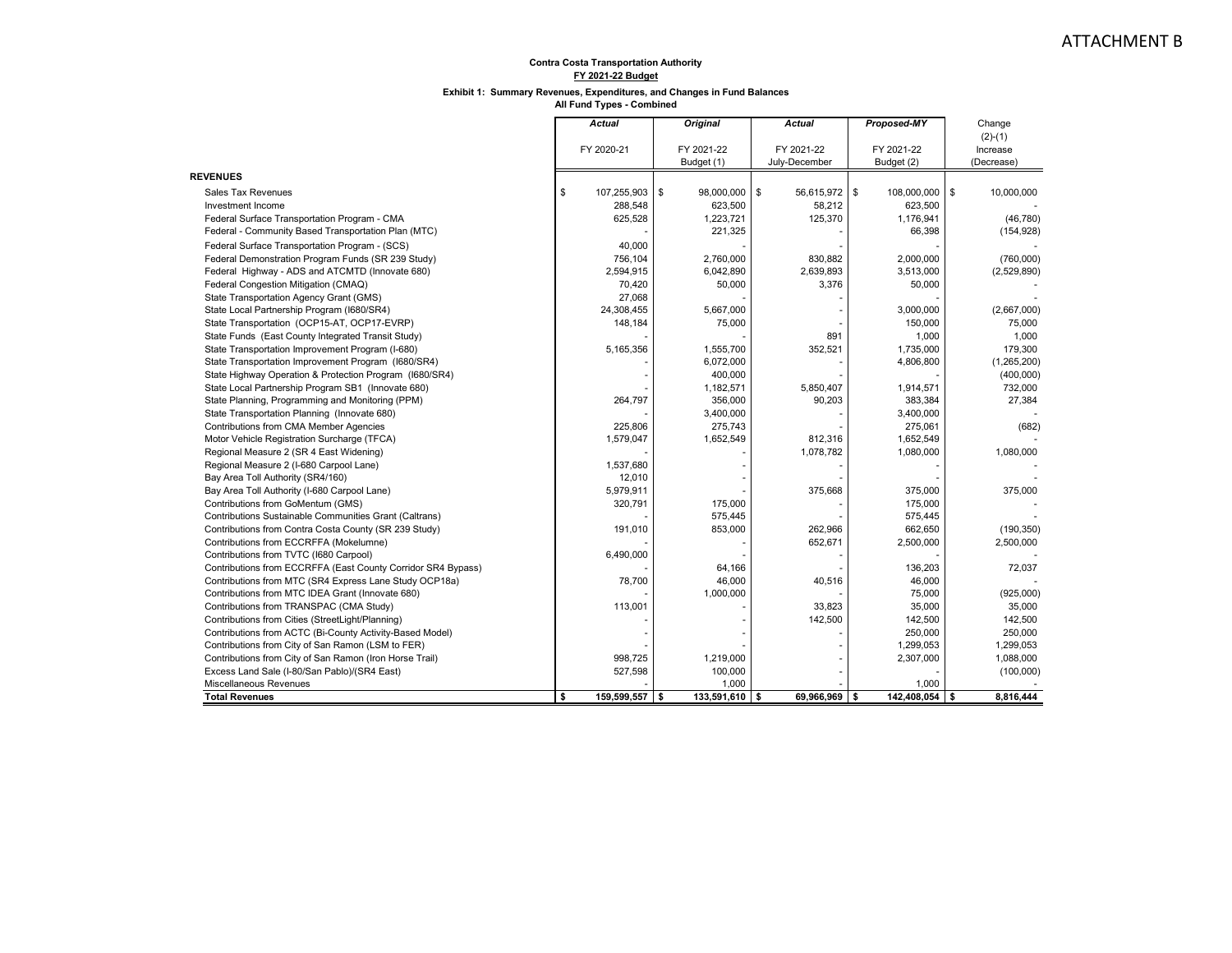#### **Exhibit 1: Summary Revenues, Expenditures, and Changes in Fund Balances**

|                                                 |                   | <b>Actual</b> | Original   | <b>Actual</b> | Proposed-MY | Change         |
|-------------------------------------------------|-------------------|---------------|------------|---------------|-------------|----------------|
|                                                 |                   |               |            |               |             | $(2)-(1)$      |
|                                                 |                   | FY 2020-21    | FY 2021-22 | FY 2021-22    | FY 2021-22  | Increase       |
|                                                 |                   |               | Budget (1) | July-December | Budget (2)  | (Decrease)     |
| <b>EXPENDITURES</b>                             |                   |               |            |               |             |                |
| <b>General Administration</b>                   |                   |               |            |               |             |                |
| Salaries and Employee Benefits                  | OTH29 / MSC S     | 705,112 \$    | 632,402 \$ | $331,125$ \$  | 647,221     | l \$<br>14,819 |
| Services, Supplies, and Capital Outlay          | OCP18d/Admin17-20 | 1,410,201     | 1,496,400  | 641,143       | 1,622,400   | 126,000        |
| <b>Projects Section</b>                         |                   |               |            |               |             |                |
| Project Management Salaries and Benefits        | OTH40             | 1.859.856     | 1.666.081  | 718,030       | 1,518,943   | (147, 138)     |
| Project Management Services and Supplies        | OTH40             | 237,867       | 242,500    | 214,649       | 317,500     | 75,000         |
| Highway and Arterial Projects                   |                   |               |            |               |             |                |
| I-680 Corridor                                  | HAA1              | 160,593       | 1,576,778  | 73.490        | 2,084,088   | 507,310        |
| Rt. 4 West Corridor                             | HAA4              | 696           | 29,845     | 513           | 17,000      | (12, 845)      |
| Transit                                         |                   |               |            |               |             |                |
| Regional Commuterway Category                   | TRAN9             | 42,389        | 100,000    | 2,691         | 2,902,388   | 2,802,388      |
| Capital Improvement Projects                    |                   |               |            |               |             |                |
| Measure J: Caldecott Tunnel 4th Bore            | CIP1              | 252.649       | 235.152    | 70.086        | 233.101     | (2,051)        |
| Measure J: BART East CC Rail Extension          | CIP <sub>2</sub>  | (1,038,196)   | 1,880,803  | 448,337       | 921,766     | (959, 037)     |
| Measure J: SR4 East Widening                    | CIP <sub>3</sub>  | 5,525,598     | 1,233,337  | 355,191       | 1,803,934   | 570,597        |
| Measure J: Capitol Corridor Rail Station Imp    | CIP4              | 90.482        | 154,341    | 89.178        | 202.978     | 48.637         |
| Measure J: SR4 Bypass Elements                  | CIP <sub>5</sub>  | 2,292,429     | 13,133,691 | 773,191       | 5,506,085   | (7,627,606)    |
| Measure J: I-680 and SR242 Interchange Imp      | CIP <sub>6</sub>  | 31,299,421    | 16,895,747 | 9,711,453     | 22,634,845  | 5,739,098      |
| Measure J: I-80 Corridor                        | CIP7              | 270,756       | 419,290    | 267,006       | 743,580     | 324,290        |
| Measure J: I-680 Corridor                       | CIP8              | 20,066,011    | 17,510,260 | 3,482,019     | 13,300,181  | (4,210,079)    |
| Measure J: Richmond Parkway                     | CIP <sub>9</sub>  | 32,302        | 29,912     | 8,961         | 29,803      | (109)          |
| <b>Subregional Projects</b>                     |                   |               |            |               |             |                |
| Measure J: Subregional Bus Transit Enhancements | SPP <sub>19</sub> | 668,000       |            |               |             |                |
| Measure J: Subregional Major Streets Imp        | SPP <sub>24</sub> | 204,514       | 2,695,566  | 53,975        | 1,402,020   | (1, 293, 546)  |
| Measure J: Subregional Martinez Railroad Imp    | SPP <sub>27</sub> | 522,963       | 4,731      | 1,417         | 104,714     | 99.983         |
| Countywide Capital and Maintenance Programs     |                   |               |            |               |             |                |
| Measure J: BART Improvements                    | CCMP10            | 959.750       | 1,632,078  | 1,777,658     | 1,923,838   | 291.760        |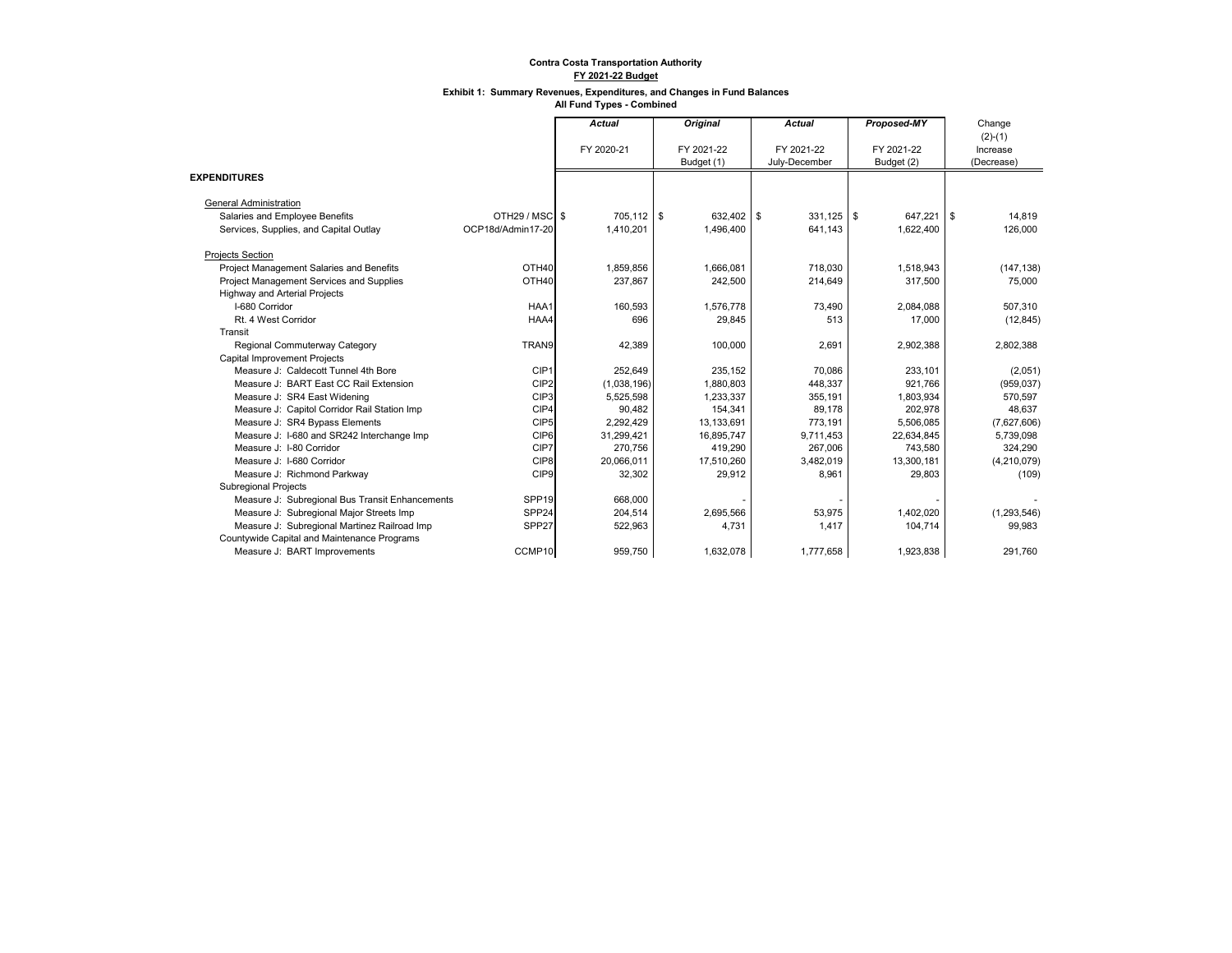#### **Exhibit 1: Summary Revenues, Expenditures, and Changes in Fund Balances**

|                                                         |                   | <b>Actual</b>              | <b>Original</b>      | <b>Actual</b> | Proposed-MY       | Change      |
|---------------------------------------------------------|-------------------|----------------------------|----------------------|---------------|-------------------|-------------|
|                                                         |                   |                            |                      |               |                   | $(2)-(1)$   |
|                                                         |                   | FY 2020-21                 | FY 2021-22           | FY 2021-22    | FY 2021-22        | Increase    |
|                                                         |                   |                            | Budget (1)           | July-December | Budget (2)        | (Decrease)  |
| <b>Programs Section</b>                                 |                   |                            |                      |               |                   |             |
| Program Management Salaries and Benefits                | Var               | 354,014                    | 458,412              | 106,642       | 439,670           | (18, 742)   |
| Programs                                                |                   |                            |                      |               |                   |             |
| Local Street Maintenance (18%) Program                  | CCMP11            | 19,306,063                 | 17,640,000           | 10.190.875    | 19.440.000        | 1.800.000   |
| Additional Local Street Maintenance Program             | SPP <sub>23</sub> | 2,241,648                  | 2,048,200            | 1.183.274     | 2.257.200         | 209,000     |
| Transportation for Livable Community (TLC) Project      | CCMP12            | 3,228,814                  | 7,707,676            | 921,803       | 3,430,014         | (4,277,662) |
| Pedestrian, Bicycle and Trail Facilities                | CCMP13            | 946,847                    | 3,717,759            | 191,092       | 3,333,328         | (384, 431)  |
| Additional Pedestrian, Bicycle and Trail Facilities     | SPP <sub>26</sub> | 11,582                     | 100,000              |               | 49,000            | (51,000)    |
| <b>Bus Services</b>                                     | OCP14             | 4,996,017                  | 4,949,171            | 2,386,904     | 5,568,059         | 618,888     |
| Express Bus Program                                     | OCP16             | 4,298,986                  | 4,286,999            | 2,054,581     | 4,816,853         | 529,854     |
| <b>Bus Transit Enhancements</b>                         | SPP <sub>19</sub> | 3,299,902                  | 3,592,800            | 1,558,378     | 3,928,800         | 336,000     |
| Paratransit Program                                     | OCP15             | 4,836,787                  | 4,458,000            | 1,854,228     | 4,968,000         | 510,000     |
| <b>Additional Paratransit Program</b>                   | SPP <sub>20</sub> | 1,088,107                  | 1,127,000            | 92.444        | 1,542,000         | 415,000     |
| Safe Transportation for Children                        | SPP <sub>21</sub> | 3,594,305                  | 4,542,986            | 1.663.978     | 5,097,420         | 554,434     |
| Commute Alternative Program                             | OCP17             | 799,889                    | 932,347              | 243,296       | 1,412,933         | 480,586     |
| <b>Subregional Transportation Needs</b>                 | SPP <sub>28</sub> | 1,006,979                  | 1,868,772            | 20,449        | 1,952,400         | 83,628      |
| Ferry Service in West County                            | SPP <sub>22</sub> | 3,586,206                  | 3,651,300            | 912,830       | 3,651,300         |             |
| <b>GoMentum Station</b>                                 | <b>GMS</b>        | 321,089                    | 100,000              | 8,100         | 100,000           |             |
| Fund Exchange Reserve                                   | FER               |                            |                      |               | 100,000           | 100,000     |
| Additional Transportation for Livable Community Project | SPP <sub>25</sub> | 1,266,211                  | 1,410,865            |               | 514,000           | (896, 865)  |
| Transportation for Clean Air Program                    | OTH <sub>45</sub> | 10,100                     | 1,555,933            | 561,581       | 1,555,933         |             |
| <b>Planning Section</b>                                 |                   |                            |                      |               |                   |             |
| <b>Regional Planning</b>                                |                   |                            |                      |               |                   |             |
| Salaries and Employee Benefits                          | Var               | 550.424                    | 539.610              | 174.974       | 523.140           | (16, 470)   |
| Services, Supplies, and Capital Outlay                  | Var               | 866,634                    | 2,600,500            | 1,057,815     | 3,380,000         | 779,500     |
| <b>Congestion Management</b>                            |                   |                            |                      |               |                   |             |
| Salaries and Employee Benefits                          | Var               | 816,662                    | 856,060              | 455,464       | 1,178,395         | 322,335     |
| Services, Supplies, and Capital Outlay                  | Var               | 404,135                    | 1,109,500            | 60,075        | 665,000           | (444, 500)  |
| <b>SCS</b> Implementation                               |                   |                            |                      |               |                   |             |
| Salaries and Employee Benefits                          | Var               | 61,993                     | 101,229              | 1,054         | 48,388            | (52, 841)   |
| Services, Supplies, and Capital Outlay                  | Var               |                            | 10,000               |               | 10,000            |             |
| <b>Debt Service</b>                                     |                   |                            |                      |               |                   |             |
| Principal Repayment(refund 2012&2018) - Measure J Bonds | Var               | 133,510,000                | 23,555,000           |               | 23,745,000        | 190,000     |
| Interest and Related Fees - Measure J Bonds             | Var               | 20,305,442                 | 19,899,300           |               | 18,386,015        | (1,513,285) |
| <b>Total Expenditures</b>                               |                   | \$<br>277,272,231          | 174,388,333 \$<br>-S | 44,719,951 \$ | 170,009,233 \$    | (4,379,100) |
|                                                         |                   |                            |                      |               |                   |             |
| Excess (Deficiency) of Revenues                         |                   |                            |                      |               |                   |             |
| Over (Under) Expenditures                               |                   | \$<br>$(117, 672, 674)$ \$ | $(40, 796, 723)$ \$  | 25,247,018 \$ | $(27,601,179)$ \$ | 13.195.544  |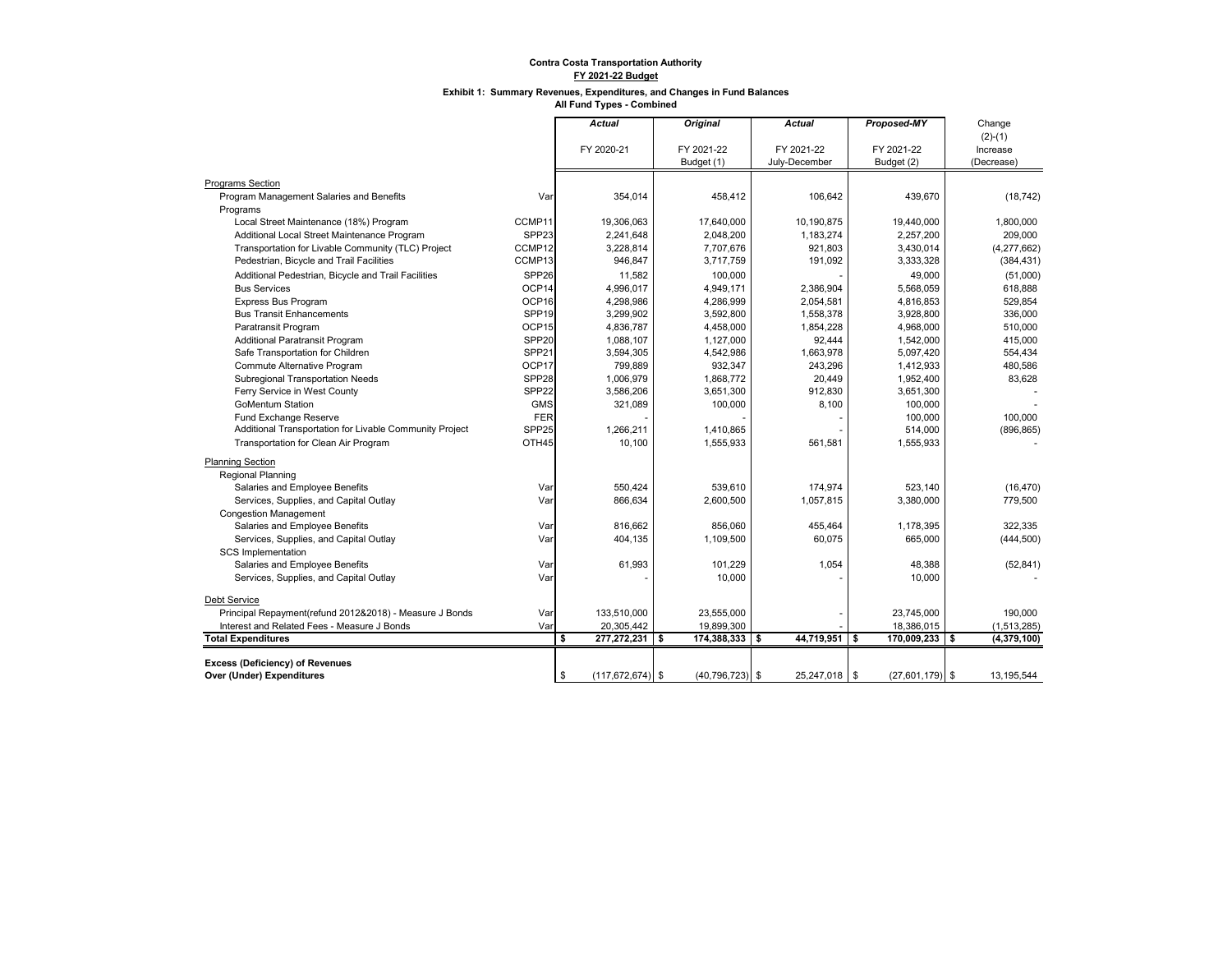#### **Exhibit 1: Summary Revenues, Expenditures, and Changes in Fund Balances**

|                                                               | Actual           | <b>Original</b> |                     | <b>Actual</b>  | Proposed-MY       | Change        |
|---------------------------------------------------------------|------------------|-----------------|---------------------|----------------|-------------------|---------------|
|                                                               |                  |                 |                     |                |                   | $(2)-(1)$     |
|                                                               | FY 2020-21       | FY 2021-22      |                     | FY 2021-22     | FY 2021-22        | Increase      |
|                                                               |                  | Budget (1)      |                     | July-December  | Budget (2)        | (Decrease)    |
| <b>OTHER FINANCING SOURCES (USES)</b>                         |                  |                 |                     |                |                   |               |
| Interfund Operating Transfers In (Out):                       |                  |                 |                     |                |                   |               |
| Measure J Fund - (Principal, Interest and Related Fees)       | 41,688,894       |                 | (43, 454, 300)      | (21, 598, 094) | (42, 131, 015)    | 1,323,285     |
| Debt Service Fund - (Principal, Interest and Related Fees)    | (41,688,894)     |                 | 43,454,300          | 21,598,094     | 42,131,015        | (1,323,285)   |
| Measure J Fund - (Project Funding from Fund Exchange Reserve) |                  |                 |                     |                | (1,100,000)       | (1, 100, 000) |
| Fund Exchange Reserve Fund - (Project/Program Funding)        |                  |                 |                     |                | 1,100,000         | 1,100,000     |
| Bond Proceeds (2021A&B Bonds)                                 | 109,915,000      |                 |                     |                |                   |               |
| Premiums (2021 Bonds)                                         | 28,633,114       |                 |                     |                |                   |               |
| Termination SWAP (\$100M)                                     | (25, 272, 000)   |                 |                     |                |                   |               |
| Issuance Costs (2021 Bonds)                                   | (1,909,892)      |                 |                     |                |                   |               |
| <b>Total Other Financing Source (Uses)</b>                    | 111,366,222 \$   |                 |                     | \$             | \$                | \$            |
| <b>NET CHANGE IN FUND BALANCES:</b>                           |                  |                 |                     |                |                   |               |
| Excess (Deficiency) of Revenues and                           |                  |                 |                     |                |                   |               |
| <b>Financing Sources Over (Under)</b>                         |                  |                 |                     |                |                   |               |
| <b>Expenditures and Other Financing Uses</b>                  | $(6,306,452)$ \$ |                 | $(40, 796, 723)$ \$ | 25,247,018 \$  | $(27,601,179)$ \$ | 13,195,544    |
| <b>BEGINNING FUND BALANCES (estimated)</b>                    | 104,658,424 \$   |                 | 98,351,972 \$       | 98,351,972 \$  | 98,351,972 \$     | (0)           |
| <b>ENDING FUND BALANCES</b>                                   | $98,351,972$ \$  |                 | $57,555,250$ \$     | 123,598,990 \$ | 70,750,793 \$     | 13,195,544    |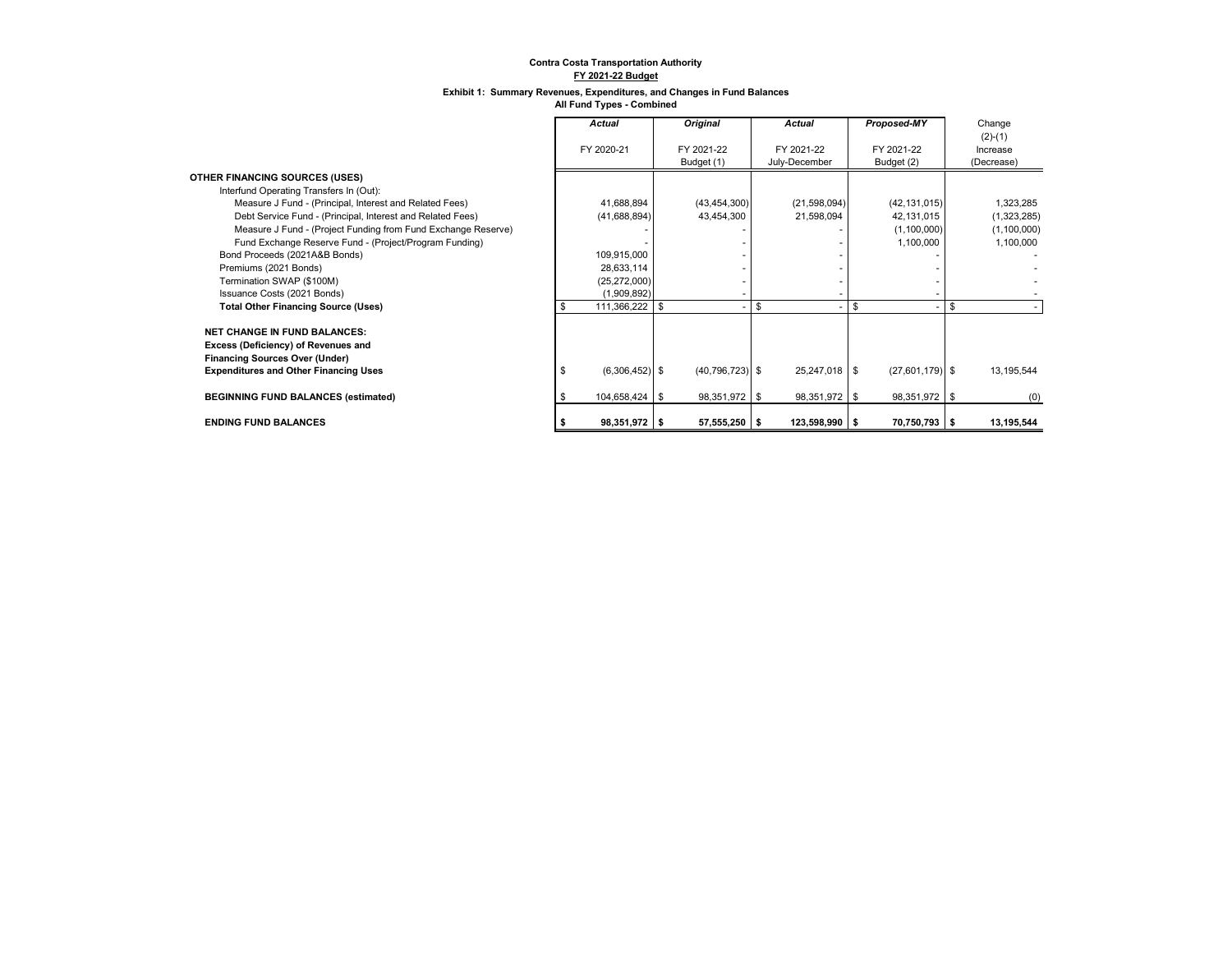|                                                                      |           |                  |           |                     |                    | Proposed-MY       |
|----------------------------------------------------------------------|-----------|------------------|-----------|---------------------|--------------------|-------------------|
|                                                                      |           |                  |           | Special             | Debt               | Total             |
|                                                                      | Measure J |                  | Measure C | Revenue             | Service            | FY 2021-22        |
|                                                                      | Fund      |                  | Fund      | Fund                | Fund               | <b>Budget</b>     |
| <b>REVENUES</b>                                                      |           |                  |           |                     |                    |                   |
| <b>Sales Tax Revenues</b>                                            | \$        | 79,822,800 \$    |           | 28,177,200 \$<br>\$ |                    | 108,000,000<br>\$ |
| Investment Income                                                    |           | 500,000          | 15,000    | 102,500             | 6,000              | 623,500           |
| Federal Surface Transportation Program - CMA                         |           | 1,176,941        |           |                     |                    | 1,176,941         |
| Congestion Mitigation and Air Quality Program - Climate Change Grant |           |                  |           | 50,000              |                    | 50,000            |
| Federal - Community Based Transportation Plan (MTC)                  |           | 66,398           |           |                     |                    | 66,398            |
| Federal Demonstration Program Funds (SR 239 Study)                   |           | 2,000,000        |           |                     |                    | 2,000,000         |
| Federal Highway - ADS and ATCMTD (Innovate 680)                      |           | 3,513,000        |           |                     |                    | 3,513,000         |
| State Funds (East County Integrated Transit Study)                   |           | 1,000            |           |                     |                    | 1,000             |
| State Transportation Improvement Program (I680/SR4)                  |           | 4,806,800        |           |                     |                    | 4,806,800         |
| State Local Partnership Program SB1 (Innovate 680)                   |           | 1,914,571        |           |                     |                    | 1,914,571         |
| State Transportation Improvement Program (I-680)                     |           | 1,735,000        |           |                     |                    | 1,735,000         |
| State Local Partnership Program (I680/SR4)                           |           | 3,000,000        |           |                     |                    | 3,000,000         |
| State Transportation (OCP15-AT, OCP17-EVRP)                          |           |                  |           | 150,000             |                    | 150,000           |
| State Planning, Programming and Monitoring (PPM)                     |           | 383,384          |           |                     |                    | 383,384           |
| State Transportation Planning (Innovate 680)                         |           | 3,400,000        |           |                     |                    | 3,400,000         |
| Contributions from CMA Member Agencies                               |           | 275,061          |           |                     |                    | 275,061           |
| Motor Vehicle Registration Surcharge (TFCA)                          |           |                  |           | 1,652,549           |                    | 1,652,549         |
| Regional Measure 2 (SR 4 East Widening)                              |           | 1,080,000        |           |                     |                    | 1,080,000         |
| Bay Area Toll Authority (I-680 Carpool Lane)                         |           | 375,000          |           |                     |                    | 375,000           |
| Contributions from GoMentum (GMS)                                    |           |                  |           | 175,000             |                    | 175,000           |
| Contributions Sustainable Communities Grant (Caltrans)               |           | 575,445          |           |                     |                    | 575,445           |
| Contributions from Contra Costa County (SR 239 Study)                |           | 662,650          |           |                     |                    | 662,650           |
| Contributions from ECCRFFA (Mokelumne)                               |           | 2,500,000        |           |                     |                    | 2,500,000         |
| Contributions from ECCRFFA (East County Corridor SR4 Bypass)         |           | 136,203          |           |                     |                    | 136,203           |
| Contributions from MTC (SR4 Express Lane Study OCP18a)               |           | 46,000           |           |                     |                    | 46,000            |
| Contributions from MTC IDEA Grant (Innovate 680)                     |           | 75,000           |           |                     |                    | 75,000            |
| Contributions from TRANSPAC (CMA Study)                              |           | 35,000           |           |                     |                    | 35,000            |
| Contributions from Cities (StreetLight/Planning)                     |           | 142,500          |           |                     |                    | 142,500           |
| Contributions from ACTC (Bi-County Activity-Based Model)             |           | 250,000          |           |                     |                    | 250,000           |
| Contributions from City of San Ramon (LSM to FER)                    |           | 1,299,053        |           |                     |                    | 1,299,053         |
| Contributions from City of San Ramon (Iron Horse Trail)              |           | 2,307,000        |           |                     |                    | 2,307,000         |
| Miscellaneous Revenues                                               |           | 1,000            |           |                     |                    | 1,000             |
| <b>Total Revenues</b>                                                | \$        | $112,079,805$ \$ | 15,000    | 30,307,249<br>\$    | $6,000$ \$<br>l \$ | 142,408,054       |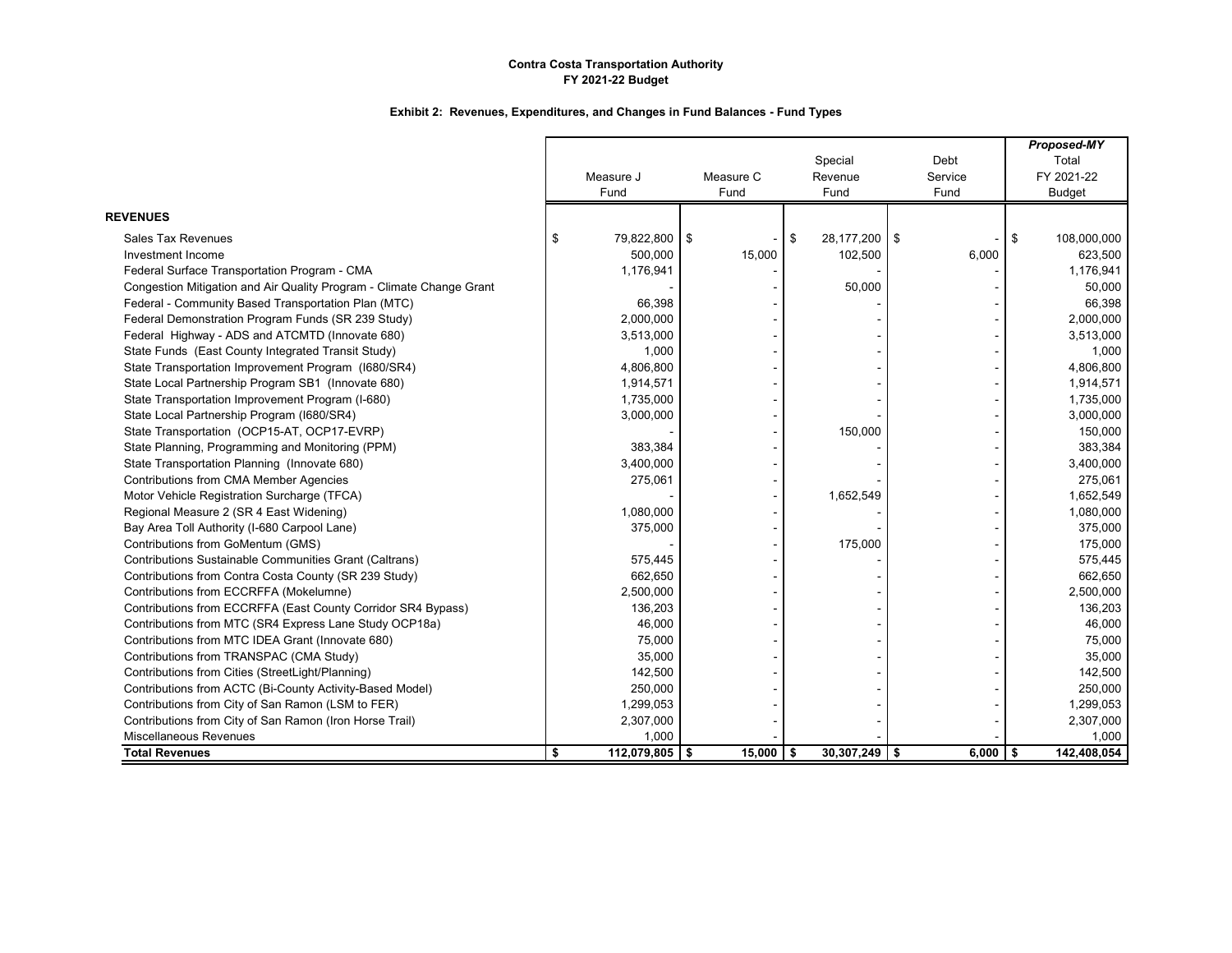|                                              |                      |            |           |         |         | Proposed-MY   |
|----------------------------------------------|----------------------|------------|-----------|---------|---------|---------------|
|                                              |                      |            |           | Special | Debt    | Total         |
|                                              |                      | Measure J  | Measure C | Revenue | Service | FY 2021-22    |
|                                              |                      | Fund       | Fund      | Fund    | Fund    | <b>Budget</b> |
| <b>EXPENDITURES</b>                          | Org                  |            |           |         |         |               |
| <b>General Administration</b>                |                      |            |           |         |         |               |
| Salaries and Employee Benefits               | OTH <sub>29</sub> \$ | 647,221 \$ |           | \$      | \$      | 647.221<br>\$ |
| Services, Supplies, and Capital Outlay       | OCP18d/Admin17       | 1,622,400  |           |         |         | 1,622,400     |
| <b>Projects Section</b>                      |                      |            |           |         |         |               |
| Project Management Salaries and Benefits     | OTH <sub>40</sub>    | 1,518,943  |           |         |         | 1,518,943     |
| Project Management Services and Supplies     | OTH40                | 317,500    |           |         |         | 317,500       |
| <b>Highway and Arterial Projects</b>         |                      |            |           |         |         |               |
| I-680 Corridor                               | HAA1                 |            | 2,084,088 |         |         | 2,084,088     |
| Rt. 4 West Corridor                          | HAA4                 |            | 17,000    |         |         | 17,000        |
| Transit                                      |                      |            |           |         |         |               |
| Regional Commuterway Category                | TRAN9                |            | 2,902,388 |         |         | 2,902,388     |
| Capital Improvement Projects                 |                      |            |           |         |         |               |
| Measure J: Caldecott Tunnel 4th Bore         | CIP1                 | 233,101    |           |         |         | 233.101       |
| Measure J: BART East CC Rail Extension       | CIP <sub>2</sub>     | 921,766    |           |         |         | 921,766       |
| Measure J: SR4 East Widening                 | CIP <sub>3</sub>     | 1,803,934  |           |         |         | 1,803,934     |
| Measure J: Capital Corridor Rail Station     | CIP4                 | 202,978    |           |         |         | 202,978       |
| Measure J: SR4 Bypass Elements               | CIP <sub>5</sub>     | 5,506,085  |           |         |         | 5,506,085     |
| Measure J: I-680 and SR242 Interchange Imp   | CIP <sub>6</sub>     | 22,634,845 |           |         |         | 22,634,845    |
| Measure J: I-80 Corridor                     | CIP7                 | 743.580    |           |         |         | 743,580       |
| Measure J: 1-680 Corridor                    | CIP <sub>8</sub>     | 13,300,181 |           |         |         | 13,300,181    |
| Measure J: Richmond Parkway                  | CIP <sub>9</sub>     | 29,803     |           |         |         | 29,803        |
| Subregional Projects                         |                      |            |           |         |         |               |
| Measure J: Subregional Major Streets Imp     | SPP24                | 1,402,020  |           |         |         | 1,402,020     |
| Measure J: Subregional Martinez Railroad Imp | SPP27                | 104,714    |           |         |         | 104,714       |
| Countywide Capital and Maintenance Programs  |                      |            |           |         |         |               |
| Measure J: BART Improvements                 | CCMP10               | 1,923,838  |           |         |         | 1,923,838     |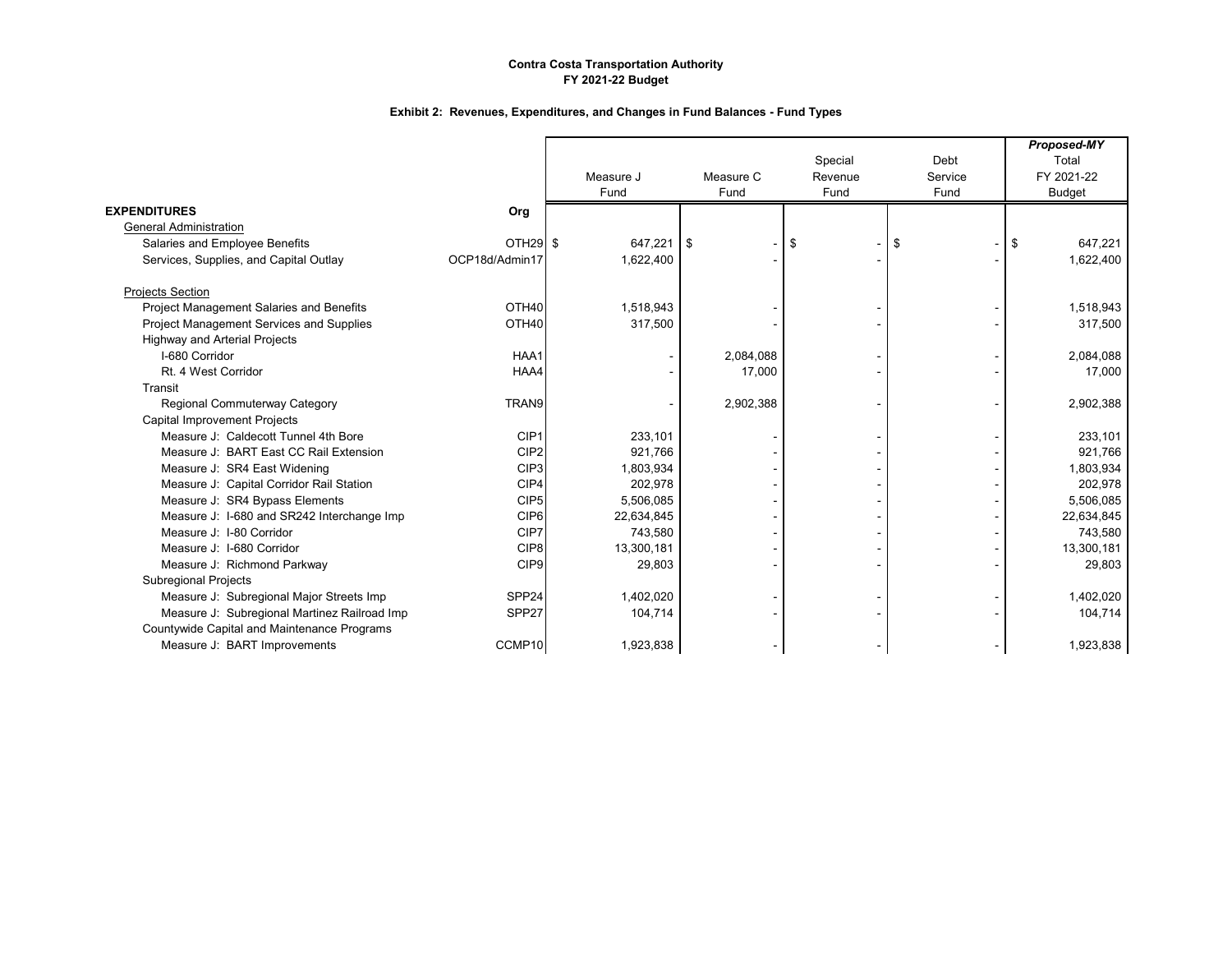|                                                         |                   |           |           |                    | Debt    | Proposed-MY<br>Total |
|---------------------------------------------------------|-------------------|-----------|-----------|--------------------|---------|----------------------|
|                                                         |                   | Measure J | Measure C | Special<br>Revenue | Service | FY 2021-22           |
|                                                         |                   | Fund      | Fund      | Fund               | Fund    | <b>Budget</b>        |
|                                                         |                   |           |           |                    |         |                      |
| <b>Programs Section</b>                                 |                   |           |           |                    |         |                      |
| Program Management Salaries and Benefits                | Var               | 177,099   |           | 262,571            |         | 439,670              |
| Programs                                                |                   |           |           |                    |         |                      |
| Local Street Maintenance Program                        | CCMP11            |           |           | 19,440,000         |         | 19,440,000           |
| Additional Local Street Maintenance Program             | SPP <sub>23</sub> |           |           | 2,257,200          |         | 2,257,200            |
| Transportation for Livable Community Project            | CCMP12            | 3.430.014 |           |                    |         | 3,430,014            |
| Additional Transportation for Livable Community Project | SPP <sub>25</sub> | 514,000   |           |                    |         | 514,000              |
| Pedestrian, Bicycle and Trail Facilities                | CCMP13            | 3,333,328 |           |                    |         | 3,333,328            |
| Additional Pedestrian, Bicycle and Trail Facilities     | SPP <sub>26</sub> | 49,000    |           |                    |         | 49,000               |
| <b>Bus Services Program</b>                             | OCP14             | 5,568,059 |           |                    |         | 5,568,059            |
| <b>Express Bus Program</b>                              | OCP16             | 4,816,853 |           |                    |         | 4,816,853            |
| <b>Bus Transit Enhancements</b>                         | SPP <sub>19</sub> | 3,928,800 |           |                    |         | 3,928,800            |
| Paratransit Program                                     | OCP15             |           |           | 4,968,000          |         | 4,968,000            |
| <b>Additional Paratransit Program</b>                   | SPP <sub>20</sub> | 1,542,000 |           |                    |         | 1,542,000            |
| Safe Transportation for Children                        | SPP <sub>21</sub> | 5,097,420 |           |                    |         | 5,097,420            |
| Commute Alternative Program                             | OCP17             |           |           | 1,412,933          |         | 1,412,933            |
| <b>Subregional Transportation Needs</b>                 | SPP28             | 1,952,400 |           |                    |         | 1,952,400            |
| Ferry Service in West County                            | SPP <sub>22</sub> | 3,651,300 |           |                    |         | 3,651,300            |
| <b>GoMentum Station</b>                                 | <b>GMS</b>        |           |           | 100,000            |         | 100,000              |
| Fund Exchange Reserve                                   | <b>FER</b>        |           |           | 100,000            |         | 100,000              |
| Transportation for Clean Air Program                    | OTH45             |           |           | 1,555,933          |         | 1,555,933            |
| <b>Planning Section</b>                                 |                   |           |           |                    |         |                      |
| <b>Regional Planning</b>                                |                   |           |           |                    |         |                      |
| Salaries and Employee Benefits                          | Var               | 523,140   |           |                    |         | 523,140              |
| Services, Supplies, and Capital Outlay                  | Var               | 3,380,000 |           |                    |         | 3,380,000            |
| <b>Congestion Management</b>                            |                   |           |           |                    |         |                      |
| Salaries and Employee Benefits                          | Var               | 1,178,395 |           |                    |         | 1,178,395            |
| Services, Supplies, and Capital Outlay                  | Var               | 665,000   |           |                    |         | 665,000              |
| <b>SCS Implementation</b>                               |                   |           |           |                    |         |                      |
| Salaries and Employee Benefits                          | Var               | 48,388    |           |                    |         | 48,388               |
| Services, Supplies, and Capital Outlay                  | Var               | 10,000    |           |                    |         | 10,000               |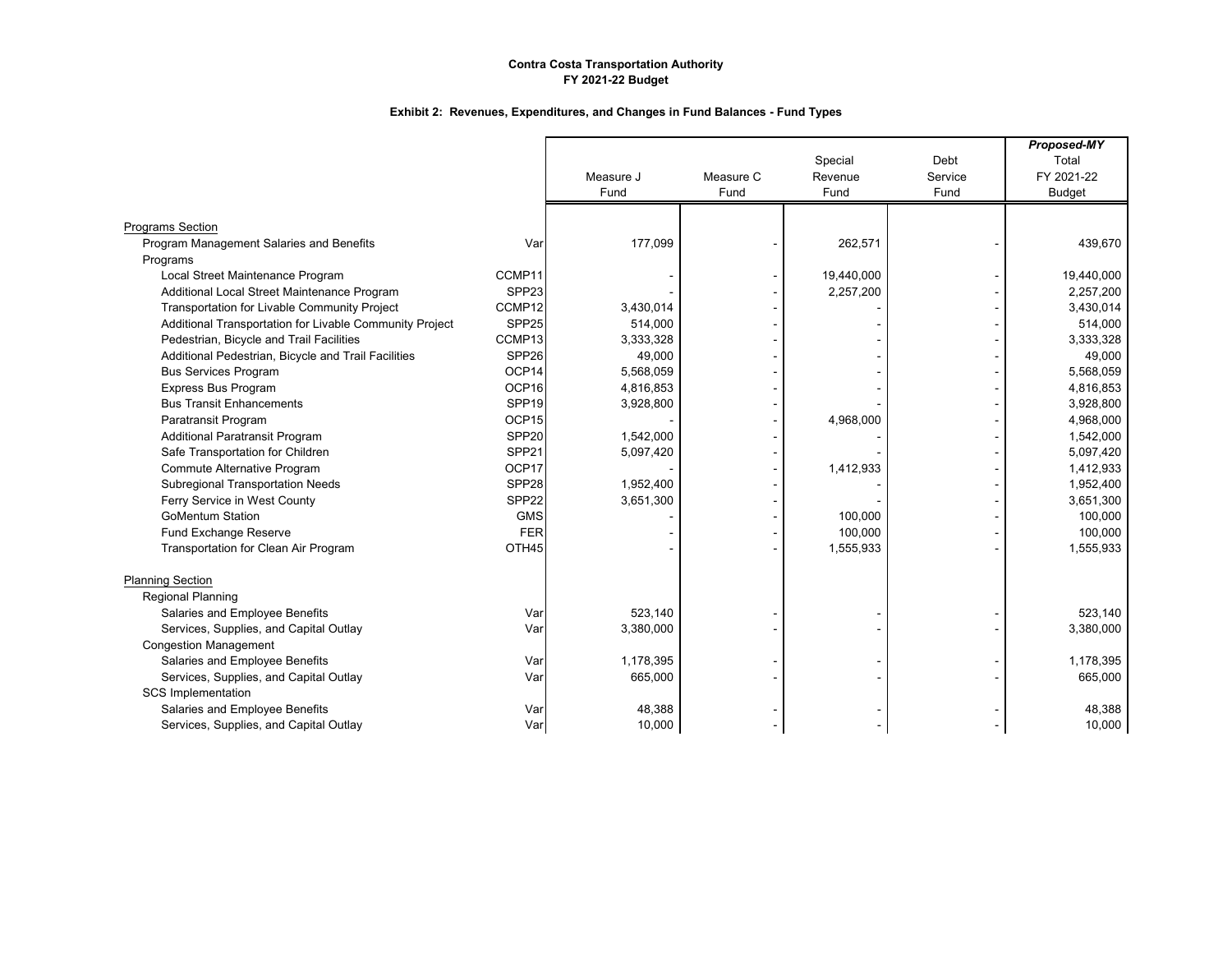|                                                                                                                                                                                                                                                                                                        |            | Measure J<br>Fund                                    | Measure C<br>Fund  |      | Special<br>Revenue<br>Fund       | Debt<br>Service<br>Fund       |      | <b>Proposed-MY</b><br>Total<br>FY 2021-22<br>Budget      |
|--------------------------------------------------------------------------------------------------------------------------------------------------------------------------------------------------------------------------------------------------------------------------------------------------------|------------|------------------------------------------------------|--------------------|------|----------------------------------|-------------------------------|------|----------------------------------------------------------|
| <b>Debt Service</b><br>Principal Repayment - Measure J Bonds<br>Interest and Related Fees - Measure J Bonds                                                                                                                                                                                            | Var<br>Var |                                                      |                    |      |                                  | 23,745,000<br>18,386,015      |      | 23,745,000<br>18,386,015                                 |
| <b>Total Expenditures</b>                                                                                                                                                                                                                                                                              |            | $92,778,105$ \$<br>\$                                | 5,003,476          | l \$ | $30,096,637$ \$                  | $42,131,015$ \$               |      | 170,009,233                                              |
| <b>Excess (Deficiency) of Revenues</b><br><b>Over (Under) Expenditures</b>                                                                                                                                                                                                                             |            | 19,301,700 \$                                        | $(4,988,476)$ \$   |      | $210,612$ \$                     | $(42, 125, 015)$ \$           |      | (27,601,179)                                             |
| <b>OTHER FINANCING SOURCES (USES)</b><br>Interfund Operating Transfers In (Out)<br>For Measure J Debt Service Fund - Interest & Related Fees<br>Measure J Debt Service Fund<br>Measure J Fund - (Project Funding from Fund Exchange Reserve)<br>Fund Exchange Reserve Fund - (Project/Program Funding) |            | $(42, 131, 015)$ \$<br>(1,100,000)                   |                    | \$   | 1,100,000                        | \$<br>42,131,015              | -\$  | (42, 131, 015)<br>42,131,015<br>(1,100,000)<br>1,100,000 |
| <b>Total Other Financing Source (Uses)</b><br><b>NET CHANGE IN FUND BALANCES:</b><br>Excess (Deficiency) of Revenues and<br><b>Financing Sources Over (Under)</b><br><b>Expenditures and Other Financing Uses</b>                                                                                      |            | $(43, 231, 015)$ \$<br>\$<br>$(23,929,315)$ \$<br>\$ | $(4,988,476)$ \$   | \$   | $1,100,000$ \$<br>$1,310,612$ \$ | 42.131.015 \$<br>$6,000$ \ \$ |      | (27,601,179)                                             |
| BEGINNING FUND BALANCES (esimated based on midyear budget)                                                                                                                                                                                                                                             |            | $68,521,411$ \$                                      | 1,856,304          | l \$ | 14,688,089 \$                    | 13,286,168                    | l \$ | 98,351,972                                               |
| <b>ENDING FUND BALANCES</b>                                                                                                                                                                                                                                                                            |            | $44,592,096$   \$                                    | $(3, 132, 172)$ \$ |      | $15,998,701$ \$                  | $13,292,168$ \$               |      | 70,750,793                                               |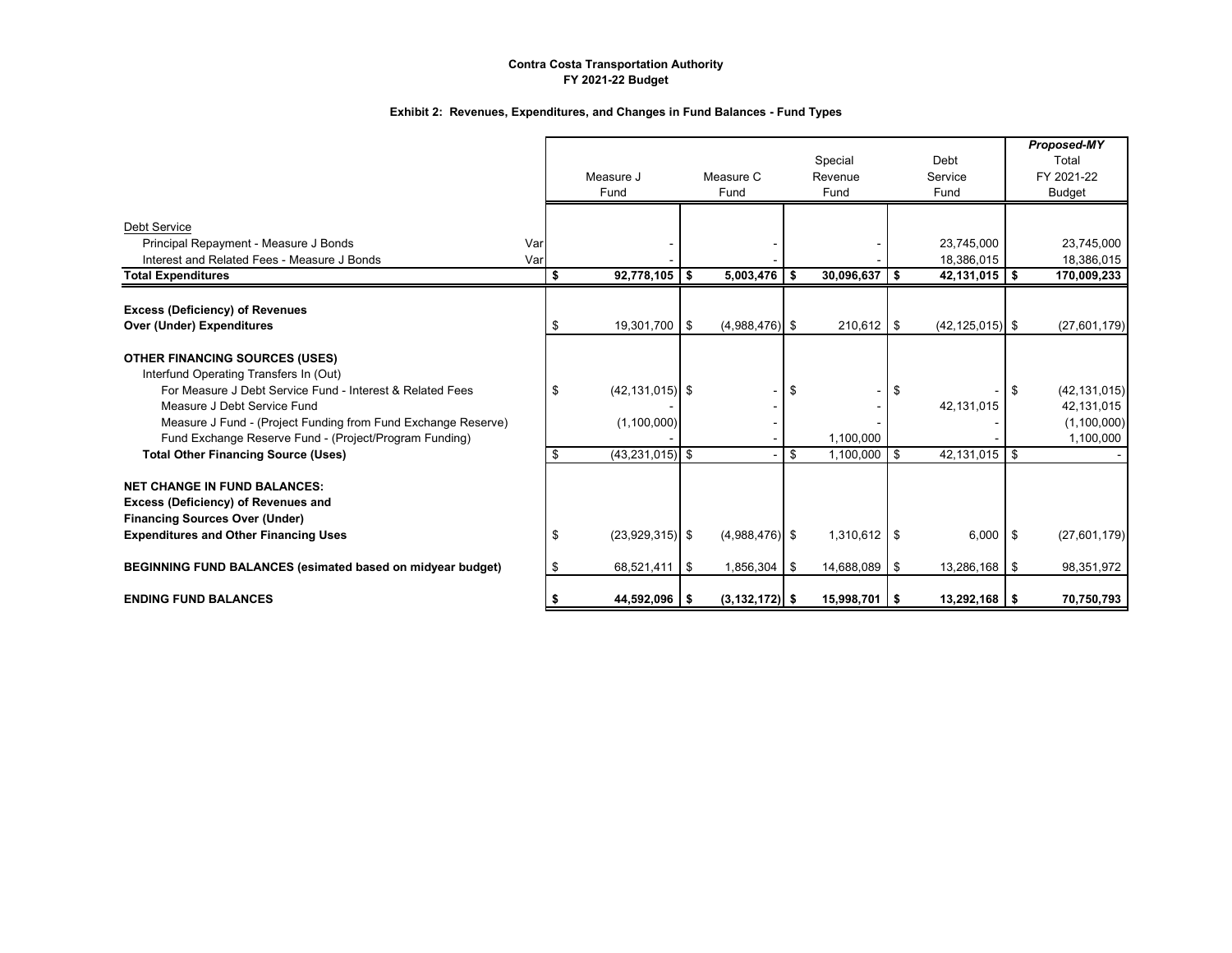#### **Exhibit 3: Revenue Budget Detail**

| <b>ALL REVENUES</b>          |    | <b>Adopted</b><br>FY 2021-22<br>Budget | <b>Proposed-MY</b><br>FY 2021-22<br>Budget |             |      | Change:<br>Increase<br>(Decrease) |
|------------------------------|----|----------------------------------------|--------------------------------------------|-------------|------|-----------------------------------|
| <b>MEASURE J FUND</b>        | \$ | 105,947,361                            | S                                          | 112,079,805 | -\$  | 6,132,444                         |
| <b>MEASURE C FUND</b>        | \$ | 15.000                                 | S                                          | 15.000      | l \$ |                                   |
| <b>SPECIAL REVENUE FUNDS</b> | \$ | 27,623,249                             | \$                                         | 30,307,249  | - \$ | 2,684,000                         |
| DEBT SERVICE FUND            | \$ | 6,000                                  | -S                                         | 6,000       | l \$ |                                   |
| <b>TOTAL REVENUES</b>        | S  | 133,591,610                            |                                            | 142,408,054 | - \$ | 8,816,444                         |

|                                                              | <b>Adopted</b>    | Proposed-MY       | Change:         |
|--------------------------------------------------------------|-------------------|-------------------|-----------------|
| <b>MEASURE J FUND REVENUES DETAIL</b>                        | FY 2021-22        | FY 2021-22        | Increase        |
|                                                              | <b>Budget</b>     | <b>Budget</b>     | (Decrease)      |
| <b>Sales Tax Revenues</b>                                    | \$<br>72,431,800  | \$<br>79,822,800  | 7,391,000<br>\$ |
| Investment Income                                            | 500,000           | 500,000           |                 |
| Federal Surface Transportation Program - CMA                 | 1,223,721         | 1,176,941         | (46, 780)       |
| Federal Demonstration Program Funds (SR 239 Study)           | 2,760,000         | 2,000,000         | (760,000)       |
| Federal Highway - ADS and ATCMTD (Innovate 680)              | 6,042,890         | 3,513,000         | (2,529,890)     |
| Federal - Community Based Transportation Plan (MTC)          | 221,325           | 66,398            | (154, 928)      |
| State Local Partnership Program (1680/SR4)                   | 5,667,000         | 3,000,000         | (2,667,000)     |
| State Local Partnership Program SB1 (Innovate 680)           | 1,182,571         | 1,914,571         | 732,000         |
| State Funds (East County Integrated Transit Study)           |                   | 1,000             | 1,000           |
| State Transportation Improvement Program (I-680)             | 1,555,700         | 1,735,000         | 179,300         |
| State Transportation Improvement Program (I680/SR4)          | 6,072,000         | 4,806,800         | (1,265,200)     |
| State Highway Operation & Protection Program (I680/SR4)      | 400,000           |                   | (400,000)       |
| State Planning, Programming and Monitoring (PPM)             | 356,000           | 383,384           | 27,384          |
| State Transportation Planning (Innovate 680)                 | 3,400,000         | 3,400,000         |                 |
| Contributions from CMA Member Agencies                       | 275,743           | 275,061           | (682)           |
| Regional Measure 2 (SR 4 East Widening)                      |                   | 1,080,000         | 1,080,000       |
| Bay Area Toll Authority (I-680 Carpool Lane)                 |                   | 375,000           | 375,000         |
| Contributions Sustainable Communities Grant (Caltrans)       | 575,445           | 575,445           |                 |
| Contributions from Contra Costa County (SR 239 Study)        | 853,000           | 662,650           | (190, 350)      |
| Contributions from ECCRFFA (Mokelumne)                       |                   | 2,500,000         | 2,500,000       |
| Contributions from ECCRFFA (East County Corridor SR4 Bypass) | 64,166            | 136,203           | 72,037          |
| Contributions from MTC (SR4 Express Lane Study OCP18a)       | 46,000            | 46,000            |                 |
| Contributions from MTC IDEA Grant (Innovate 680)             | 1,000,000         | 75,000            | (925,000)       |
| Contributions from TRANSPAC (CMA Study)                      |                   | 35,000            | 35,000          |
| Contributions from Cities (StreetLight/Planning)             |                   | 142,500           | 142,500         |
| Contributions from ACTC (Bi-County Activity-Based Model)     |                   | 250,000           | 250,000         |
| Contributions from City of San Ramon (LSM to FER)            |                   | 1,299,053         | 1,299,053       |
| Contributions from City of San Ramon (Iron Horse Trail)      | 1,219,000         | 2,307,000         | 1,088,000       |
| <b>Excess Land Sale</b>                                      | 100,000           |                   | (100,000)       |
| Miscellaneous Revenues                                       | 1,000             | 1,000             |                 |
| <b>TOTAL MEASURE J FUND</b>                                  | \$<br>105,947,361 | \$<br>112,079,805 | \$<br>6,132,444 |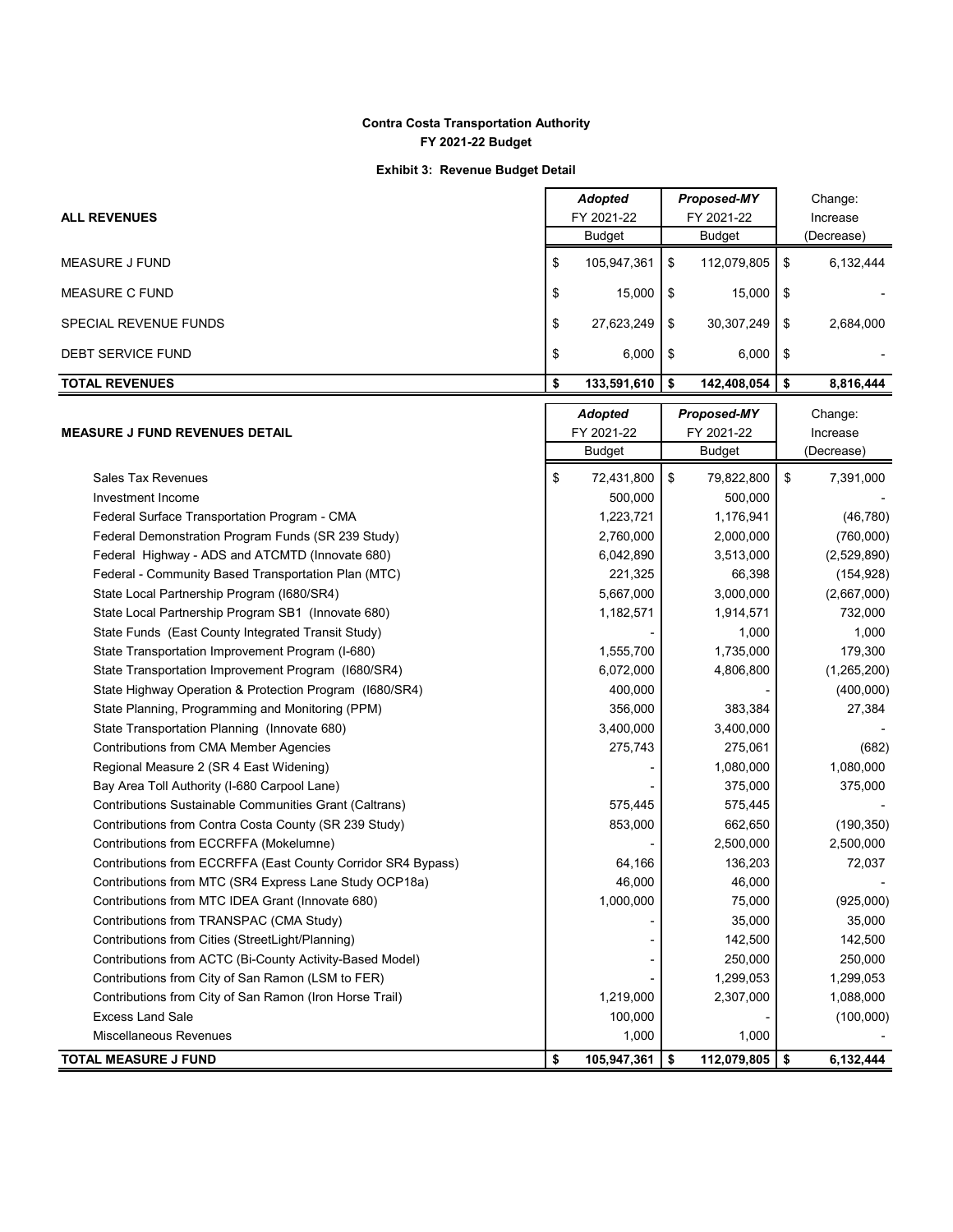### **Exhibit 3: Revenue Budget Detail**

|                                                                | <b>Adopted</b>   |           | Proposed-MY | Change:  |            |  |
|----------------------------------------------------------------|------------------|-----------|-------------|----------|------------|--|
| <b>MEASURE C FUND DETAIL</b>                                   | FY 2021-22       |           | FY 2021-22  | Increase |            |  |
|                                                                | Budget           |           | Budget      |          | (Decrease) |  |
| Investment Income                                              | \$<br>15,000     | $1$ \$    | 15,000      | \$       |            |  |
| <b>TOTAL MEASURE C FUND REVENUE</b>                            | \$<br>15,000     | ۱\$       | 15,000      | \$       |            |  |
|                                                                |                  |           |             |          |            |  |
| <b>SPECIAL REVENUE FUNDS DETAIL</b>                            |                  |           |             |          |            |  |
| Sales Tax Revenues                                             | \$<br>25,568,200 | <b>IS</b> | 28,177,200  | \$       | 2,609,000  |  |
| Investment Income                                              | 102,500          |           | 102,500     |          |            |  |
| Congestion Mitigation and Air Quality Imp Program (OCP17-CS4A) | 50,000           |           | 50,000      |          |            |  |
| State Transportation (OCP17-EVRP/CEC)                          | 75,000           |           | 150,000     |          | 75,000     |  |
| Motor Vehicle Registration Surcharge (TFCA)                    | 1,652,549        |           | 1,652,549   |          |            |  |
| Contribution GoMentum (GMS)                                    | 175,000          |           | 175,000     |          |            |  |
| <b>TOTAL SPECIAL REVENUE FUNDS</b>                             | \$<br>27,623,249 | \$        | 30,307,249  | \$       | 2,684,000  |  |
|                                                                |                  |           |             |          |            |  |
| <b>DEBT SERVICE FUNDS DETAIL</b>                               |                  |           |             |          |            |  |
| Investment Income                                              | \$<br>6,000      | - \$      | 6,000       | \$       |            |  |
| <b>TOTAL DEBT SERVICE FUNDS</b>                                | \$<br>6,000      | l \$      | 6,000       | \$       |            |  |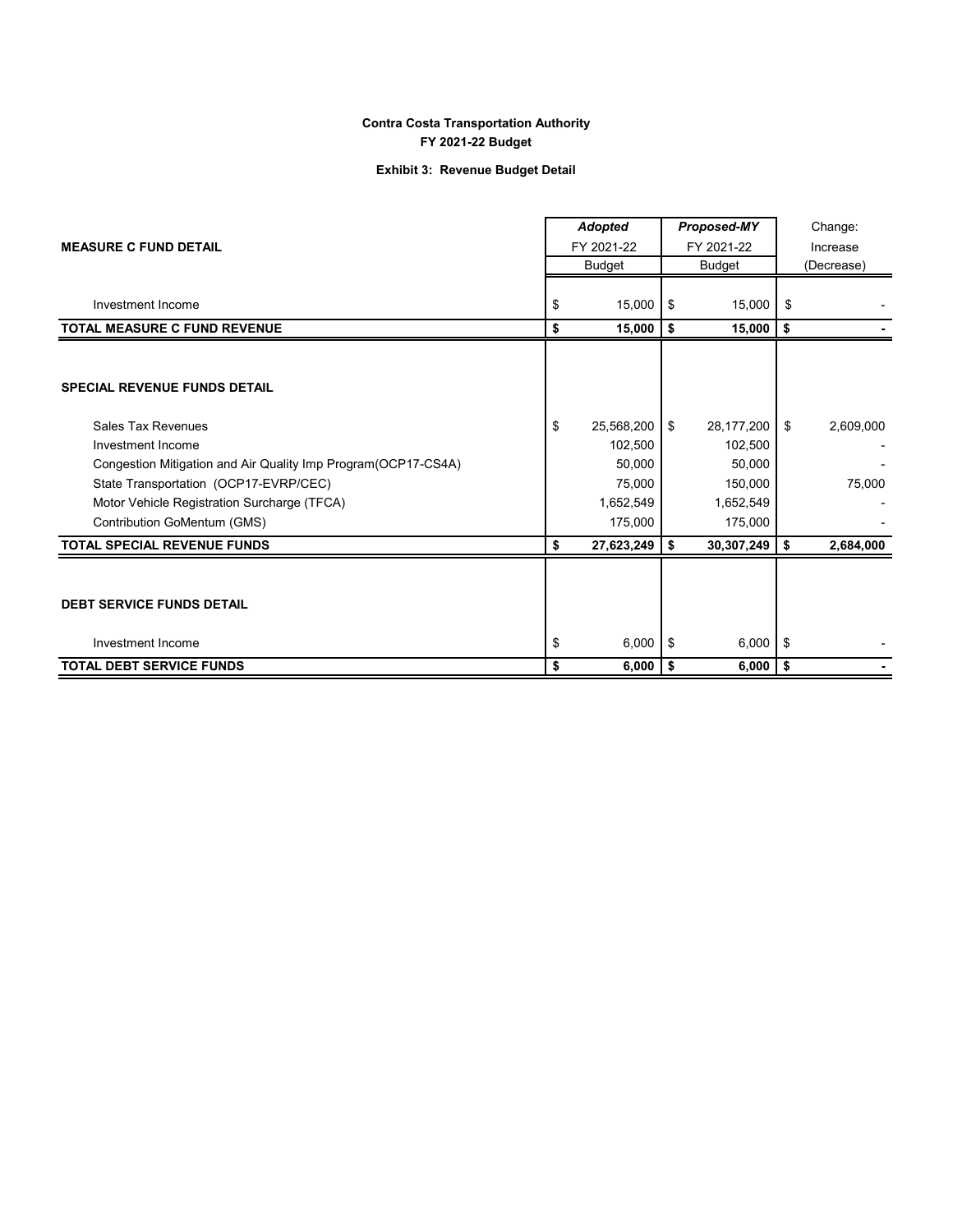#### **Exhibit 4: Expenditure Budget Detail Programs**

|                                                                                         |         | <b>Adopted</b> |                | <b>Proposed-MY</b> |            |      | Change:       |  |  |
|-----------------------------------------------------------------------------------------|---------|----------------|----------------|--------------------|------------|------|---------------|--|--|
|                                                                                         |         |                | FY 2021-22     |                    | FY 2021-22 |      | Increase      |  |  |
|                                                                                         | Account |                | Measure J      |                    | Measure J  |      | (Decrease)    |  |  |
| <b>LOCAL STREET MAINTENANCE PROGRAM (18%)</b><br>ORG: CCMP11                            |         |                |                |                    |            |      |               |  |  |
| Contributions to Local Jurisdictions                                                    | 6111    | \$             | 17,640,000     | \$                 | 19,440,000 | \$   | 1,800,000     |  |  |
| Total Local Street Maintenance Program (18%)                                            |         | \$             | 17,640,000     | \$                 | 19,440,000 | \$   | 1,800,000     |  |  |
| ADDITIONAL LOCAL STREET MAINTENANCE PROGRAM (2.09%)<br>ORG: SPP23                       |         |                |                |                    |            |      |               |  |  |
| Contributions to Local Jurisdictions                                                    | 6111    | \$             | 2,048,200      | \$                 | 2,257,200  | \$   | 209,000       |  |  |
| Total Additional Local Street Maintenance Program (2.09%)                               |         | \$             | 2,048,200      | \$                 | 2,257,200  | \$   | 209,000       |  |  |
| TRANSPORTATIONS FOR LIVABLE COMMUNITY PROJECT GRANTS (5.0%)<br>ORG: CCMP12              |         |                |                |                    |            |      |               |  |  |
| Grants provided for Community Projects                                                  | 6111    | \$             | 7,510,612      | \$                 | 3,009,000  | \$   | (4,501,612)   |  |  |
| Project Management Tools & Monitoring                                                   | 5201    |                | 197,064        |                    | 421,014    |      | 223,950       |  |  |
| Program Manager Salaries and Benefits                                                   | 5000    |                | 40,365         |                    | 57,071     |      | 16,706        |  |  |
| FN 2: Estimated Fund Balance Available to Program                                       | N/A     |                | 11,408,194     |                    | 16,544,868 |      |               |  |  |
| Total Transportations for Livable Community Project Grants (5.0%)                       |         | \$             | 7,748,041      | \$                 | 3,487,085  | \$   | (4, 260, 956) |  |  |
| ADDITIONAL TRANSPORTATIONS FOR LIVABLE COMMUNITY<br>PROJECT GRANTS (0.4%)<br>ORG: SPP25 |         |                |                |                    |            |      |               |  |  |
| <b>Grants provided for Community Projects</b>                                           | 6111    | \$             | 1,410,865      | \$                 | 514,000    | \$   | (896, 865)    |  |  |
| Total Additional TLC Project Grants (0.4%)                                              |         | \$             | 1,410,865      | \$                 | 514,000    | \$   | (896, 865)    |  |  |
| PEDESTRIAN, BICYCLE AND TRAIL FACILITIES (1.5%)<br>ORG: CCMP13                          |         |                |                |                    |            |      |               |  |  |
| <b>Grants provided for Community Projects</b>                                           | 6111    | \$             | 3,681,742      | \$                 | 3,308,319  | \$   | (373, 423)    |  |  |
| Program Management                                                                      | 5201    |                | 36,017         |                    | 25,009     |      | (11,008)      |  |  |
| Program Manager Salaries and Benefits                                                   | 5000    |                | 40,365         |                    | 49,760     |      | 9,395         |  |  |
| FN 2: Estimated Fund Balance Available to Program                                       | N/A     |                | 2,805,866      |                    | 3,956,586  |      |               |  |  |
| Total Pedestrian, Bicycle and Trail Facilities (1.5%)                                   |         | \$             | $3,758,124$ \$ |                    | 3,383,088  | l \$ | (375, 036)    |  |  |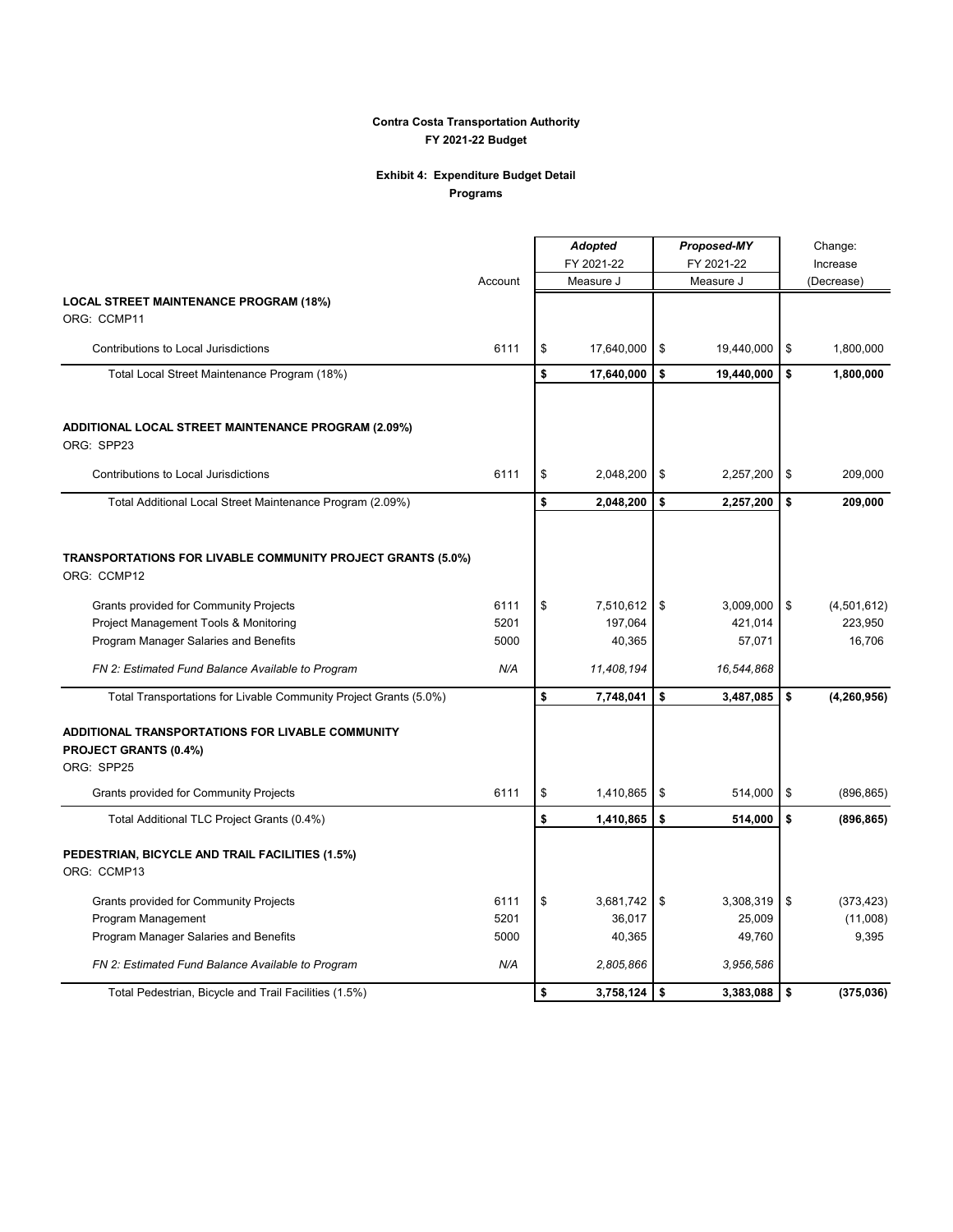### **Exhibit 4: Expenditure Budget Detail**

**Programs**

|                                                                          |         | <b>Adopted</b><br>FY 2021-22 | <b>Proposed-MY</b><br>FY 2021-22 |                | Change:<br>Increase |            |
|--------------------------------------------------------------------------|---------|------------------------------|----------------------------------|----------------|---------------------|------------|
|                                                                          | Account | Measure J                    |                                  | Measure J      |                     | (Decrease) |
| ADDITIONAL PEDESTRIAN, BICYCLE AND TRAIL FACILITIES (0.8%)<br>ORG: SPP26 |         |                              |                                  |                |                     |            |
| <b>Grants provided for Community Projects</b>                            | 6111    | \$<br>100,000                | \$                               | 49,000         | \$                  | (51,000)   |
| Total Additional Pedestrian, Bicycle and Trail Facilities (0.8%)         |         | \$<br>100,000                | \$                               | 49,000         | \$                  | (51,000)   |
| <b>BUS SERVICES (5%)</b><br>ORG: OCP14                                   |         |                              |                                  |                |                     |            |
| <b>Contributions to Bus Transit Providers</b>                            | 6111    | \$<br>4,802,171              | \$                               | 5,406,059      | \$                  | 603,888    |
| 3% Reserve                                                               | 6111    | 147,000                      |                                  | 162,000        |                     | 15,000     |
| Program Manager Salaries and Benefits                                    | 5000    | 50,829                       |                                  | 31,941         |                     | (18, 888)  |
| FN 2: Estimated Fund Balance Available to Program                        | N/A     | 866,481                      |                                  | 1,099,884      |                     |            |
| Total Bus Transit Improvement Program (5%)                               |         | \$<br>5,000,000              | \$                               | 5,600,000      | $\mathbf{s}$        | 600,000    |
| <b>EXPRESS BUS (4.3%)</b><br>ORG: OCP16                                  |         |                              |                                  |                |                     |            |
| <b>Contributions to Express Bus Transit Providers</b>                    | 6111    | \$<br>4,160,579              | \$                               | 4,677,533      | \$                  | 516,954    |
| 3% Reserve                                                               | 6111    | 126,420                      |                                  | 139,320        |                     | 12,900     |
| Program Manager Salaries and Benefits                                    | 5000    | 27,001                       |                                  | 27,147         |                     | 146        |
| FN 2: Estimated Fund Balance Available to Program                        | N/A     | 734,607                      |                                  | 925,999        |                     |            |
| Total Express Bus (4.3%)                                                 |         | \$<br>4,314,000              | \$                               | 4,844,000      | \$                  | 530,000    |
| <b>BUS TRANSIT ENHANCEMENTS (3.36%)</b>                                  |         |                              |                                  |                |                     |            |
| ORG: SPP19                                                               |         |                              |                                  |                |                     |            |
| <b>Contributions to Bus Transit Providers</b>                            | 6111    | \$<br>3,592,800              | \$                               | 3,928,800      | \$                  | 336,000    |
| Total Bus Transit Enhancement (3.36%)                                    |         | \$<br>3,592,800              | \$                               | 3,928,800      | \$                  | 336,000    |
| PARATRANSIT PROGRAM (4.1%)<br>ORG: OCP15                                 |         |                              |                                  |                |                     |            |
| <b>Contributions to Paratransit Providers</b>                            | 6111    | \$<br>4,118,000              | \$                               | 4,628,000      | \$                  | 510,000    |
| Accessible Transportation Strategic Plan                                 | 5201    | 340,000                      |                                  | 340,000        |                     |            |
| Program Manager Salaries and Benefits                                    | 5000    | 66,719                       |                                  | 67,067         |                     | 348        |
| FN 2: Estimated Fund Balance Available to Program                        | N/A     | 9,988,010                    |                                  | 10,790,128     |                     |            |
| Total Paratransit Program (4.1%)                                         |         | \$<br>$4,524,719$ \$         |                                  | $5,035,067$ \$ |                     | 510,348    |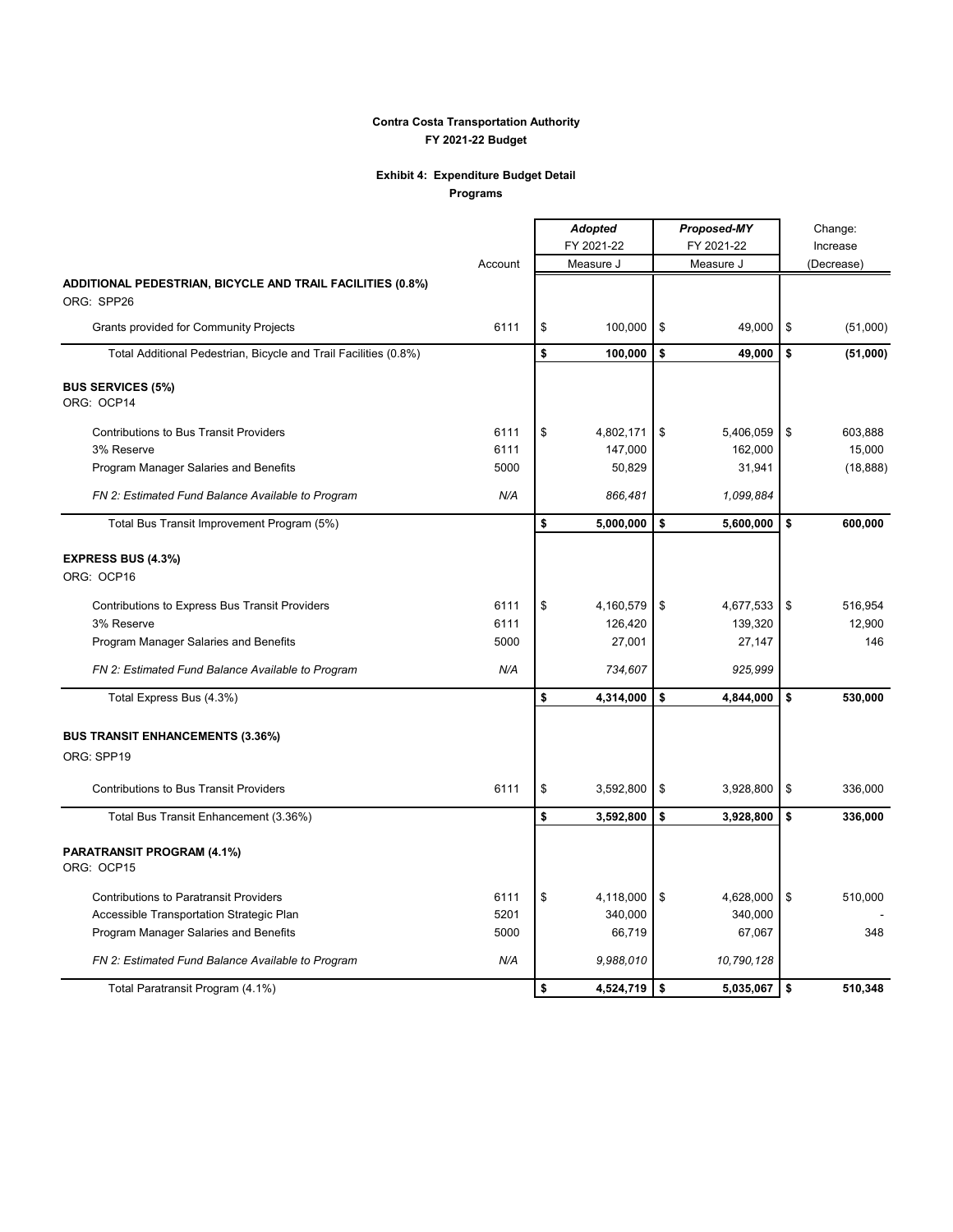### **Exhibit 4: Expenditure Budget Detail**

**Programs**

|                                                         |           |    | <b>Adopted</b> | Proposed-MY |                |    | Change:    |  |  |
|---------------------------------------------------------|-----------|----|----------------|-------------|----------------|----|------------|--|--|
| ADDITIONAL PARATRANSIT PROGRAM (1.15%)                  |           |    | FY 2021-22     |             | FY 2021-22     |    | Increase   |  |  |
| ORG: SPP20                                              | Account   |    | Measure J      |             | Measure J      |    | (Decrease) |  |  |
| <b>Contributions to Paratransit Providers</b>           | 6111      | \$ | 1,127,000      | \$          | 1,542,000      | \$ | 415,000    |  |  |
| Total Additional Paratransit Program (1.15%)            |           | \$ | 1,127,000      | \$          | 1,542,000      | \$ | 415,000    |  |  |
| SAFE TRANSPORTATION FOR CHILDREN (4.545%)<br>ORG: SPP21 |           |    |                |             |                |    |            |  |  |
| Contributions to Safe Transportation for Children       | 6111      | \$ | 4,542,986      | \$          | 5,097,420      | \$ | 554,434    |  |  |
| Program Manager Salaries and Benefits                   | 5000      |    | 11,114         |             | 11,180         |    | 66         |  |  |
| FN 2: Estimated Fund Balance Available to Program       | N/A       |    | 4,226,980      |             | 5,400,104      |    |            |  |  |
| Total Safe Transportation for Children (4.545%)         |           | \$ | 4,554,100      | \$          | 5,108,600      | \$ | 554,500    |  |  |
| <b>COMMUTE ALTERNATIVES (1%)</b><br>ORG: OCP17          |           |    |                |             |                |    |            |  |  |
| Contributions for Other Programs - TDM                  | 6111      | \$ | 932,347        | \$          | 1,412,933      | \$ | 480,586    |  |  |
| Program Manager Salaries and Benefits                   | 5000      |    | 47,653         |             | 67,067         |    | 19,414     |  |  |
| FN 2: Reimbursement (Use) of Reserves                   | N/A       |    | 1,270,206      |             | 1,204,384      |    |            |  |  |
| Total Commute Alternatives (1%)                         |           | \$ | 980,000        | \$          | 1,480,000      | \$ | 500,000    |  |  |
| SUBREGIONAL TRANSPORTATION NEEDS (1.53%)<br>ORG: SPP28  |           |    |                |             |                |    |            |  |  |
| Contributions for Other Programs - Subregional          | 6111      | \$ | 1,499,400      | \$          | 1,652,400      | \$ | 153,000    |  |  |
| Contributions for Studies (West, Central, SW)           | 5201/6111 |    | 369,372        |             | 300,000        |    | (69, 372)  |  |  |
| Total Subregional Transportation (1.53%)                |           | \$ | 1,868,772      | \$          | 1,952,400      | \$ | 83,628     |  |  |
| FERRY SERVICE IN WEST COUNTY (2.25%) - FN4              |           |    |                |             |                |    |            |  |  |
| ORG: SPP22 (9646)                                       |           |    |                |             |                |    |            |  |  |
| Contributions for Other Programs - Ferry Service        | 6111      | \$ | 3,651,300      | \$          | 3,651,300      | \$ |            |  |  |
| Total Ferry Service (2.25%)                             |           | \$ | $3,651,300$ \$ |             | $3,651,300$ \$ |    |            |  |  |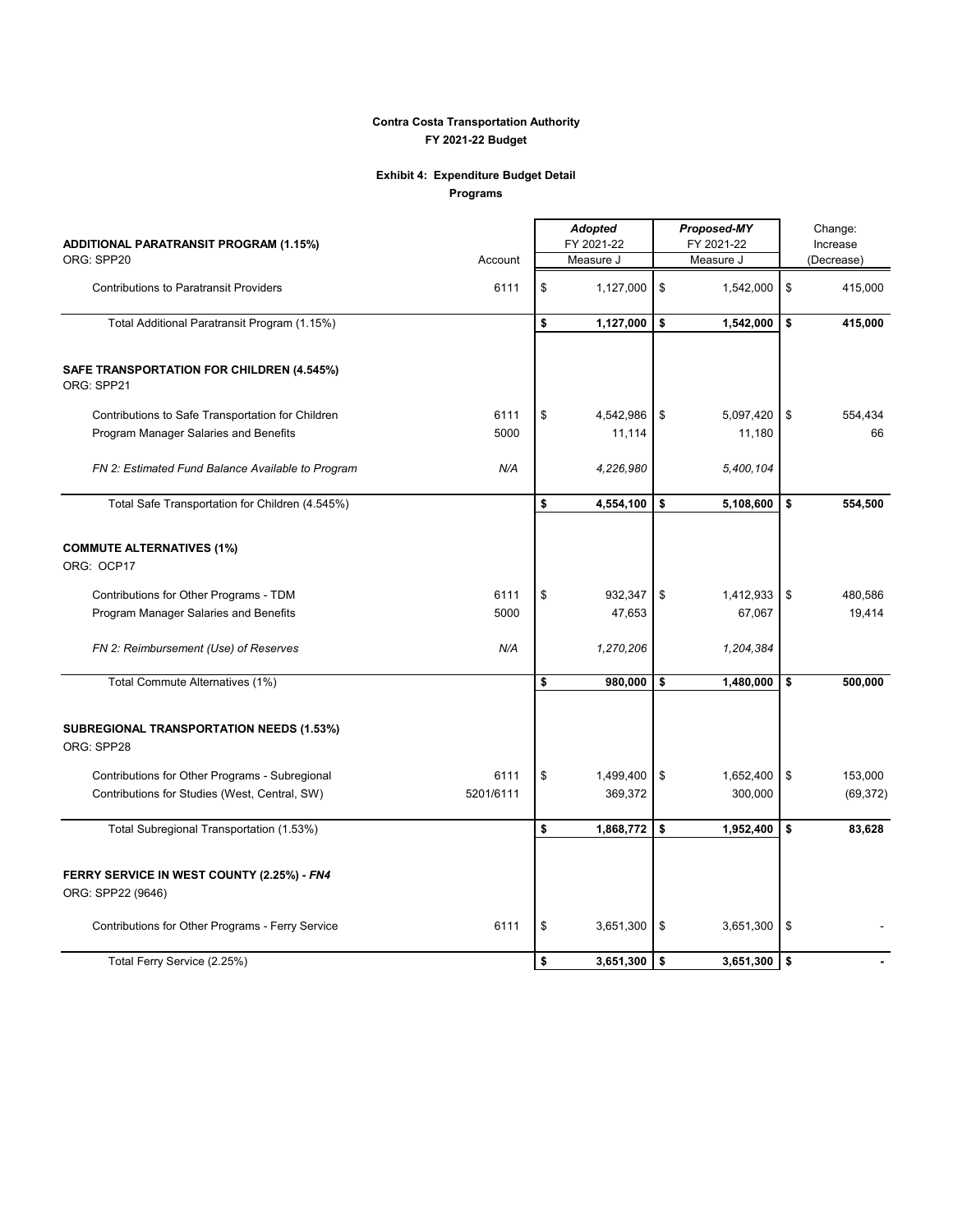#### **Exhibit 4: Expenditure Budget Detail Programs**

|                                                          |           |                         | <b>Adopted</b><br>FY 2021-22 | Proposed-MY<br>FY 2021-22 | Change:<br>Increase |
|----------------------------------------------------------|-----------|-------------------------|------------------------------|---------------------------|---------------------|
| TRANSPORTATION FUNDING FOR CLEAN AIR (TFCA)              |           |                         | Fund 220 TFCA                | Fund 220 TFCA             | (Decrease)          |
| ORG: OTH45                                               | Account   |                         |                              |                           |                     |
| <b>SALARIES AND BENEFITS</b>                             |           |                         |                              |                           |                     |
| <b>Salaries</b>                                          | 5011      | \$                      | 69,355                       | \$<br>65.661              | \$<br>(3,694)       |
| Overtime                                                 | 5014      |                         | 100                          | 100                       |                     |
| <b>Vacation/Sick Leave</b>                               | 5025      |                         | 12,957                       | 12,270                    | (687)               |
| <b>FICA</b>                                              | 5042      |                         | 999                          | 946                       | (53)                |
| <b>Retirement Expenses</b>                               | 5044      |                         | 8,779                        | 8,255                     | (524)               |
| Employee Group Insurance                                 | 5050      |                         | 10,473                       | 10,009                    | (464)               |
| <b>Workers Compensation Insurance</b>                    | 5070      |                         | 414                          | 391                       | (23)                |
| <b>Total Salaries and Benefits</b>                       |           | \$                      | 103,077                      | \$<br>97,632              | \$<br>(5, 445)      |
| <b>CONTRIBUTIONS TO OTHER AGENCIES</b>                   |           |                         |                              |                           |                     |
| <b>TFCA Program Funding Allocations</b>                  | 5201/6111 | \$                      | 1,555,933                    | \$<br>1,555,933           | \$                  |
| <b>Total Contributions to Other Agencies</b>             |           | $\overline{\mathbf{S}}$ | 1,555,933                    | \$<br>1,555,933           | \$                  |
|                                                          |           |                         |                              |                           |                     |
| Total Transportation Funding for Clean Air               |           | \$                      | 1,659,010                    | \$<br>1,653,565           | \$<br>(5, 445)      |
|                                                          |           |                         |                              |                           |                     |
|                                                          |           |                         | <b>Adopted</b>               | Proposed-MY               | Change:             |
|                                                          |           |                         | FY 2021-22                   | FY 2021-22                | Increase            |
| TRANSPORTATION FUNDING FOR GOMENTUM STATION (GMS)        |           |                         | Fund 221 GMS                 | Fund 221 GMS              | (Decrease)          |
| ORG: GMS                                                 | Account   |                         |                              |                           |                     |
| <b>SALARIES AND BENEFITS</b>                             |           |                         |                              |                           |                     |
| <b>Salaries</b>                                          | 5011      | \$                      | 47,334                       | \$<br>20,662              | \$<br>(26, 672)     |
| Vacation/Sick Leave                                      | 5025      |                         | 8,863                        | 3,871                     | (4,992)             |
| <b>FICA</b>                                              | 5042      |                         | 684                          | 299                       | (385)               |
| <b>Retirement Expenses</b>                               | 5044      |                         | 6,656                        | 2,840                     | (3, 816)            |
| Employee Group Insurance                                 | 5050      |                         | 7,469                        | 3,010                     | (4, 459)            |
| <b>Workers Compensation Insurance</b>                    |           |                         |                              | 123                       | (160)               |
|                                                          | 5070      |                         | 283                          |                           |                     |
| <b>Total Salaries and Benefits</b>                       | 5000      | \$                      | 71,289                       | \$<br>30,805              | \$<br>(40, 484)     |
| <b>CONTRIBUTIONS TO OTHER AGENCIES</b>                   |           |                         |                              |                           |                     |
| <b>GMS Program Funding Allocations</b>                   | 5201/6111 | \$                      | 100,000                      | \$<br>100.000             | \$                  |
| <b>Total Contributions to Other Agencies</b>             |           | \$                      | 100,000                      | \$<br>100,000             | \$                  |
|                                                          |           |                         |                              |                           |                     |
| <b>Total Transportation Funding for GoMentum Station</b> |           | \$                      | 171,289                      | \$<br>130,805             | \$<br>(40, 484)     |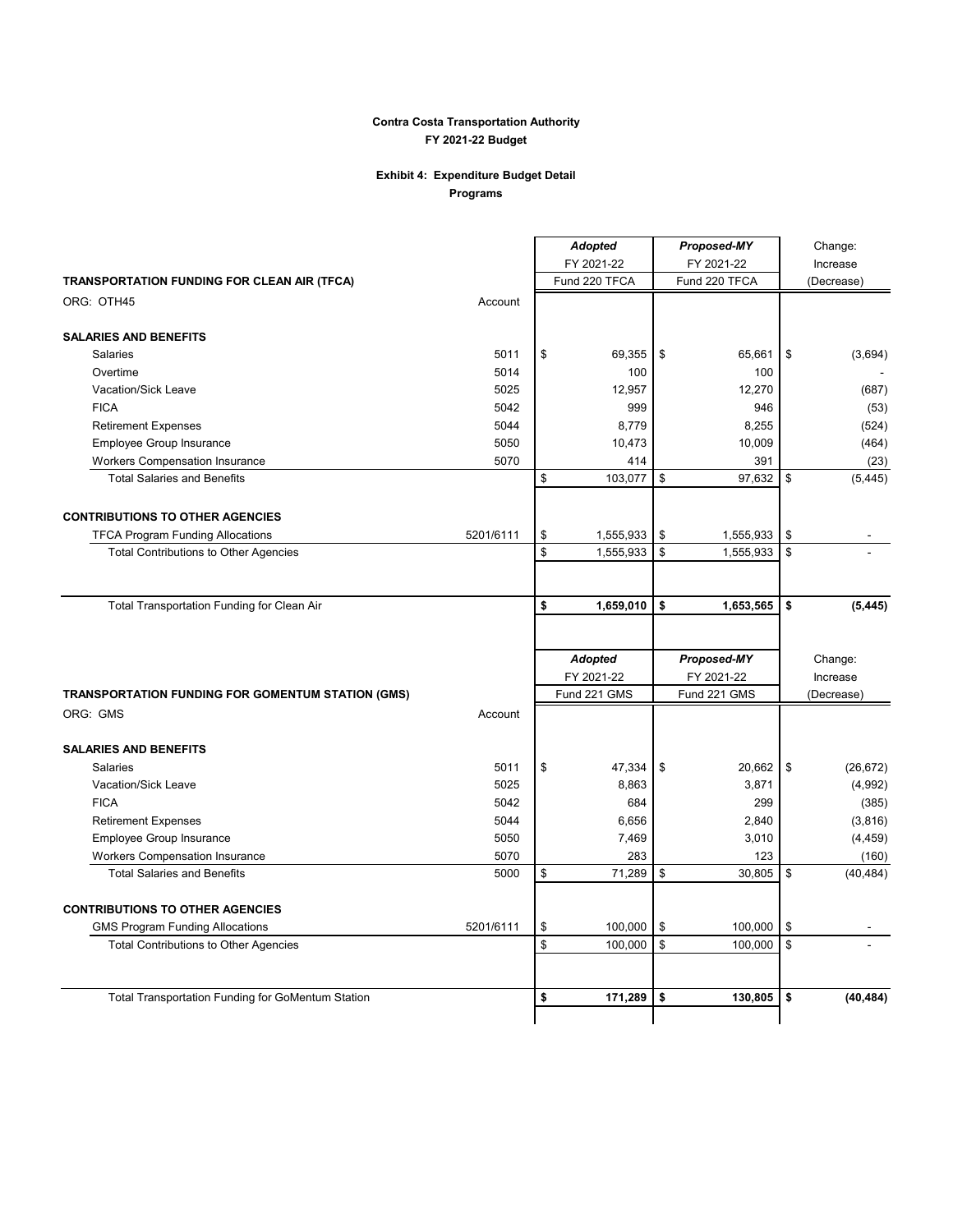### **Exhibit 4: Expenditure Budget Detail**

**Programs**

|                                        |         | <b>Adopted</b>           | Proposed-MY  |      | Change:    |
|----------------------------------------|---------|--------------------------|--------------|------|------------|
|                                        |         | FY 2021-22               | FY 2021-22   |      | Increase   |
| <b>FUND EXCHANGE RESERVE (FER)</b>     |         | Fund 222 FER             | Fund 222 FER |      | (Decrease) |
| ORG: FER                               | Account |                          |              |      |            |
| <b>CONTRIBUTIONS TO OTHER AGENCIES</b> |         |                          |              |      |            |
| <b>Project Management Services</b>     | 5201    |                          | 100,000 \$   |      | 100,000    |
| <b>Total Fund Exchange Reserve</b>     |         | $\overline{\phantom{0}}$ | 100,000 \$   |      | 100,000    |
|                                        |         |                          |              |      |            |
| <b>TOTAL PROGRAMS BUDGET</b>           |         | 64,148,220               | 64,156,910   | - 55 | 8,690      |

### *Foot Note (FN):*

#### **Footnote 1: Allocation of Revenues per Strategic Plan**

|                                                                         |        | Adopted             | <b>Proposed-MY</b> | Change:   |
|-------------------------------------------------------------------------|--------|---------------------|--------------------|-----------|
|                                                                         |        | FY 2021-22          | FY 2021-22         | Increase  |
| The following Measure J program revenue based on formula distributions: |        |                     |                    |           |
| a. Local Street Maintenance Program                                     | 18.00% | \$<br>17,640,000 \$ | 19,440,000         | 1,800,000 |
| b. Additional Local Street Maintenance Program                          | 2.090% | 2,048,200           | 2,257,200          | 209,000   |
| c. Transportation for Livable Community Project Grants                  | 3.559% | 3,487,428           | 3,843,288          | 355,860   |
| d. Additional Transportation for Livable Community Project Grants       | 0.400% | 392,000             | 432,000            | 40,000    |
| e. Pedestrian, Bicycle and Trail Facilities                             | 1.500% | 1,470,000           | 1,620,000          | 150,000   |
| f. Additional Pedestrian, Bicycle and Trail Facilities                  | 0.800% | 784,000             | 864,000            | 80,000    |
| g. Bus Services:                                                        | 5.000% | 4,900,000           | 5,400,000          | 500,000   |
| h. Express Bus:                                                         | 4.300% | 4,214,000           | 4,644,000          | 430,000   |
| i. Bus Transit Enhancement                                              | 3.360% | 3,292,800           | 3,628,800          | 336,000   |
| j. Paratransit Program:                                                 | 5.000% | 4,900,000           | 5,400,000          | 500,000   |
| k. Additional Paratransit Program                                       | 1.150% | 1,127,000           | 1,242,000          | 115,000   |
| I. Safe Transportation for Children                                     | 4.545% | 4,454,100           | 4,908,600          | 454,500   |
| m. Commute Alternatives                                                 | 1.000% | 980,000             | 1,080,000          | 100,000   |
| n. Subregional Transportation Needs                                     | 1.530% | 1,499,400           | 1,652,400          | 153,000   |
| o. Ferry Service (FN 4)                                                 | 2.250% | 2,205,000           | 2,430,000          | 225,000   |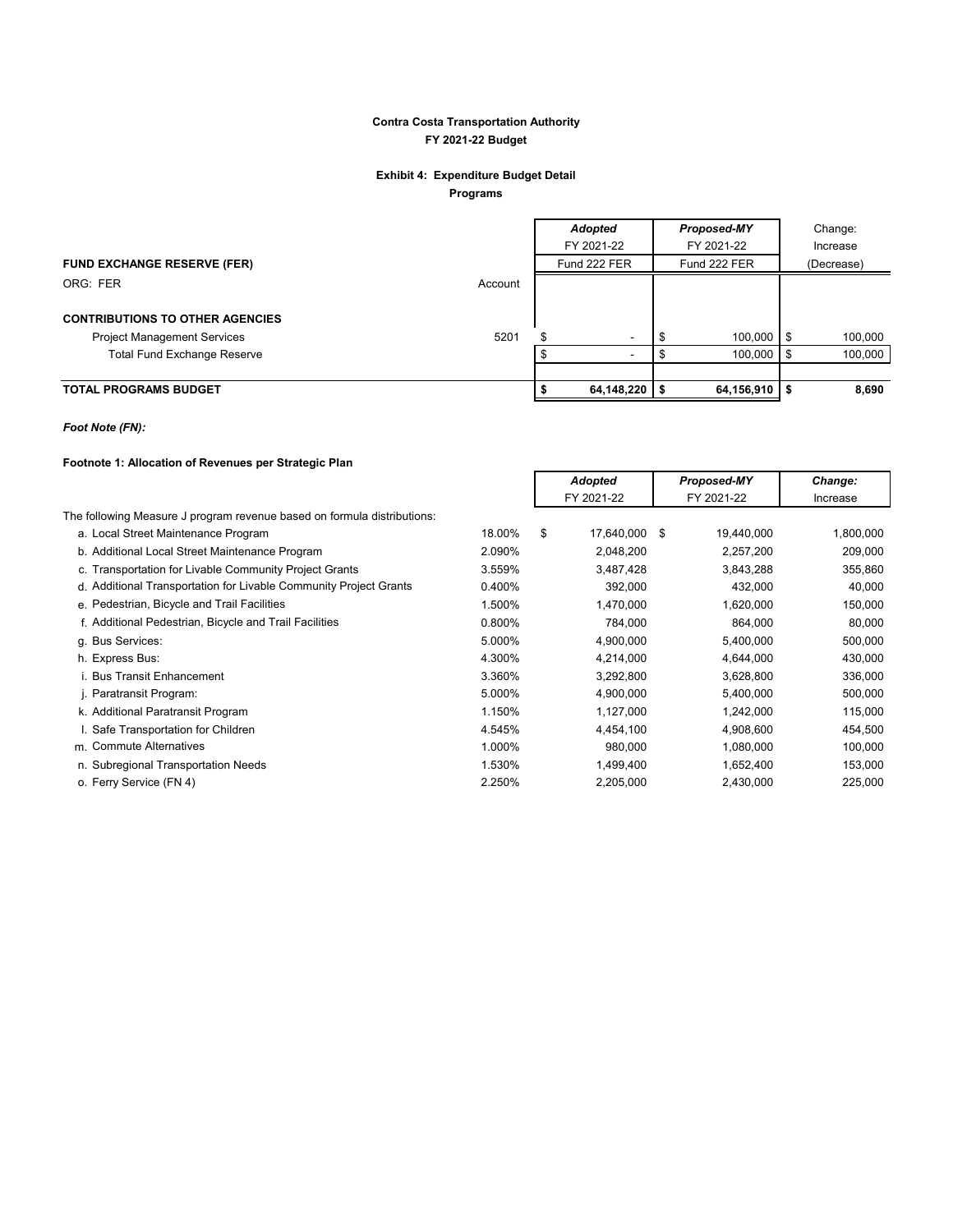#### **Exhibit 4: Expenditure Budget Detail Programs**

#### **Footnote 2: Change in Restricted Reserves**

|                                                         | 6/30/2021        | Net Reserves &   | 6/30/2022                |
|---------------------------------------------------------|------------------|------------------|--------------------------|
|                                                         | <b>Balance</b>   | Payments         | <b>Estimated Balance</b> |
| Measure J                                               |                  |                  |                          |
| Transportation for Livable Community Project Grants (a) | \$<br>16,188,665 | \$<br>356,203 \$ | 16,544,868               |
| Pedestrian, Bicycle and Trail Facilities (b)            | 5,719,674        | (1,763,088)      | 3,956,586                |
| Bus Services (c)                                        | 1,299,884        | (200,000)        | 1,099,884                |
| Express Bus (c)                                         | 1,125,999        | (200,000)        | 925,999                  |
| Paratransit Program (c), (d)                            | 10,425,195       | 364.933          | 10,790,128               |
| Safe Transportation for Children (c)                    | 5,600,104        | (200,000)        | 5,400,104                |
| <b>Commute Alternatives</b>                             | 1,559,984        | (355,600)        | 1,204,384                |
| Ferry Service (FN4)                                     | 15,101,992       | (1,221,300)      | 13.880.692               |
|                                                         |                  |                  |                          |

a. Transportation for Livable Community Project Grants are budgeted and allocated after approval of the guidelines by the Authority as authorized in the Strategic Plan.

- b. Pedestrian, Bicycle and Trail Facilities Project Grants are budgeted and allocated after approval of the guidelines by the Authority as authorized in the Strategic Plan.
- c. Providers are advanced 90% of their annual allocation on a quarterly basis. The final 10% is a clean up payment based on actual sales tax receipts exceeding advances. If sales tax receipts are more/less than the 10% clean up, then the following fiscal year allocation is adjusted.
- d. On April 16, 2008 the Board approved to set aside funds to begin building a reserve for the Paratransit Program. This reserve would be used to pay for the excess amounts when it is above 5% in FY 2025-26. Furthermore, the Board approved that the funds would accrue interest income which would pay for management costs and a one-time 3% annual allocation reserve. The management costs for FY 2021-22 is \$67,067. The estimated ending balance is restricted by the Expenditure Plan.

#### **Footnote 3:**

| <b>TFCA/TDM Salaries and Benefits Limitation is:</b>                | 6.25% | 103.284 |
|---------------------------------------------------------------------|-------|---------|
| <b>Budgeted Salaries and Benefits:</b>                              | Total | 97.632  |
| Residual to be funded by Planning Funds (potential program savings) |       | (5,652) |

#### **Footnote 4:**

The Ferry Service Program per agreement between WETA, WCCTAC, City of Hercules and City of Richmond, it agreed to delay the allocation start date for Measure J funds for West County Ferry Service, in return for advancing funding for the Marina Way Parkway Grade Separation project. November 2018, the Authority approved Reso 18-65-G, funding implementation of service in FY19. Annually the expenditure to MSJ contribution subsidy true-ups are done.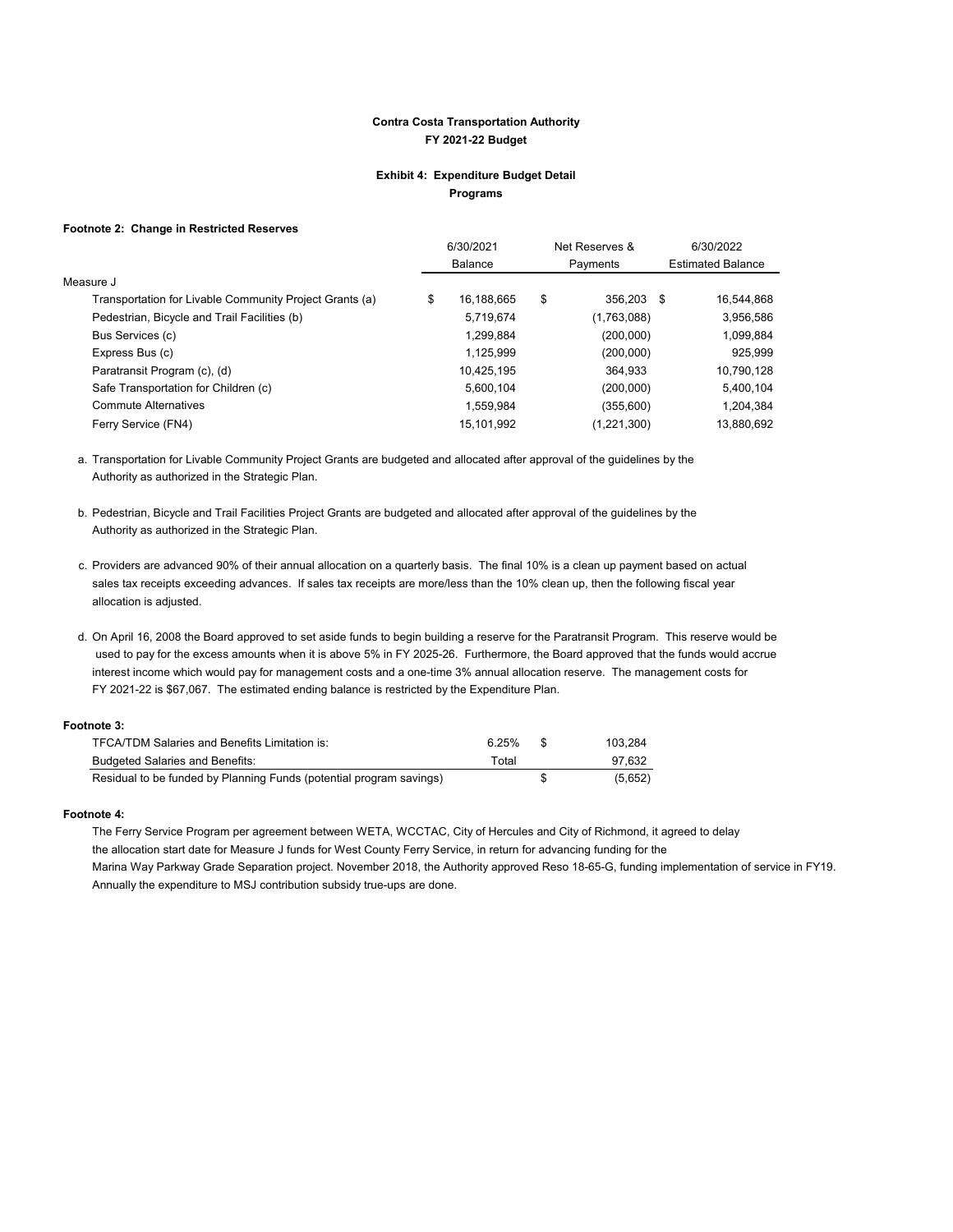#### **Exhibit 5: Expenditure Budget Detail Projects**

#### **MEASURE C PROJECTS**

### **HIGHWAYS AND ARTERIALS**

|                                                   |           | <b>Adopted</b>  |    | Proposed-MY |     | Change:    |
|---------------------------------------------------|-----------|-----------------|----|-------------|-----|------------|
| <b>I-680 CORRIDOR</b>                             |           | FY 2021-22      |    | FY 2021-22  |     | Increase   |
| ORG: HAA1 (9551)                                  | Account   | Budget          |    | Budget      |     | (Decrease) |
|                                                   |           |                 |    |             |     |            |
| <b>Engineering Design Management Services</b>     | 5201      | \$<br>1,550,000 | \$ | 2,050,000   | -\$ | 500,000    |
| <b>Project Management Services</b>                | 5201      | 26,778          |    | 34,088      |     | 7,310      |
| <b>Total I-680 Corridor Annual Expenses</b>       |           | \$<br>1,576,778 | \$ | 2,084,088   | -\$ | 507,310    |
|                                                   |           | <b>Adopted</b>  |    | Proposed-MY |     | Change:    |
| <b>STATE ROUTE 4 WEST</b>                         |           | FY 2021-22      |    | FY 2021-22  |     | Increase   |
| ORG: HAA4 (9554)                                  |           | <b>Budget</b>   |    | Budget      |     | (Decrease) |
|                                                   |           |                 |    |             |     |            |
| Project Management Services (ROW)                 | 5201      | \$<br>29,845    | \$ | 17,000      | \$  | (12, 845)  |
| <b>Total Route 4 West Annual Expenses</b>         |           | \$<br>29,845    | \$ | 17,000      | -\$ | (12, 845)  |
|                                                   |           | <b>Adopted</b>  |    | Proposed-MY |     | Change:    |
| <b>REGIONAL COMMUTERWAY</b>                       |           | FY 2021-22      |    | FY 2021-22  |     | Increase   |
| ORG: TRAN9 (9572)                                 |           | <b>Budget</b>   |    | Budget      |     | (Decrease) |
|                                                   |           |                 |    |             |     |            |
| Annual Project Expenses (CON/ROW)                 | 5201/5202 | \$<br>100.000   | \$ | 2,902,388   |     | 2,802,388  |
| <b>Total Regional Commuterway Annual Expenses</b> |           | \$<br>100,000   | \$ | 2,902,388   | \$  | 2,802,388  |
| <b>TOTAL TRANSIT PROJECTS BUDGET</b>              |           | \$<br>100,000   | s. | 2,902,388   | \$  | 2,802,388  |
|                                                   |           |                 |    |             |     |            |
| TOTAL ALL MEASURE C PROJECTS BUDGET               |           | \$<br>1,706,623 | \$ | 5,003,476   | \$  | 3,296,853  |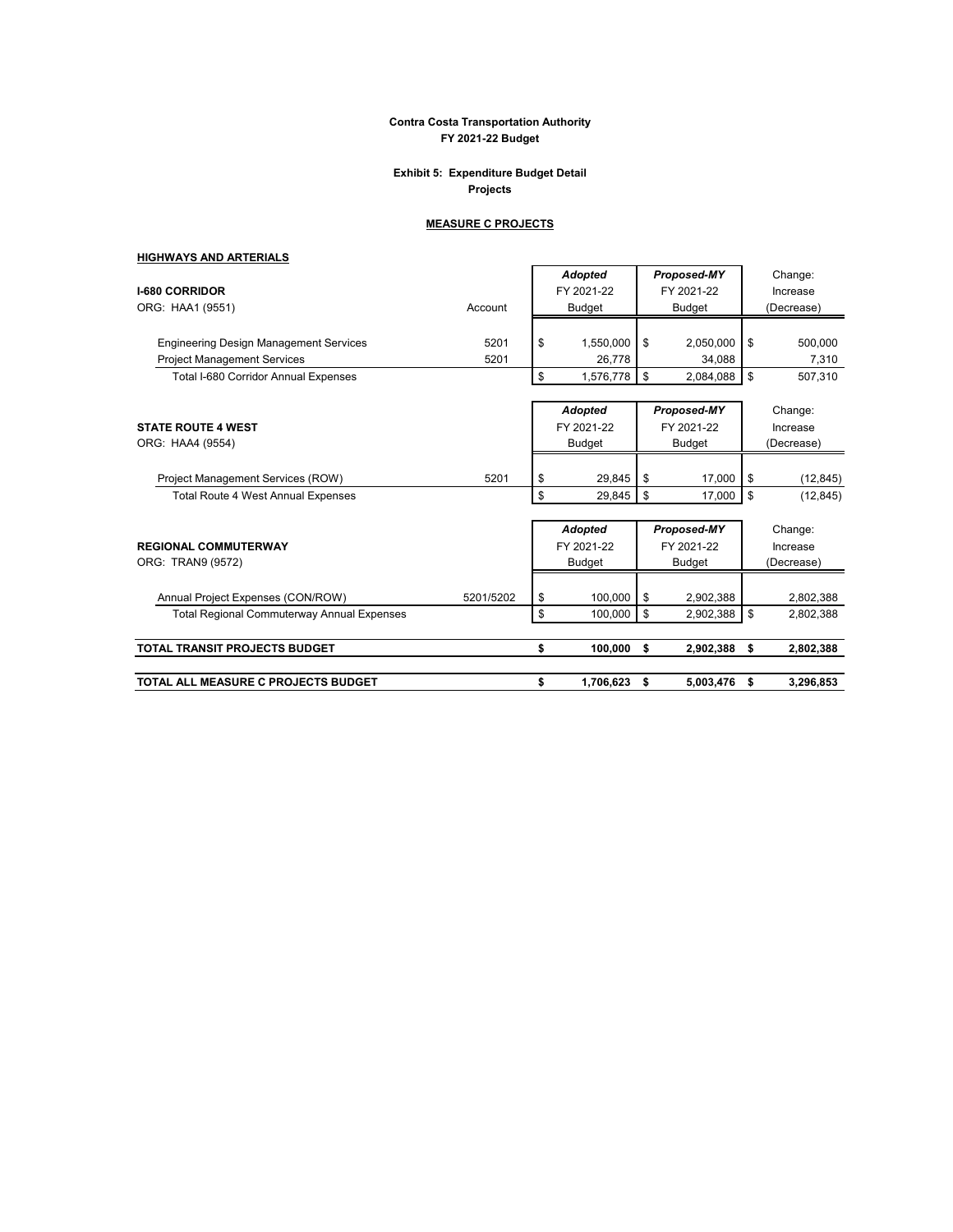#### **Exhibit 5: Expenditure Budget Detail Projects**

#### **MEASURE J PROJECTS**

#### **CAPITAL IMPROVEMENT PROJECTS**

| <b>CALDECOTT TUNNEL 4TH BORE</b>                                 |         | Adopted<br>FY 2021-22 | <b>Proposed-MY</b><br>FY 2021-22 |                | Change:<br>Increase |
|------------------------------------------------------------------|---------|-----------------------|----------------------------------|----------------|---------------------|
| ORG: CIP1 (9625)                                                 |         | <b>Budget</b>         | <b>Budget</b>                    |                | (Decrease)          |
|                                                                  |         |                       |                                  |                |                     |
| <b>Project Management Services</b>                               | 5201    | \$<br>234,152         | \$<br>233,101                    | \$             | (1,051)             |
| <b>Annual Project Expenses</b>                                   | 6111    | 1,000                 |                                  |                | (1,000)             |
| <b>Total Caldecott Tunnel 4th Bore Annual Expenses</b>           |         | \$<br>235,152         | \$<br>233,101                    | \$             | (2,051)             |
|                                                                  |         | <b>Adopted</b>        | Proposed-MY                      |                | Change:             |
| <b>BART EAST CC RAIL EXTENSION</b>                               |         | FY 2021-22            | FY 2021-22                       |                | Increase            |
| ORG: CIP2 (9626)                                                 |         | <b>Budget</b>         | Budget                           |                | (Decrease)          |
| <b>Project Management Services</b>                               | 5201    | \$<br>280.803         | \$<br>279.782                    | \$             | (1,021)             |
| <b>Annual Project Expenses</b>                                   | 6111    | 1,600,000             | 641,984                          |                | (958, 016)          |
| Total BART East CC Rail Extension Annual Expenses                |         | \$<br>1,880,803       | \$<br>921,766                    | \$             | (959, 037)          |
|                                                                  |         |                       |                                  |                |                     |
|                                                                  |         | <b>Adopted</b>        | Proposed-MY                      |                | Change:             |
| <b>SR 4 EAST WIDENING</b>                                        |         | FY 2021-22            | FY 2021-22                       |                | Increase            |
| ORG: CIP3 (9627)                                                 |         | <b>Budget</b>         | <b>Budget</b>                    |                | (Decrease)          |
| <b>Annual Project Expenses</b>                                   | 5201    | \$<br>259,079         | \$<br>109,000                    | \$             | (150, 079)          |
| <b>Project Management Services</b>                               | 5201    | 402,108               | 365,522                          |                | (36, 586)           |
| <b>Annual Project Expenses</b>                                   | 6111    | 572,150               | 1,329,412                        |                | 757,262             |
| <b>Total SR 4 East Widening Annual Expenses</b>                  |         | \$<br>1,233,337       | \$<br>1,803,934                  | $\mathfrak{s}$ | 570,597             |
|                                                                  |         | <b>Adopted</b>        | Proposed-MY                      |                | Change:             |
| <b>CAPITAL CORRIDOR RAIL STATION IMPROVEMENTS</b>                |         | FY 2021-22            | FY 2021-22                       |                | Increase            |
| ORG: CIP4 (9628)                                                 | Account | <b>Budget</b>         | <b>Budget</b>                    |                | (Decrease)          |
|                                                                  |         |                       |                                  |                |                     |
| <b>Project Management Services</b>                               | 5201    | \$<br>28,080          | \$<br>27,978                     | \$             | (102)               |
| Annual Project Expenses                                          | 6111    | 126,261               | 175,000                          |                | 48,739              |
| Total Capital Corridor Rail Station Improvements Annual Expenses |         | \$<br>154,341         | \$<br>202,978                    | \$             | 48,637              |
|                                                                  |         | <b>Adopted</b>        | Proposed-MY                      |                | Change:             |
| <b>EAST COUNTY CORRIDORS - SR4 BYPASS ELEMENTS</b>               |         | FY 2021-22            | FY 2021-22                       |                | Increase            |
| ORG: CIP5 (9629)                                                 |         | <b>Budget</b>         | <b>Budget</b>                    |                | (Decrease)          |
|                                                                  |         |                       |                                  |                |                     |

Project Management Services 6201 \$ 1,593,691 \$ 866,145 \$ (727,546) Annual Project Expenses 201 11,540,000 4,639,940 (6,900,060) Total East County Corridors - SR4 Bypass Elements Annual Expenses  $\boxed{\$ \qquad 13,133,691} \begin{bmatrix} \$ \qquad 5,506,085 \end{bmatrix} \$ \qquad (7,627,606)$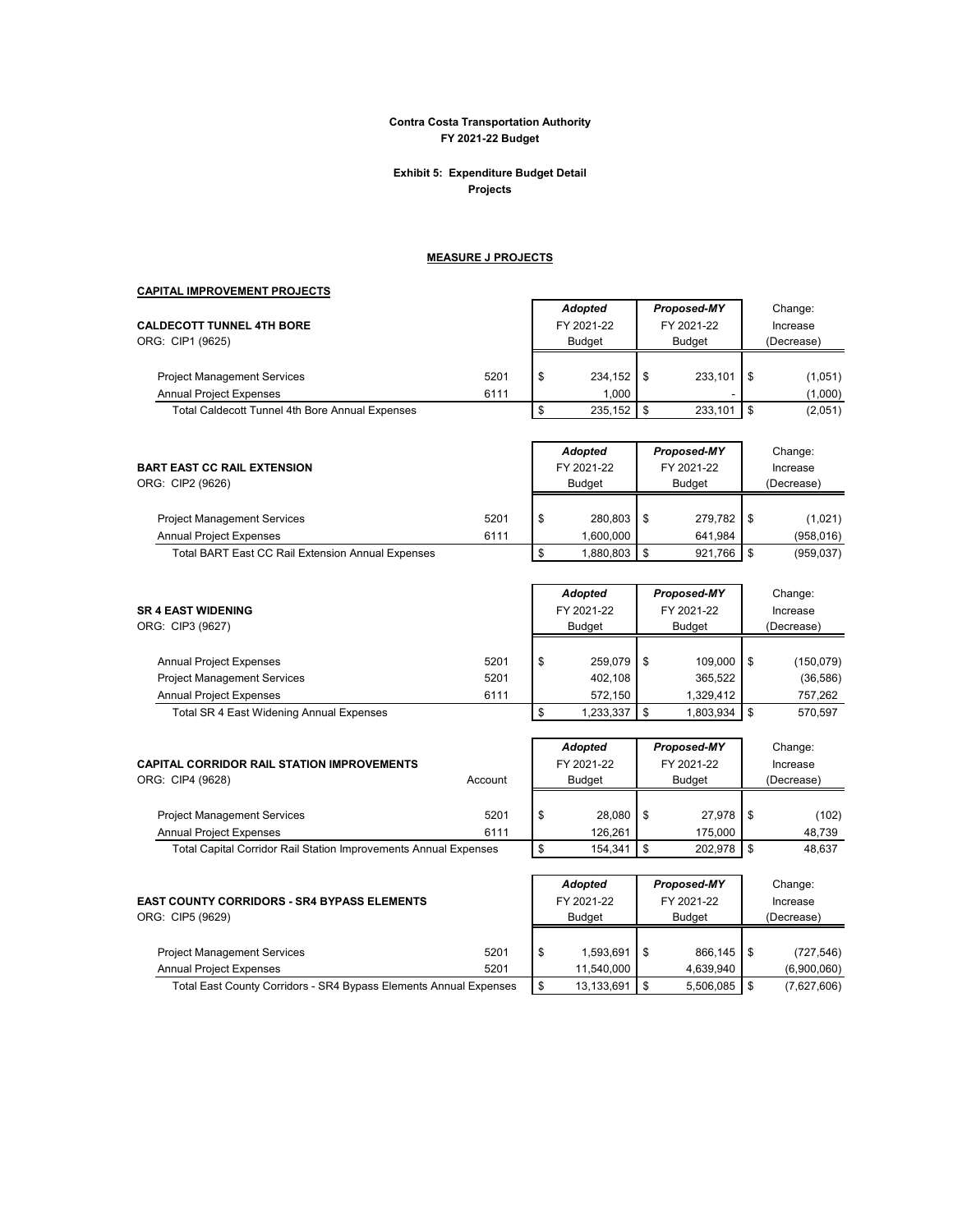#### **Exhibit 5: Expenditure Budget Detail Projects**

| <b>I-680 AND SR242 INTERCHANGE IMPROVEMENTS</b><br>ORG: CIP6 (9630) |      |     | <b>Adopted</b><br>FY 2021-22<br>Budget |     | Proposed-MY<br>FY 2021-22<br><b>Budget</b> | Change:<br>Increase<br>(Decrease) |
|---------------------------------------------------------------------|------|-----|----------------------------------------|-----|--------------------------------------------|-----------------------------------|
| <b>Project Management Services</b>                                  | 5201 | -\$ | 205.747                                | ΙS  | $415.502$ \$                               | 209.755                           |
| Right-of-way                                                        | 5202 |     | 50.000                                 |     | 100.000                                    | 50.000                            |
| <b>Annual Project Expenses</b>                                      | 5201 |     | 16.640.000                             |     | 22.119.343                                 | 5.479.343                         |
| Total I-680 and SR242 Interchange Improvements Annual Expenses      |      |     | 16.895.747                             | l S | 22,634,845 \$                              | 5.739.098                         |

| <b>I-80 CORRIDOR</b><br>ORG: CIP7 (9631)   |      |   | <b>Adopted</b><br>FY 2021-22<br><b>Budget</b> | Proposed-MY<br>FY 2021-22<br><b>Budget</b> | Change:<br>Increase<br>(Decrease) |
|--------------------------------------------|------|---|-----------------------------------------------|--------------------------------------------|-----------------------------------|
| <b>Project Management Services</b>         | 5201 | £ | 57.741                                        | .580                                       | (56, 161)                         |
| <b>Attorney Fees</b>                       | 5208 |   | 20.000                                        | 70.000                                     | 50,000                            |
| <b>Annual Project Expenses</b>             | 5201 |   | 341.549                                       | 672.000                                    | 330,451                           |
| <b>Total I-80 Corridor Annual Expenses</b> |      |   | 419.290                                       | 743.580                                    | 324.290                           |

| Account | Adopted<br>FY 2021-22<br><b>Budget</b> |           | Proposed-MY<br>FY 2021-22<br><b>Budget</b> |           | Change:<br>Increase<br>(Decrease) |                            |
|---------|----------------------------------------|-----------|--------------------------------------------|-----------|-----------------------------------|----------------------------|
| 5201    | \$                                     | 4,397,270 |                                            | 2,561,669 |                                   | (1,835,601)                |
| 5000    |                                        | 296.048   |                                            | 341.758   |                                   | 45.710                     |
|         |                                        |           |                                            |           |                                   | (2,420,188)<br>(4,210,079) |
|         | 5201/6111                              |           | 12.816.942<br>17,510,260                   |           | 10.396.754<br>13,300,181          |                            |

| <b>RICHMOND PARKWAY</b><br>ORG: CIP9 (9633)   |      |   | Adopted<br>FY 2021-22<br><b>Budget</b> | Proposed-MY<br>FY 2021-22<br><b>Budget</b> | Change:<br>Increase<br>(Decrease) |
|-----------------------------------------------|------|---|----------------------------------------|--------------------------------------------|-----------------------------------|
| <b>Project Management Services</b>            | 5201 | S | 29.912                                 | 29.803                                     | (109)                             |
| <b>Total Richmond Parkway Annual Expenses</b> |      |   | 29,912                                 | 29,803                                     | (109)                             |
| TOTAL CAPITAL IMPROVEMENT PROJECTS BUDGET     |      |   | 51,492,533                             | 45,376,273                                 | (6, 116, 260)                     |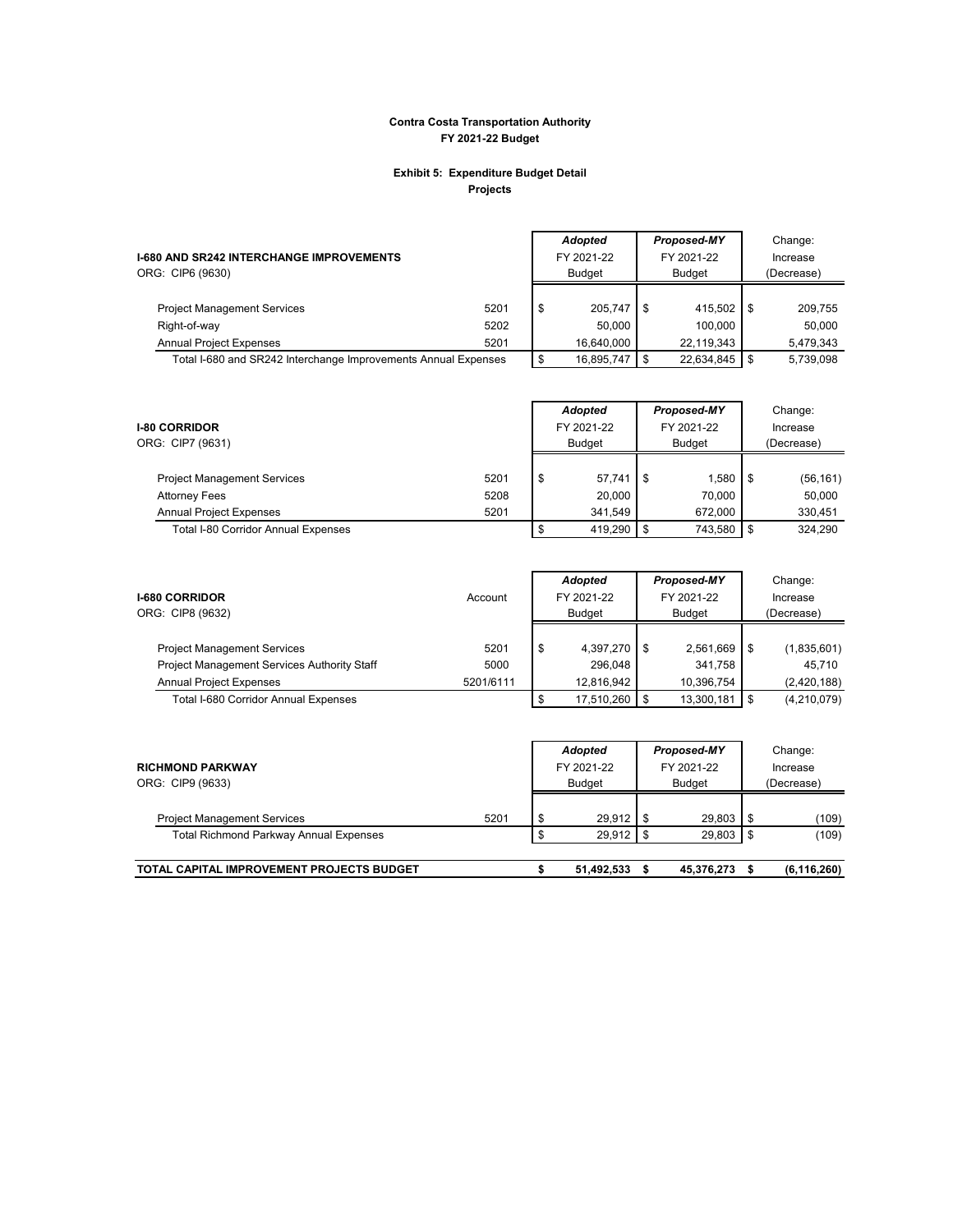#### **Exhibit 5: Expenditure Budget Detail Projects**

#### **SUBREGIONAL PROJECTS**

|                                                              |            | <b>Adopted</b> | <b>Proposed-MY</b> |  | Change:     |
|--------------------------------------------------------------|------------|----------------|--------------------|--|-------------|
| SUBREGIONAL MAJOR STREETS IMPROVEMENTS                       | FY 2021-22 | FY 2021-22     | Increase           |  |             |
| ORG: SPP24 (9648)                                            |            | <b>Budget</b>  | <b>Budget</b>      |  | (Decrease)  |
|                                                              |            |                |                    |  |             |
| <b>Project Management Services</b>                           | 5201       | \$<br>150.473  | 149.927 \$         |  | (546)       |
| <b>Annual Project Expenses</b>                               | 6111       | 2.545.093      | 1.252.093          |  | (1,293,000) |
| Total Subregional Major Streets Improvements Annual Expenses |            | 2.695.566      | 1,402,020          |  | (1,293,546) |

| SUBREGIONAL MARTINEZ INTERMODAL IMPROVEMENTS<br>ORG: SPP27 (9651)    | Account      | <b>Adopted</b><br>FY 2021-22<br><b>Budget</b> | <b>Proposed-MY</b><br>FY 2021-22<br><b>Budget</b> |                  |  | Change:<br>Increase<br>(Decrease) |
|----------------------------------------------------------------------|--------------|-----------------------------------------------|---------------------------------------------------|------------------|--|-----------------------------------|
| <b>Project Management Services</b><br><b>Annual Project Expenses</b> | 5201<br>6111 | \$<br>4,731                                   |                                                   | 4,714<br>100.000 |  | (17)<br>100,000                   |
| Total Subregional Martinez Railroad Improvements Annual Expenses     |              | 4.731                                         |                                                   | 104.714          |  | 99.983                            |
| TOTAL SUBREGIONAL PROJECTS BUDGET                                    |              | 2.700.297                                     |                                                   | 1.506.734        |  | (1, 193, 563)                     |

#### **COUNTYWIDE CAPITAL PROJECTS**

| <b>BART IMPROVEMENTS</b><br>ORG: CCMP10 (9634)                       |              | <b>Adopted</b><br>FY 2021-22<br><b>Budget</b> | Proposed-MY<br>FY 2021-22<br><b>Budget</b> |     |                     | Change:<br>Increase<br>(Decrease) |                  |
|----------------------------------------------------------------------|--------------|-----------------------------------------------|--------------------------------------------|-----|---------------------|-----------------------------------|------------------|
| <b>Project Management Services</b><br><b>Annual Project Expenses</b> | 5201<br>6111 | \$                                            | 76.762<br>1,555,316                        | l S | 76.484<br>1,847,354 |                                   | (278)<br>292,038 |
| <b>Total BART Improvements Annual Expenses</b>                       |              | \$                                            | $1,632,078$ \$                             |     | 1,923,838           | l S                               | 291,760          |
| TOTAL COUNTYWIDE CAPITAL PROJECTS BUDGET                             |              | S                                             | 1,632,078                                  | -S  | 1,923,838           | - 5                               | 291,760          |
| <b>TOTAL ALL MEASURE J PROJECTS BUDGET</b>                           |              | \$                                            | 55,824,908                                 | S   | 48,806,845          | -S                                | (7,018,063)      |
| <b>TOTAL ALL MEASURE C and J PROJECTS BUDGET</b>                     |              | s                                             | 57,531,531                                 | \$  | 53,810,321          | S                                 | (3,721,210)      |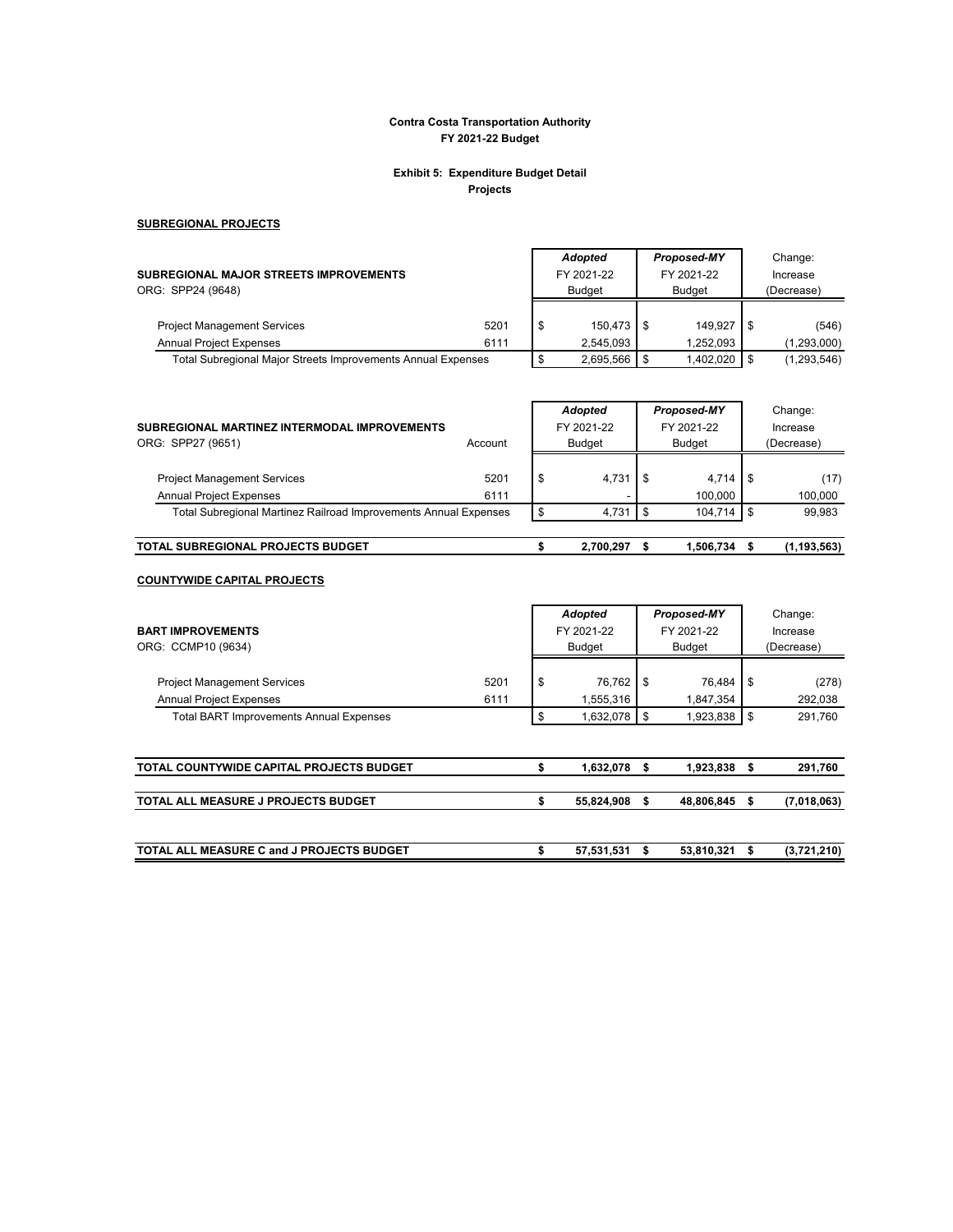### **Exhibit 6: Expenditure Budget Detail Authority Operations**

|                                            |             | <b>Adopted</b>  |    | <b>Proposed-MY</b> | Change:    |          |  |
|--------------------------------------------|-------------|-----------------|----|--------------------|------------|----------|--|
| <b>ADMINISTRATION</b>                      |             | FY 2021-22      |    | FY 2021-22         | Increase   |          |  |
| ORG: OTH29 & OCP18d                        |             | Measure J       |    | Measure J          | (Decrease) |          |  |
|                                            | Account     |                 |    |                    |            |          |  |
| <b>SALARIES AND BENEFITS (ORG: OTH29)</b>  |             |                 |    |                    |            |          |  |
| Salaries                                   | 5011, 5046  | \$<br>401,911   | \$ | 414,150            | \$         | 12,239   |  |
| Temp Salaries (Commissioners 1/2 Admin)    | 5015        | 10,000          |    | 10,000             |            |          |  |
| Overtime                                   | 5014        | 2,000           |    | 2,000              |            |          |  |
| <b>Vacation/Sick Leave</b>                 | 5025-5027   | 75,178          |    | 77,484             |            | 2,306    |  |
| <b>FICA</b>                                | 5042-5043   | 5,802           |    | 5,979              |            | 177      |  |
| <b>Retirement Expenses</b>                 | 5044, 5045, | 54,454          |    | 55,686             |            | 1,232    |  |
| Employee Group Insurance                   | 5050, 5065  | 63,669          |    | 62,460             |            | (1, 209) |  |
| <b>Workers Compensation Insurance</b>      | 5070        | 2,388           |    | 2,462              |            | 74       |  |
| Pay for Performance Program                | 5011        | 17,000          |    | 17,000             |            |          |  |
| TOTAL SALARIES AND BENEFITS                |             | \$<br>632,402   | \$ | 647,221            | \$         | 14,819   |  |
|                                            |             |                 |    |                    |            |          |  |
| <b>SUPPLIES AND SERVICES (ORG: OCP18d)</b> |             |                 |    |                    |            |          |  |
| Office Expenses                            | 5101, 5402  | \$<br>50,000    | \$ | 60,000             | \$         | 10,000   |  |
| Communications                             | 5102        | 8,400           |    | 8,400              |            |          |  |
| Rents and Leases - Property                | 5103        | 420,000         |    | 420,000            |            |          |  |
| Rents and Leases - Equipment               | 5103        | 15,000          |    | 15,000             |            |          |  |
| <b>Books and Periodicals</b>               | 5105        | 1,000           |    | 1,000              |            |          |  |
| Food                                       | 5106        | 2,500           |    | 7,500              |            | 5,000    |  |
| Information Systems Replacement            | 5107        | 25,000          |    | 125,000            |            | 100,000  |  |
| Professional / Specialized Services        | 5201        | 350,000         |    | 350,000            |            |          |  |
| <b>Public Engagement Services</b>          | 5201        | 300,000         |    | 300,000            |            |          |  |
| <b>Business Insurance</b>                  | 5203        | 35,000          |    | 40,000             |            | 5,000    |  |
| Software License & Maint. Agreements       | 5204        | 90,000          |    | 90,000             |            |          |  |
| Publications and Legal Notices             | 5206        | 500             |    | 500                |            |          |  |
| <b>Attorney Fees</b>                       | 5208        | 120,000         |    | 120,000            |            |          |  |
| <b>Bank Fees</b>                           | 5209, 6021  | 9,000           |    | 15,000             |            | 6,000    |  |
| Memberships                                | 5301        | 30,000          |    | 30,000             |            |          |  |
| <b>Transportation and Travel</b>           | 5302, 5305  | 20,000          |    | 20,000             |            |          |  |
| <b>Staff Development</b>                   | 5303        | 10,000          |    | 10,000             |            |          |  |
| TOTAL SUPPLIES AND SERVICES                |             | \$<br>1,486,400 | \$ | 1,612,400          | \$         | 126,000  |  |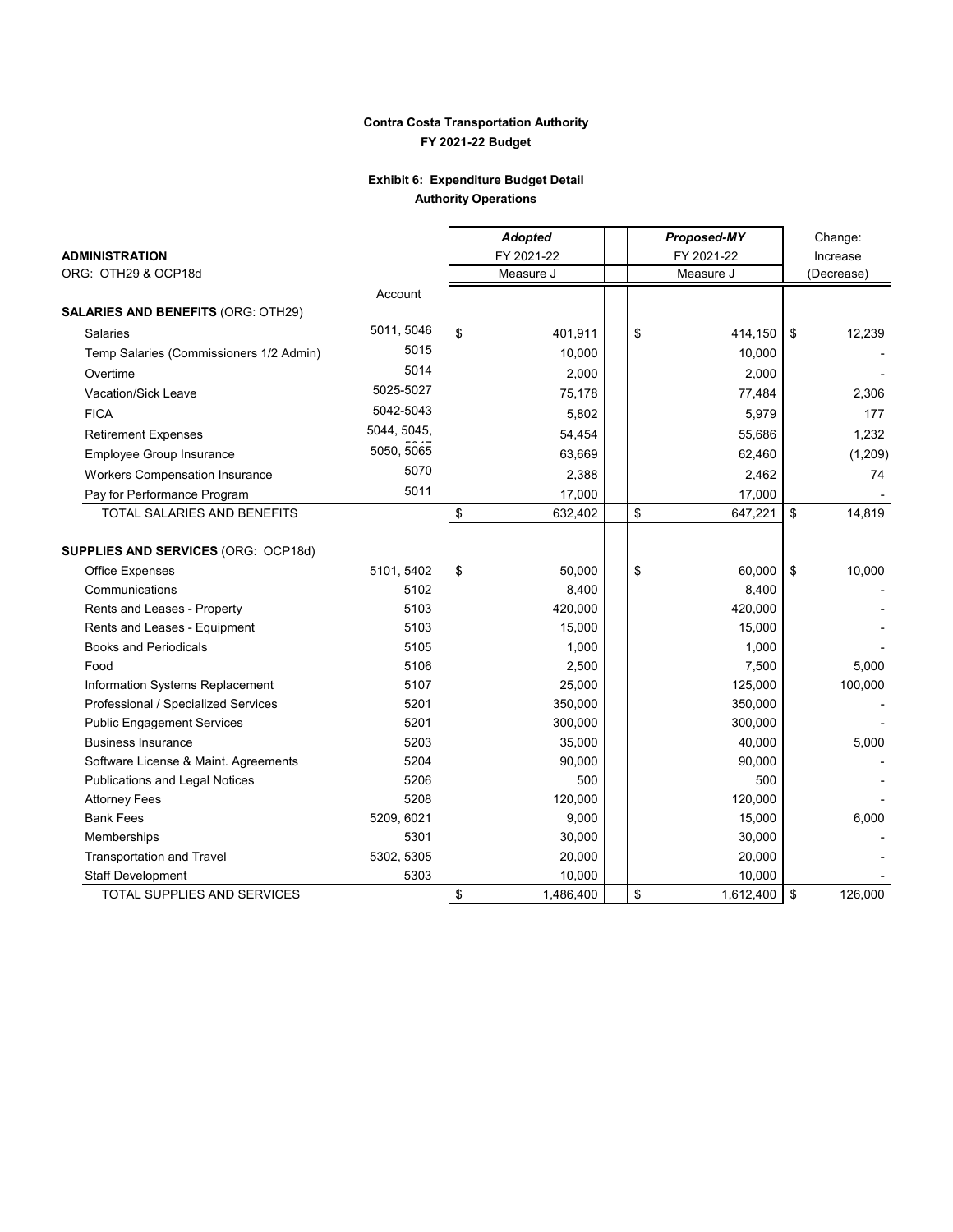### **Exhibit 6: Expenditure Budget Detail Authority Operations**

|                                                    |            | <b>Adopted</b>  | Proposed-MY     |          | Change:    |  |
|----------------------------------------------------|------------|-----------------|-----------------|----------|------------|--|
| <b>ADMINISTRATION (Continued)</b>                  | Account    | FY 2021-22      | FY 2021-22      | Increase |            |  |
| ORG: OCP18d                                        |            | Measure J       | Measure J       |          | (Decrease) |  |
|                                                    |            |                 |                 |          |            |  |
| FIXED ASSETS (over \$5,000 in value) (ORG: OCP18d) |            |                 |                 |          |            |  |
| Office Furniture and Equipment                     | 5501       | \$<br>10,000    | \$<br>10,000    | \$       |            |  |
| <b>TOTAL FIXED ASSETS</b>                          |            | \$<br>10,000    | \$<br>10,000    | \$       |            |  |
|                                                    |            |                 |                 |          |            |  |
| <b>TOTAL ADMINISTRATION BUDGET</b>                 |            | \$<br>2,128,802 | \$<br>2,269,621 | \$       | 140,819    |  |
|                                                    |            |                 |                 |          |            |  |
|                                                    |            | <b>Adopted</b>  | Proposed-MY     |          | Change:    |  |
| <b>PROJECT MANAGEMENT</b>                          |            | FY 2021-22      | FY 2021-22      |          | Increase   |  |
| ORG: OTH40                                         |            | Measure J       | Measure J       |          | (Decrease) |  |
|                                                    |            |                 |                 |          |            |  |
| <b>SALARIES AND BENEFITS</b>                       |            |                 |                 |          |            |  |
| <b>Salaries</b>                                    | 5011, 5046 | \$<br>1,138,706 | \$<br>1,038,993 | \$       | (99, 713)  |  |
| Overtime                                           | 5015       | 2,000           | 2,000           |          |            |  |
| Vacation/Sick Leave                                | 5014       | 213,140         | 194,489         |          | (18,651)   |  |
| <b>FICA</b>                                        | 5025-5027  | 16,440          | 15,002          |          | (1, 438)   |  |
| <b>Retirement Expenses</b>                         | 5042-5043  | 151,049         | 137,183         |          | (13,866)   |  |
| Employee Group Insurance                           | 5047       | 137,944         | 125,067         |          | (12, 877)  |  |
| Workers Compensation Insurance                     | 5070       | 6,802           | 6,209           |          | (593)      |  |
| TOTAL SALARIES AND BENEFITS                        |            | \$<br>1,666,081 | \$<br>1,518,943 | \$       | (147, 138) |  |
|                                                    |            |                 |                 |          |            |  |
| <b>SUPPLIES AND SERVICES</b>                       |            |                 |                 |          |            |  |
| <b>Attorney Fees</b>                               | 5208       | \$<br>2,500     | \$<br>2,500     | \$       |            |  |
| <b>Project Management Services</b>                 | 5201       | 125,000         | 125,000         |          |            |  |
| <b>Investment and Debt Services</b>                | 5201       | 60,000          | 60,000          |          |            |  |
| <b>Contract Services</b>                           | 5201       | 50,000          | 125,000         |          | 75,000     |  |
| <b>Transportation and Travel</b>                   | 5302, 5304 | 5,000           | 5,000           |          |            |  |
| <b>TOTAL SUPPLIES AND SERVICES</b>                 |            | \$<br>242,500   | \$<br>317,500   | \$       | 75,000     |  |
|                                                    |            |                 |                 |          |            |  |
| <b>TOTAL PROJECT MANAGEMENT BUDGET</b>             |            | \$<br>1,908,581 | \$<br>1,836,443 | \$       | (72, 138)  |  |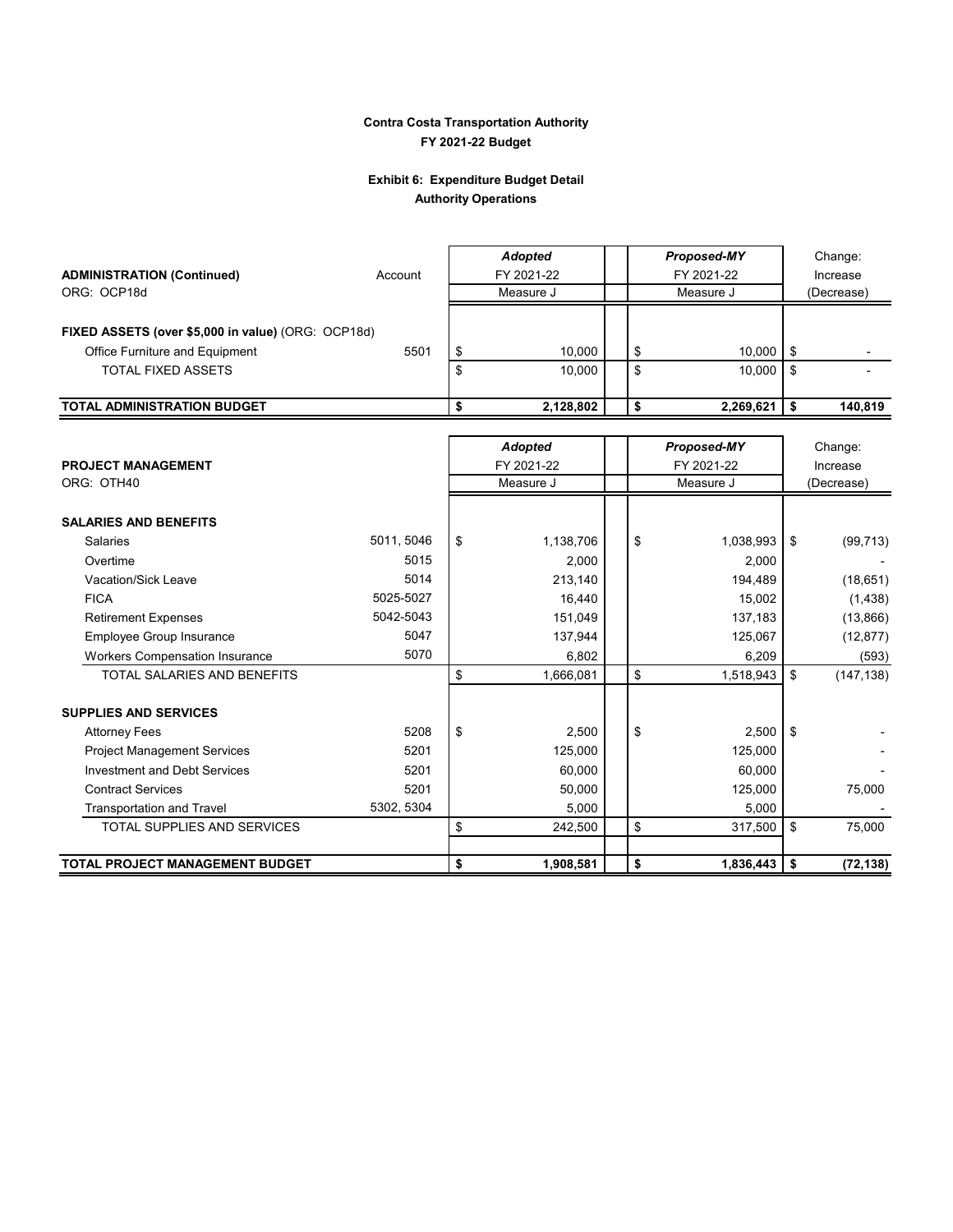#### **Exhibit 7: CMA Expenditure Budget: Line Item Detail Total Congestion Management Agency**

| <b>Congestion Management Agency</b>                                                                      | <b>Adopted</b><br>FY 2021-22                     |                | Proposed-MY<br>FY 2021-22        | Change:<br>Increase |                                    |  |
|----------------------------------------------------------------------------------------------------------|--------------------------------------------------|----------------|----------------------------------|---------------------|------------------------------------|--|
|                                                                                                          | Measure J                                        | Measure J      |                                  |                     | (Decrease)                         |  |
| TOTAL REGIONAL PLANNING AND GROWTH MANAGEMENT<br>TOTAL CONGESTION MANAGEMENT<br>TOTAL SCS IMPLEMENTATION | 3,140,110<br>Φ<br>1,965,560<br>Φ<br>111.229<br>S | \$<br>\$<br>\$ | 3,903,140<br>1,843,395<br>58,388 | \$<br>\$<br>\$.     | 763,030<br>(122, 165)<br>(52, 841) |  |
| <b>TOTAL CONGESTION MANAGEMENT AGENCY</b>                                                                | 5,216,899                                        | \$             | 5,804,923                        |                     | 588,024                            |  |

| <b>REGIONAL PLANNING AND GROWTH MANAGEMENT</b>                                                           |              | <b>Adopted</b><br>FY 2021-22 | <b>Proposed-MY</b><br>FY 2021-22 | Change:<br>Increase |
|----------------------------------------------------------------------------------------------------------|--------------|------------------------------|----------------------------------|---------------------|
| ORG: OCP18a (MSJ)                                                                                        | Account      | Measure J                    | Measure J                        | (Decrease)          |
|                                                                                                          |              |                              |                                  |                     |
| <b>SALARIES AND BENEFITS</b>                                                                             |              |                              |                                  |                     |
| 1 Salaries                                                                                               | $5011$ \$    | 366,300                      | \$<br>356,058                    | \$<br>(10, 242)     |
| 2 Overtime                                                                                               | 5014         | 1,500                        | 1,500                            |                     |
| 3 Vacation/Sick Leave                                                                                    | 5025-5027    | 68,524                       | 66,614                           | (1,910)             |
| 4 FICA                                                                                                   | 5042-5043    | 5,288                        | 5,140                            | (148)               |
| 5 Retirement Expenses                                                                                    | 5045, 5047   | 47,923                       | 46,019                           | (1,904)             |
| 6 Employee Group Insurance                                                                               | 5050, 5065   | 47,888                       | 45,681                           | (2,207)             |
| 7 Workers Compensation Insurance                                                                         | 5070         | 2,187                        | 2,128                            | (59)                |
| TOTAL SALARIES AND BENEFITS<br>8                                                                         | 5000 \$      | 539,610                      | \$<br>523,140                    | \$<br>(16, 470)     |
|                                                                                                          |              |                              |                                  |                     |
| <b>SUPPLIES AND SERVICES</b>                                                                             |              |                              |                                  |                     |
| 9 Computer Software and Maintenance                                                                      | 5102/5204    | \$<br>3,000                  | \$<br>3,000                      | \$                  |
| 10 Contracted Temporary Assistance                                                                       | 5205         | 10,000                       | 10,000                           |                     |
| 11 Travel                                                                                                | 5302         | 2,500                        | 2,500                            |                     |
| 12 Strategic Communications (Convey CT468)                                                               | 5201         |                              | 350,000                          | 350,000             |
| 13 CMP Support (Placeworks CT465)                                                                        | 5201         | 200,000                      | 200,000                          |                     |
| 14 Regional Planning Tasks (AMG CT526)                                                                   | 5201         | 400,000                      | 400,000                          |                     |
| 15 Action Plan Update (Placeworks CT456)                                                                 | 5201         | 300,000                      | 300,000                          |                     |
| 16 Action Plan Update (DKS CT365                                                                         | 5201         |                              | 10,000                           | 10,000              |
| 17 Action Plan Update (F&P CT450)                                                                        | 5201         | 300,000                      | 300,000                          |                     |
| 18 Streetlight Data Subscription (TBD)                                                                   | 5201         | 350,000                      | 502,000                          | 152,000             |
| Activity Based Model Development Joint Ala                                                               |              |                              |                                  |                     |
| 19 CTC/CCTA (18W.04)                                                                                     | 5201         | 200,000                      | 200,000                          |                     |
| 20 On Call Maintenance & Support (Kittleson CT278)                                                       | 5201<br>5201 | 50,000<br>5,000              | 50,000<br>5,000                  |                     |
| 21 On-Call Transportation Monitoring (Iteris CT428)<br>22 On-Call Transp. Monitoring (Mark Thomas CT499) | 5201         |                              | 60,000                           |                     |
| East County Integrated Transit Study (Nelson Nygaard                                                     |              |                              |                                  | 60,000              |
| 23 CT542)                                                                                                | 5201         | 400,000                      | 400,000                          |                     |
| 24 SR4 Exp. Lane Design Alter. Analysis (NEW)                                                            | 5201         | 200,000                      | 200,000                          |                     |
| 25 Development of VMT Mitigation Prog. (F&P CT565)                                                       | 5201         |                              | 200,000                          | 200,000             |
| 26 Small Scale Data Repository (Davteq CT570)                                                            | 5201         |                              | 10,000                           | 10,000              |
| 27 San Pablo Ave Multimodal - Phase 2 (ATC/WCCTAC 1/                                                     | 6111         | 150,000                      | 150,000                          |                     |
| 28 Monument/1680 Bike/Ped Impv. Stdy (F&P CT516)                                                         | 5201         | 12,500                       | 10,000                           | (2,500)             |
| 29 Attorney Fees                                                                                         | 5208         | 15,000                       | 15,000                           |                     |
| 30 Specialized Printing / Publications & Legal Notices                                                   | 5207         | 2,500                        | 2,500                            |                     |
| <b>TOTAL SUPPLIES AND SERVICES</b><br>31                                                                 | 5100 \$      | 2,600,500                    | \$<br>3,380,000                  | \$<br>779,500       |
|                                                                                                          |              |                              |                                  |                     |
| TOTAL REGIONAL PLANNING AND GROWTH MANAGEMENT                                                            |              | \$<br>3,140,110              | \$<br>3,903,140                  | \$<br>763,030       |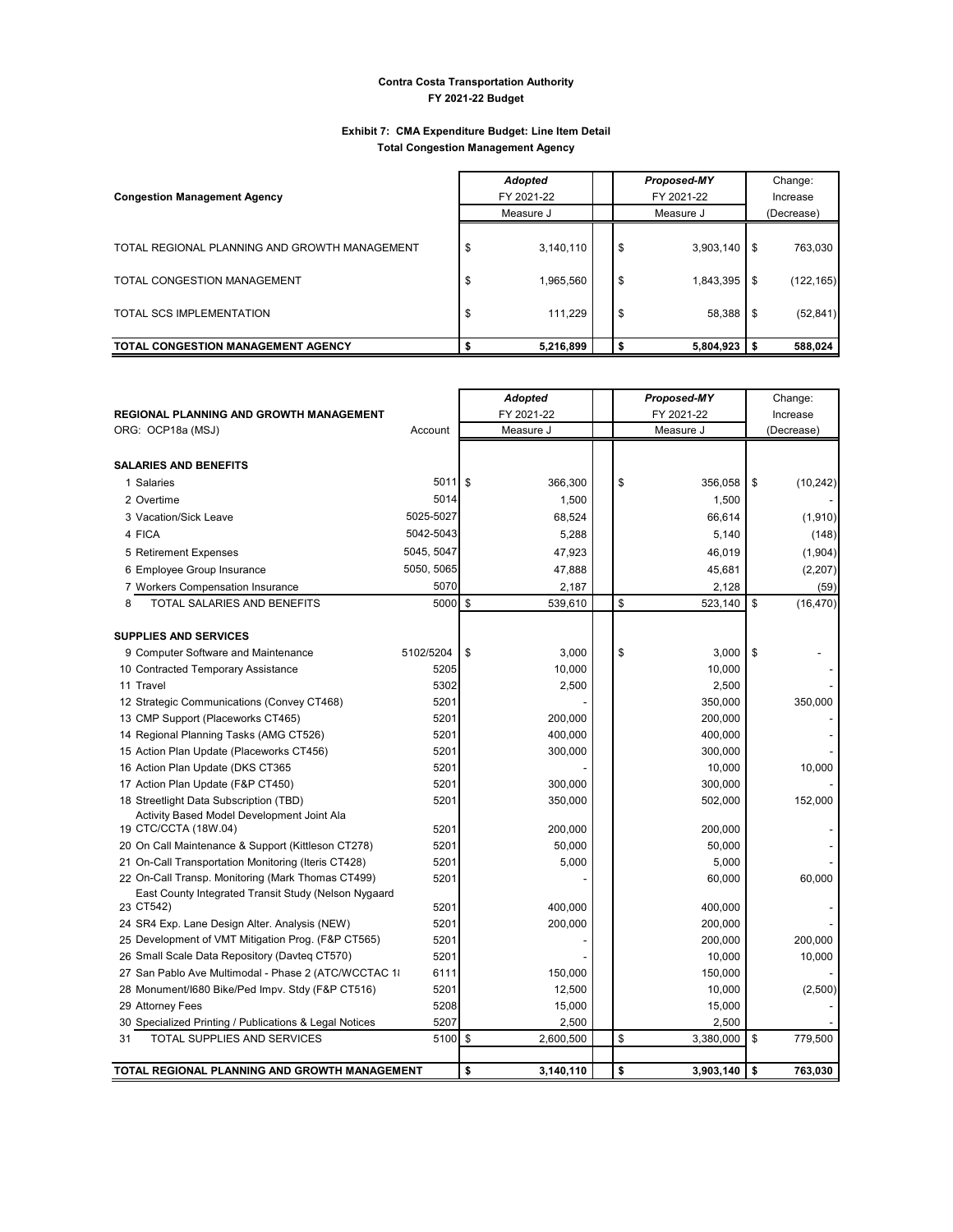#### **Exhibit 7: CMA Expenditure Budget: Line Item Detail Total Congestion Management Agency**

|                                                        |            | <b>Adopted</b>  |           | Proposed-MY | Change:          |  |
|--------------------------------------------------------|------------|-----------------|-----------|-------------|------------------|--|
| <b>CONGESTION MANAGEMENT</b>                           |            | FY 2021-22      |           | FY 2021-22  | Increase         |  |
| ORG: OCP18b, OCP18e, OCP18q (MSJ)                      | Account    | Measure J       | Measure J |             |                  |  |
|                                                        |            |                 |           |             |                  |  |
| <b>SALARIES AND BENEFITS</b>                           |            |                 |           |             |                  |  |
| 1 Salaries                                             | 5011S      | 575,355         | \$        | 801,378     | \$<br>226,023    |  |
| 2 Temp Salaries (Commissioner 1/2 CMA)                 | 5015       | 10,000          |           | 10,000      |                  |  |
| 3 Overtime                                             | 5014       | 1,500           |           | 1,500       |                  |  |
| 4 Vacation/Sick Leave                                  | 5025-5027  | 107,684         |           | 150,038     | 42,354           |  |
| 5 FICA                                                 | 5042-5043  | 8,306           |           | 11,573      | 3,267            |  |
| 6 Retirement Expenses                                  | 5045, 5047 | 75,880          |           | 105,069     | 29,189           |  |
| 7 Employee Group Insurance                             | 5050, 5065 | 73,899          |           | 94,048      | 20,149           |  |
| 8 Workers Compensation Insurance                       | 5070       | 3,436           |           | 4,789       | 1,353            |  |
| TOTAL SALARIES AND BENEFITS<br>9                       | 5000 \$    | 856,060         | \$        | 1,178,395   | \$<br>322,335    |  |
|                                                        |            |                 |           |             |                  |  |
| <b>SUPPLIES AND SERVICES</b>                           |            |                 |           |             |                  |  |
| 10 Computer Software and Maintenance                   | 18b - 5204 | 2,500<br>\$.    | \$        | 2,500       | \$               |  |
| 11 Travel                                              | 18b - 5302 | 4,000           |           | 4.000       |                  |  |
| 12 CMA Support (AMG CT526)                             | 18b-5201   | 29,500          |           | 60,000      | 30,500           |  |
| 13 CMP Support (Placeworks CT465)                      | 18b-5201   | 200,000         |           | 75,000      | (125,000)        |  |
| 14 CMP Monitoring (Iteris CT428)                       | 18b-5201   | 125,000         |           | 125,000     |                  |  |
| 15 On Call Maintenance & Support (Kittleson CT278)     | 18b-5201   | 50,000          |           | 50,000      |                  |  |
| 16 Update Bicycle and Pedestrian Plan (F&P CT450)      | 18b-5201   | 75,000          |           | 75,000      |                  |  |
| 17 Monument/I680 Bike/Ped Impv. Stdy (F&P CT516)       | 18b-5201   | 20,000          |           | 20,000      |                  |  |
| 18 Countywide Transportation Plan (CTP) Update (TBD)   | 18b-5201   | 100,000         |           | 50,000      | (50,000)         |  |
| 19 VMT Mitigation Exchange Framework (F&P CT TBD)      | 18b-5201   | 250,000         |           | 125,000     | (125,000)        |  |
| 20 Vision Zero Implementation (TBD)                    | 18b-5201   | 250,000         |           | 75,000      | (175,000)        |  |
| 21 Attorney Fees                                       | 18b - 5208 | 2,500           |           | 2,500       |                  |  |
| 22 Specialized Printing / Publications & Legal Notices | 18b - 5207 | 1,000           |           | 1,000       |                  |  |
| <b>TOTAL SUPPLIES AND SERVICES</b><br>23               | 5100 \$    | 1,109,500       | \$        | 665,000     | \$<br>(444, 500) |  |
|                                                        |            |                 |           |             |                  |  |
| <b>TOTAL CONGESTION MANAGEMENT</b>                     |            | \$<br>1,965,560 | \$        | 1,843,395   | \$<br>(122, 165) |  |

|                                                  |                   | <b>Adopted</b> |            | <b>Proposed-MY</b> | Change:    |          |            |  |
|--------------------------------------------------|-------------------|----------------|------------|--------------------|------------|----------|------------|--|
| <b>CONGESTION MANAGEMENT: SCS Implementation</b> |                   |                | FY 2021-22 |                    | FY 2021-22 | Increase |            |  |
| ORG: OCP18c, OCP18h (MSJ)                        | Account           | Measure J      |            |                    | Measure J  |          | (Decrease) |  |
|                                                  |                   |                |            |                    |            |          |            |  |
| <b>SALARIES AND BENEFITS</b>                     |                   |                |            |                    |            |          |            |  |
| 1 Salaries                                       | $5011$ \$         |                | 70,043     | \$                 | 33,125     | \$       | (36,918)   |  |
| 2 Vacation/Sick Leave                            | 5025-5027         |                | 13,102     |                    | 6,198      |          | (6,904)    |  |
| 3 FICA                                           | 5042-5043         |                | 1,011      |                    | 478        |          | (533)      |  |
| 4 Retirement Expenses                            | 5047              |                | 9,170      |                    | 4,405      |          | (4, 765)   |  |
| 5 Employee Group Insurance                       | 5050, 5065        |                | 7,485      |                    | 3,984      |          | (3, 501)   |  |
| 6 Workers Compensation Insurance                 | 5070              |                | 418        |                    | 198        |          | (220)      |  |
| TOTAL SALARIES AND BENEFITS                      | $5000$ \$         |                | 101,229    | \$                 | 48,388     | \$       | (52, 841)  |  |
| <b>SUPPLIES AND SERVICES</b>                     |                   |                |            |                    |            |          |            |  |
| 8 Ongoing Support (Placeworks)                   | 18c - 5201        | l \$           | 10,000     | \$                 | 10,000     | \$       |            |  |
| TOTAL SUPPLIES AND SERVICES<br>9                 | $5100$ $\sqrt{3}$ |                | 10,000     | \$                 | 10.000     | \$       |            |  |
| TOTAL CONGESTION MANAGEMENT: SCS Implementation  |                   |                | 111,229    | \$                 | 58,388     | \$       | (52, 841)  |  |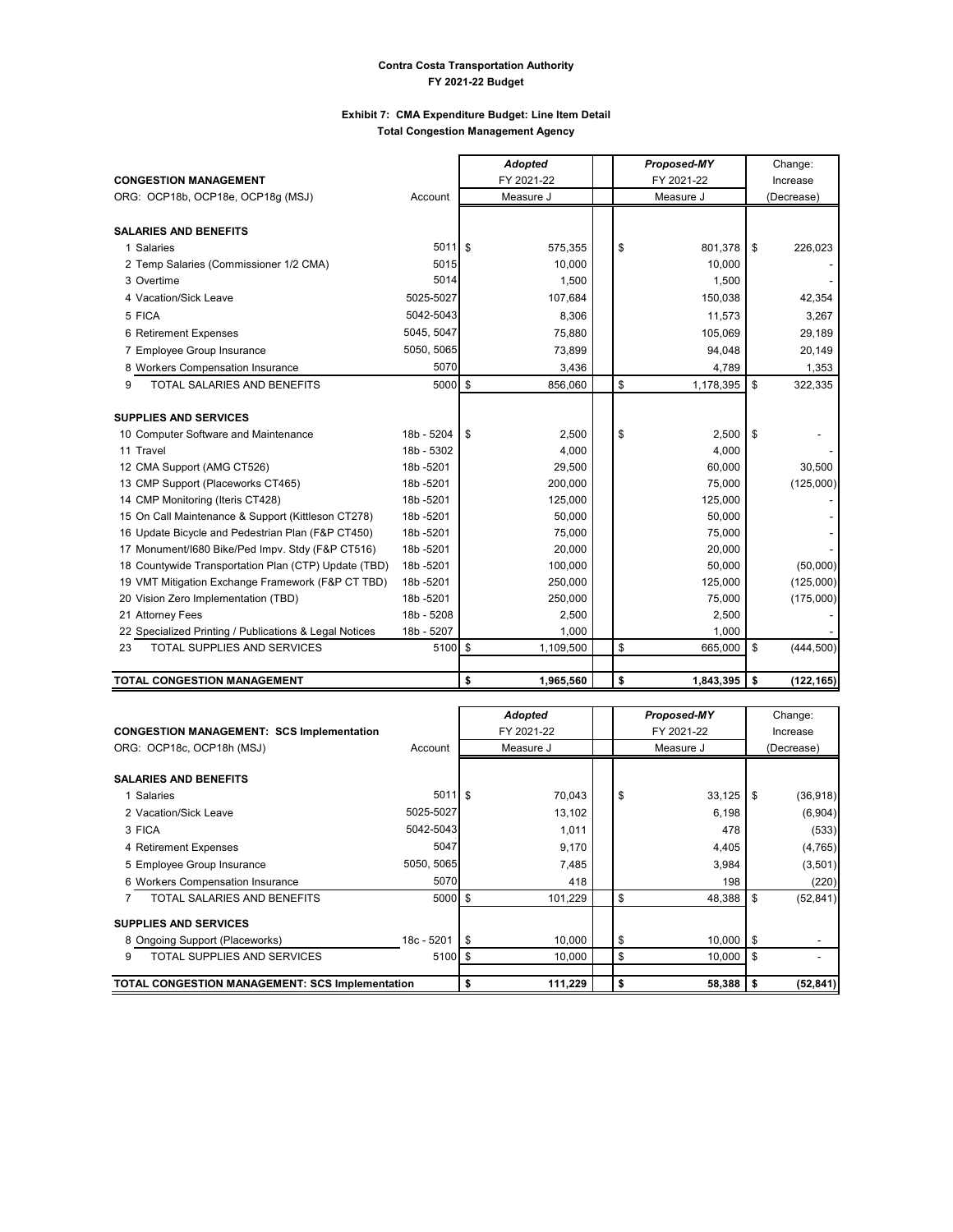#### **ATTACHMENT C**

#### **Contra Costa Transportation Authority FY 2021-22 Budget**

#### **Exhibit 8: Staff Budget Allocation**

| Department                               | Administration |                   | Project Mgmt    |                       | Planning       |             |            |                          |                |                       |  |  |  |
|------------------------------------------|----------------|-------------------|-----------------|-----------------------|----------------|-------------|------------|--------------------------|----------------|-----------------------|--|--|--|
|                                          |                |                   |                 |                       |                |             |            |                          |                |                       |  |  |  |
| Funding                                  | Measure J (a)  | Measure J         | Grants          |                       | Measure J      | STP & Local | <b>PPM</b> | Measure J                | STP & Local    |                       |  |  |  |
|                                          |                |                   |                 |                       |                |             |            |                          |                |                       |  |  |  |
|                                          |                |                   |                 |                       |                |             |            | PDA Investment           |                |                       |  |  |  |
|                                          |                | Project           |                 |                       | Regional       |             |            | & Growth                 | SCS            |                       |  |  |  |
| Category                                 | Administration | Management        | I-680 Corridor  | <b>Total Projects</b> | Planning       | <b>CMA</b>  | CMA-PPM    | Strategy                 | Implementation | <b>Total Planning</b> |  |  |  |
| Positions:                               |                |                   |                 |                       |                |             |            |                          |                |                       |  |  |  |
| <b>Executive Director</b>                | 17.0%          | 42.0%             | 0               | 47.0%                 | 15.0%          | 1.0%        | 20.0%      |                          |                | 36.0%                 |  |  |  |
| <b>Chief Financial Officer</b>           | 35.0%          | 35.0%             |                 | 35.0%                 | 15.0%          | 15.0%       |            |                          |                | 30.0%                 |  |  |  |
| Director, Planning                       |                |                   |                 | 0.0%                  | 35.0%          | 60.0%       |            |                          | 5.0%           | 100.0%                |  |  |  |
| Director of External Affairs             | 10.0%          | 35.0%             | $\mathbf 0$     | 40.0%                 | 10.0%          |             | 30.0%      |                          |                | 40.0%                 |  |  |  |
| Director of Programs                     | 1.0%           |                   | 25.0%           | 25.0%                 | 1.0%           | 3.0%        |            |                          |                | 4.0%                  |  |  |  |
| Director, Programming                    |                | 20.0%             |                 | 20.0%                 |                | 0.40        | 40.0%      |                          |                | 80.0%                 |  |  |  |
| Associate Transportation Planner         |                |                   |                 | 0.0%                  | 30.0%          | 25.0%       |            | 0.0%                     | 1.0%           | 56.0%                 |  |  |  |
| <b>Accounting Specialist</b>             | 15.0%          | 61.0%             |                 | 61.0%                 | 4.0%           | 5.0%        |            |                          |                | 9.0%                  |  |  |  |
| <b>Accounting Specialist</b>             | 43.0%          | 32.0%             |                 | 32.0%                 | 8.0%           | 17.0%       |            |                          |                | 25.0%                 |  |  |  |
| Director, Projects                       |                | 60.0%             |                 | 60.0%                 |                | 0           | 20.0%      |                          |                | 40.0%                 |  |  |  |
| Senior Transportation Planner            |                |                   |                 | 0.0%                  | 35.0%          | 55.0%       |            | $\overline{\phantom{a}}$ | 10.0%          | 100.0%                |  |  |  |
| Director, Administrative Services        | 70.0%          | 20.0%             |                 | 20.0%                 |                | 10.0%       |            |                          |                | 10.0%                 |  |  |  |
| Administrative Assistant, Projects       | 5.0%           | 95.0%             |                 | 95.0%                 |                |             |            |                          |                |                       |  |  |  |
| Administrative Assistant, Planning       | 10.0%          |                   |                 | 0.0%                  | 37.0%          | 37.0%       |            |                          | 5%             | 79.0%                 |  |  |  |
| <b>Administrative Assistant</b>          | 30.0%          | 20.0%             |                 | 20.0%                 | 25.0%          | 15.0%       |            |                          |                | 40.0%                 |  |  |  |
| Senior Engineer (ITS CV/AV)              |                | 20.0%             | 75.0%           | 95.0%                 |                |             |            |                          |                | ٠                     |  |  |  |
| Senior Accountant                        | 20.0%          | 36.0%             |                 | 36.0%                 | 7.0%           | 10.0%       |            |                          |                | 17.0%                 |  |  |  |
| Director, Construction                   |                | 100.0%            |                 | 100.0%                | $\blacksquare$ |             |            |                          |                |                       |  |  |  |
| Authority Full Time Equivalent 2022(MY)  | 2.56           | 5.76              | 1.10            | 6.86                  | 2.22           | 3.13        | 1.10       | 0.00                     | 0.21           | 6.66                  |  |  |  |
| Authority Full Time Equivalent 2022      | 2.61           | 6.39              | 1.00            | 7.39                  | 2.32           | 2.23        | 1.06       | 0.00                     | 0.45           | 6.06                  |  |  |  |
| Authority Full Time Equivalent 2022 (MY) | \$<br>647.221  | 1,518,943<br>- \$ | 341,758<br>- \$ | $1,860,701$ \$        | 523,140 \$     | 795,011 \$  | 383,384 \$ | $\sim$                   | 48,388<br>S.   | 1,749,923<br>-S       |  |  |  |
| Authority Full Time Equivalent 2022      | \$<br>632,402  | 1,666,081<br>l S  | 296,048<br>- \$ | $1,962,129$ \$        | 539,610 \$     | 500,057 \$  | 356,003 \$ | $\sim$                   | 101,229<br>\$  | 1,496,899<br>S.       |  |  |  |

Notes:

a. Administration is subject to the Measure J 1.00% limitation. Based on the current sales tax budget for

FY 2021-22, the limit is \$1080,000; whereas, the Administration budget is \$647,221.

The Administration budget for salaries and benefits is at 0.60%.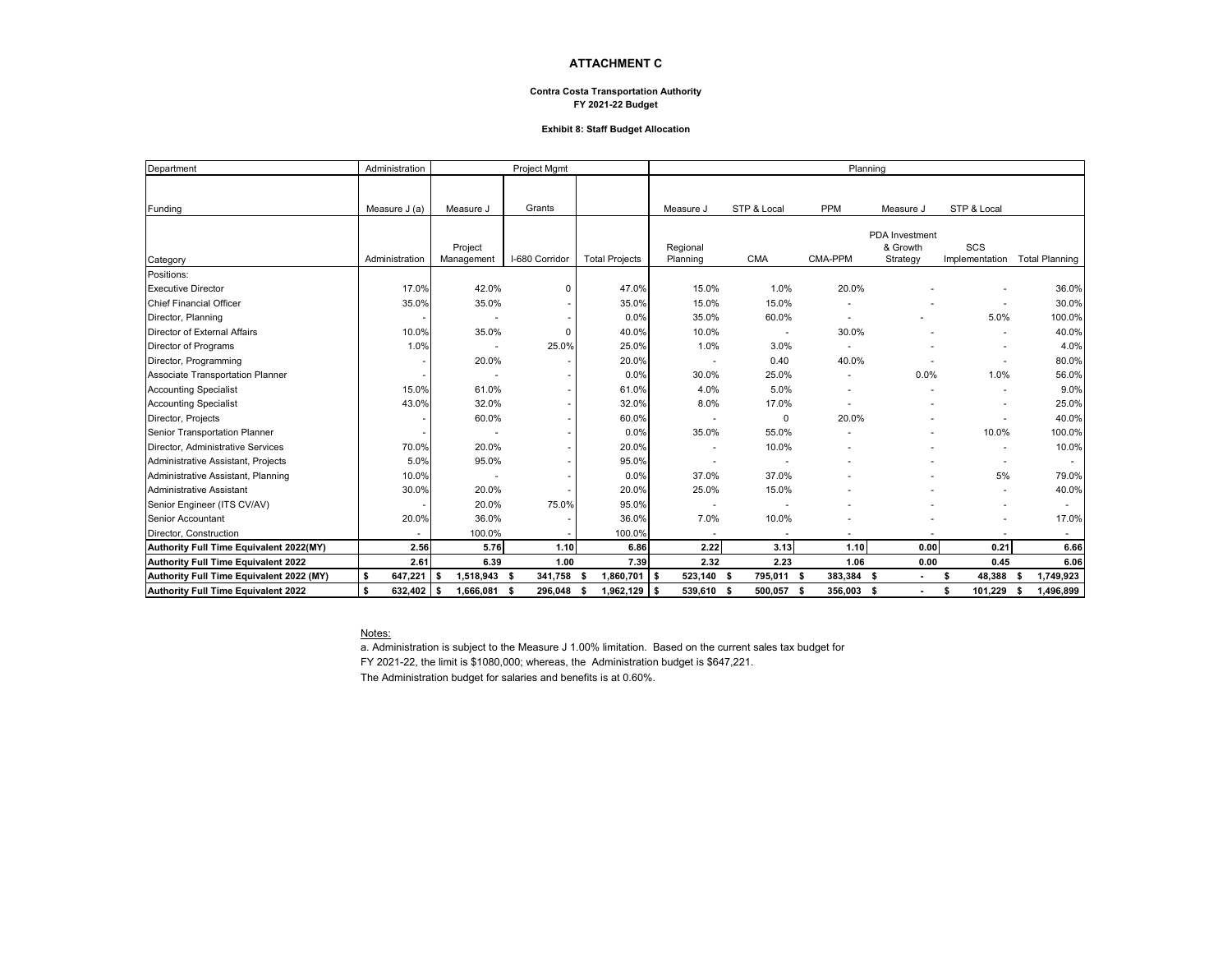#### **Exhibit 8: Staff Budget Allocation**

| Department                               |                 |                          |                    |                    |                          | Programs                   |                          |                    |                          |                       |                  |
|------------------------------------------|-----------------|--------------------------|--------------------|--------------------|--------------------------|----------------------------|--------------------------|--------------------|--------------------------|-----------------------|------------------|
| Funding                                  | Measure J       | Measure J                | Measure J          | Measure J          | Measure J                | Measure J                  | Measure J                | <b>Air Quality</b> | GoMentum                 |                       |                  |
| Category                                 | <b>TLC</b>      | Ped, Bike &<br>Trail     | <b>Bus Transit</b> | <b>Express Bus</b> | Paratransit              | Safe Trans for<br>Children | Commute<br>Alternatives  | <b>TFCA</b>        | <b>GMS</b>               | <b>Total Programs</b> | Total            |
| Positions:                               |                 |                          |                    |                    |                          |                            |                          |                    |                          |                       |                  |
| <b>Executive Director</b>                |                 |                          |                    |                    |                          |                            |                          |                    |                          |                       | 1.00             |
| Chief Financial Officer                  |                 |                          |                    |                    |                          |                            |                          |                    |                          |                       | 1.00             |
| Director, Planning                       |                 |                          |                    |                    |                          |                            |                          |                    |                          |                       | 1.00             |
| Director of External Affairs             |                 |                          |                    |                    |                          |                            |                          |                    | 5.0%                     | 5.0%                  | 0.95             |
| Director of Programs                     |                 |                          | 9.0%               | 8.0%               | 20.0%                    | 3.0%                       | 20.0%                    | 10.0%              |                          | 70.0%                 | 1.00             |
| Director, Programming                    |                 |                          |                    | ٠.                 |                          |                            | ۰.                       |                    |                          |                       | 1.00             |
| Associate Transportation Planner         | 24.0%           | 20.0%                    |                    | ٠                  |                          | $\sim$                     | $\overline{\phantom{a}}$ |                    |                          | 44.0%                 | 1.00             |
| <b>Accounting Specialist</b>             | 1.0%            | 1.0%                     | 2.0%               | 1.0%               | 2.0%                     | 1.0%                       | 2.0%                     | 0.05               |                          | 15.0%                 | 1.00             |
| <b>Accounting Specialist</b>             |                 |                          |                    |                    |                          |                            |                          |                    |                          |                       | 1.00             |
| Director, Projects                       |                 |                          |                    |                    |                          |                            |                          |                    |                          |                       | 1.00             |
| Senior Transportation Planner            |                 |                          |                    |                    |                          |                            |                          |                    |                          |                       | 1.00             |
| Director, Administrative Services        |                 |                          |                    |                    |                          |                            |                          |                    |                          |                       | 1.00             |
| Administrative Assistant, Projects       |                 |                          |                    |                    |                          |                            |                          |                    |                          |                       | 1.00             |
| Administrative Assistant, Planning       |                 |                          |                    |                    |                          |                            |                          | 11.0%              |                          | 11.0%                 | 1.00             |
| Administrative Assistant                 |                 |                          |                    |                    |                          |                            |                          | 10.0%              | $\overline{\phantom{a}}$ | 10.0%                 | 1.00             |
| Senior Engineer (ITS CV/AV)              |                 |                          |                    |                    |                          |                            |                          |                    | 5.0%                     | 5.0%                  | 1.00             |
| Senior Accountant                        | 6.0%            | 6.0%                     |                    |                    |                          |                            | ۰                        | 15.0%              |                          | 27.0%                 | 1.00             |
| Director, Construction                   | $\sim$          | $\overline{\phantom{a}}$ |                    | ٠                  | $\overline{\phantom{a}}$ |                            | $\overline{\phantom{a}}$ | $\sim$             | $\sim$                   | $\sim$                | 1.00             |
| Authority Full Time Equivalent 2022(MY)  | 0.31            | 0.27                     | 0.11               | 0.09               | 0.22                     | 0.04                       | 0.22                     | 0.51               | 0.10                     | 1.87                  | 17.95            |
| Authority Full Time Equivalent 2022      | 0.23            | 0.23                     | 0.17               | 0.09               | 0.22                     | 0.04                       | 0.16                     | 0.55               | 0.25                     | 1.94                  | 18.00            |
| Authority Full Time Equivalent 2022 (MY) | \$<br>57,071    | 49,760<br>- \$           | $31,941$ \$<br>Ŝ.  | $27,147$ \$        | 67,067                   | 11,180 \$<br>-S            | 67,067<br>- \$           | 97,632 \$          | 30,805 \$                | 439,670               | 4,697,515        |
| Authority Full Time Equivalent 2022      | \$<br>40,365 \$ | 40,365 \$                | 50,829             | 27,001 \$<br>- \$  | 66,719                   | -S<br>$11,114$ \$          | 47,653 \$                | 103,077 \$         | 71.289 \$                | 458,412               | 4,549,842<br>l S |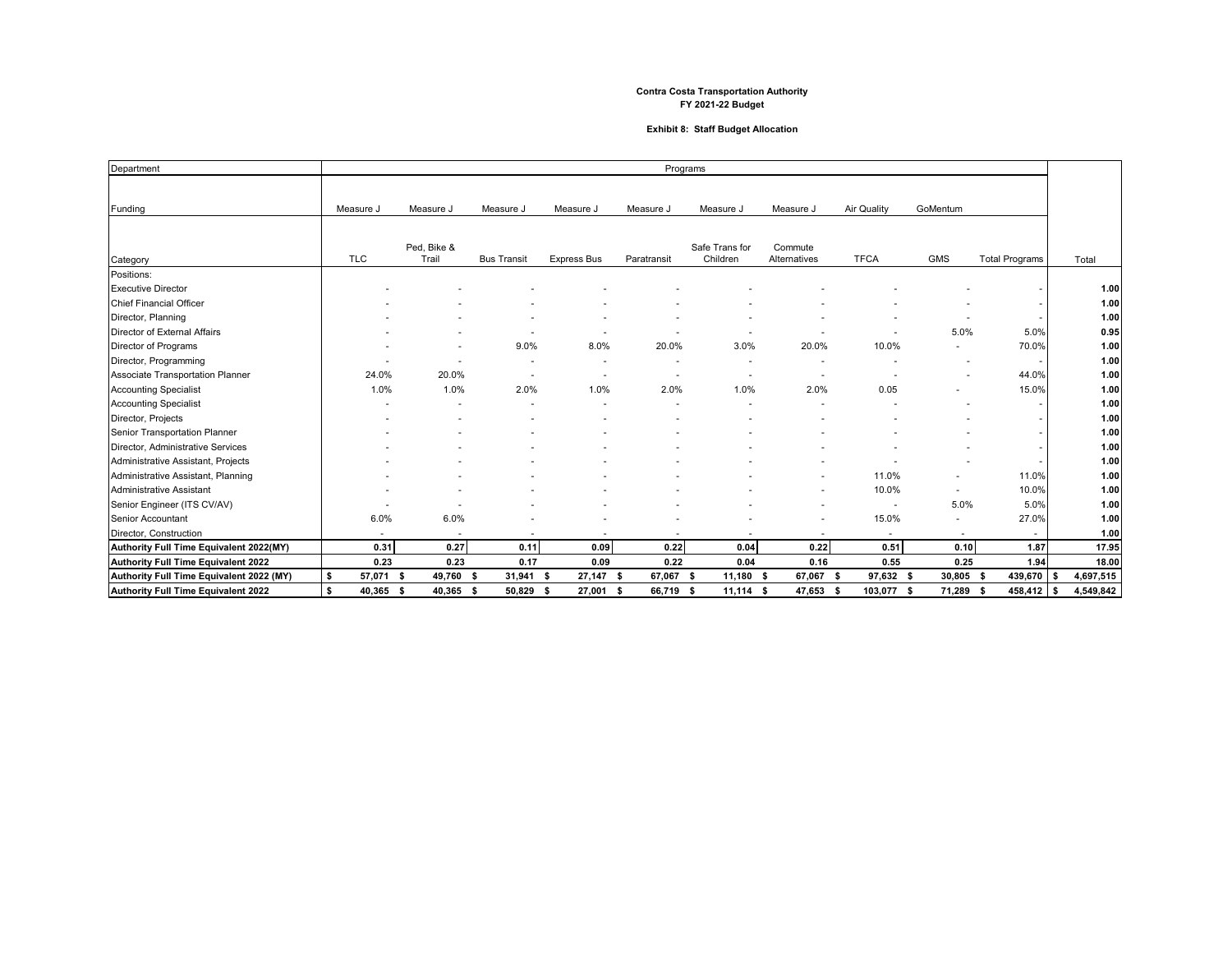#### **Exhibit 9: Salary & Benefits Budget Detail**

 $\overline{a}$ 

| FY 2021-22<br>FY 2021-22<br>Increase (Decrease)<br><b>SALARIES AND BENEFITS - TOTAL</b><br><b>Salaries</b><br>\$<br>3,059,847<br>\$<br>3,171,963<br>\$<br>112,116<br>3.66%<br>20,000<br>20,000<br>0.00%<br>Temp Salaries (Commissioners)<br>0.00%<br>Overtime<br>7,100<br>7,100<br>Vacation/Sick Leave<br>572,619<br>593,701<br>21,082<br><b>FICA</b><br>44,173<br>45,799<br>1,626<br>406,898<br><b>Retirement Expenses</b><br>418,983<br>12,085<br>Employee Group Insurance<br>403,943<br>404,031<br>88<br>Workers Compensation Insurance<br>18,262<br>18,938<br>676<br>Pay for Performance Program<br>17,000<br>17,000<br>\$<br>TOTAL SALARIES AND BENEFITS TOTAL<br>\$<br>\$<br>4,549,842<br>4,697,515<br>147,673<br><b>SALARIES AND BENEFITS - ADMINISTRATION</b><br>\$<br>401,911<br>\$<br>414,150<br>12,239<br>Salaries<br>\$<br>10,000<br>Temp Salaries (Commissioners 1/2 Admin)<br>10,000<br>2,000<br>2,000<br>Overtime<br>Vacation/Sick Leave<br>75,178<br>77,484<br>2,306<br>5,802<br>5,979<br>177<br><b>FICA</b><br>1,232<br><b>Retirement Expenses</b><br>54,454<br>55,686<br>Employee Group Insurance<br>63,669<br>62,460<br>(1, 209)<br>2,388<br>Workers Compensation Insurance<br>2,462<br>74<br>17,000<br>17,000<br>Pay for Performance Program<br>\$<br>TOTAL SALARIES AND BENEFITS - ADMINISTRATION<br>\$<br>632,402<br>\$<br>647,221<br>14,819<br><b>SALARIES AND BENEFITS - PROJECT MANAGEMENT</b><br>Salaries<br>\$<br>1.138.706<br>\$<br>1,038,993<br>\$<br>(99, 713)<br>2,000<br>Overtime<br>2,000<br>Vacation/Sick Leave<br>213,140<br>194,489<br>(18,651)<br><b>FICA</b><br>16,440<br>15,002<br>(1,438)<br><b>Retirement Expenses</b><br>151,049<br>137,183<br>(13,866)<br>Employee Group Insurance<br>137,944<br>125,067<br>(12, 877)<br><b>Workers Compensation Insurance</b><br>6,802<br>6,209<br>(593)<br>\$<br>TOTAL SALARIES AND BENEFITS - PROJECT MANAGEMENT<br>\$<br>\$<br>1,666,081<br>1,518,943<br>(147, 138) |  | <b>Adopted</b> |  | Proposed-MY | Change: |          |
|----------------------------------------------------------------------------------------------------------------------------------------------------------------------------------------------------------------------------------------------------------------------------------------------------------------------------------------------------------------------------------------------------------------------------------------------------------------------------------------------------------------------------------------------------------------------------------------------------------------------------------------------------------------------------------------------------------------------------------------------------------------------------------------------------------------------------------------------------------------------------------------------------------------------------------------------------------------------------------------------------------------------------------------------------------------------------------------------------------------------------------------------------------------------------------------------------------------------------------------------------------------------------------------------------------------------------------------------------------------------------------------------------------------------------------------------------------------------------------------------------------------------------------------------------------------------------------------------------------------------------------------------------------------------------------------------------------------------------------------------------------------------------------------------------------------------------------------------------------------------------------------------------------------------------------------------------|--|----------------|--|-------------|---------|----------|
|                                                                                                                                                                                                                                                                                                                                                                                                                                                                                                                                                                                                                                                                                                                                                                                                                                                                                                                                                                                                                                                                                                                                                                                                                                                                                                                                                                                                                                                                                                                                                                                                                                                                                                                                                                                                                                                                                                                                                    |  |                |  |             |         |          |
|                                                                                                                                                                                                                                                                                                                                                                                                                                                                                                                                                                                                                                                                                                                                                                                                                                                                                                                                                                                                                                                                                                                                                                                                                                                                                                                                                                                                                                                                                                                                                                                                                                                                                                                                                                                                                                                                                                                                                    |  |                |  |             |         |          |
|                                                                                                                                                                                                                                                                                                                                                                                                                                                                                                                                                                                                                                                                                                                                                                                                                                                                                                                                                                                                                                                                                                                                                                                                                                                                                                                                                                                                                                                                                                                                                                                                                                                                                                                                                                                                                                                                                                                                                    |  |                |  |             |         |          |
|                                                                                                                                                                                                                                                                                                                                                                                                                                                                                                                                                                                                                                                                                                                                                                                                                                                                                                                                                                                                                                                                                                                                                                                                                                                                                                                                                                                                                                                                                                                                                                                                                                                                                                                                                                                                                                                                                                                                                    |  |                |  |             |         |          |
|                                                                                                                                                                                                                                                                                                                                                                                                                                                                                                                                                                                                                                                                                                                                                                                                                                                                                                                                                                                                                                                                                                                                                                                                                                                                                                                                                                                                                                                                                                                                                                                                                                                                                                                                                                                                                                                                                                                                                    |  |                |  |             |         |          |
|                                                                                                                                                                                                                                                                                                                                                                                                                                                                                                                                                                                                                                                                                                                                                                                                                                                                                                                                                                                                                                                                                                                                                                                                                                                                                                                                                                                                                                                                                                                                                                                                                                                                                                                                                                                                                                                                                                                                                    |  |                |  |             |         |          |
|                                                                                                                                                                                                                                                                                                                                                                                                                                                                                                                                                                                                                                                                                                                                                                                                                                                                                                                                                                                                                                                                                                                                                                                                                                                                                                                                                                                                                                                                                                                                                                                                                                                                                                                                                                                                                                                                                                                                                    |  |                |  |             |         |          |
|                                                                                                                                                                                                                                                                                                                                                                                                                                                                                                                                                                                                                                                                                                                                                                                                                                                                                                                                                                                                                                                                                                                                                                                                                                                                                                                                                                                                                                                                                                                                                                                                                                                                                                                                                                                                                                                                                                                                                    |  |                |  |             |         | 3.68%    |
|                                                                                                                                                                                                                                                                                                                                                                                                                                                                                                                                                                                                                                                                                                                                                                                                                                                                                                                                                                                                                                                                                                                                                                                                                                                                                                                                                                                                                                                                                                                                                                                                                                                                                                                                                                                                                                                                                                                                                    |  |                |  |             |         | 3.68%    |
|                                                                                                                                                                                                                                                                                                                                                                                                                                                                                                                                                                                                                                                                                                                                                                                                                                                                                                                                                                                                                                                                                                                                                                                                                                                                                                                                                                                                                                                                                                                                                                                                                                                                                                                                                                                                                                                                                                                                                    |  |                |  |             |         | 2.97%    |
|                                                                                                                                                                                                                                                                                                                                                                                                                                                                                                                                                                                                                                                                                                                                                                                                                                                                                                                                                                                                                                                                                                                                                                                                                                                                                                                                                                                                                                                                                                                                                                                                                                                                                                                                                                                                                                                                                                                                                    |  |                |  |             |         | 0.02%    |
|                                                                                                                                                                                                                                                                                                                                                                                                                                                                                                                                                                                                                                                                                                                                                                                                                                                                                                                                                                                                                                                                                                                                                                                                                                                                                                                                                                                                                                                                                                                                                                                                                                                                                                                                                                                                                                                                                                                                                    |  |                |  |             |         | 3.70%    |
|                                                                                                                                                                                                                                                                                                                                                                                                                                                                                                                                                                                                                                                                                                                                                                                                                                                                                                                                                                                                                                                                                                                                                                                                                                                                                                                                                                                                                                                                                                                                                                                                                                                                                                                                                                                                                                                                                                                                                    |  |                |  |             |         | 0.00%    |
|                                                                                                                                                                                                                                                                                                                                                                                                                                                                                                                                                                                                                                                                                                                                                                                                                                                                                                                                                                                                                                                                                                                                                                                                                                                                                                                                                                                                                                                                                                                                                                                                                                                                                                                                                                                                                                                                                                                                                    |  |                |  |             |         | 3.25%    |
|                                                                                                                                                                                                                                                                                                                                                                                                                                                                                                                                                                                                                                                                                                                                                                                                                                                                                                                                                                                                                                                                                                                                                                                                                                                                                                                                                                                                                                                                                                                                                                                                                                                                                                                                                                                                                                                                                                                                                    |  |                |  |             |         |          |
|                                                                                                                                                                                                                                                                                                                                                                                                                                                                                                                                                                                                                                                                                                                                                                                                                                                                                                                                                                                                                                                                                                                                                                                                                                                                                                                                                                                                                                                                                                                                                                                                                                                                                                                                                                                                                                                                                                                                                    |  |                |  |             |         |          |
|                                                                                                                                                                                                                                                                                                                                                                                                                                                                                                                                                                                                                                                                                                                                                                                                                                                                                                                                                                                                                                                                                                                                                                                                                                                                                                                                                                                                                                                                                                                                                                                                                                                                                                                                                                                                                                                                                                                                                    |  |                |  |             |         | 3.05%    |
|                                                                                                                                                                                                                                                                                                                                                                                                                                                                                                                                                                                                                                                                                                                                                                                                                                                                                                                                                                                                                                                                                                                                                                                                                                                                                                                                                                                                                                                                                                                                                                                                                                                                                                                                                                                                                                                                                                                                                    |  |                |  |             |         | 0.00%    |
|                                                                                                                                                                                                                                                                                                                                                                                                                                                                                                                                                                                                                                                                                                                                                                                                                                                                                                                                                                                                                                                                                                                                                                                                                                                                                                                                                                                                                                                                                                                                                                                                                                                                                                                                                                                                                                                                                                                                                    |  |                |  |             |         | 0.00%    |
|                                                                                                                                                                                                                                                                                                                                                                                                                                                                                                                                                                                                                                                                                                                                                                                                                                                                                                                                                                                                                                                                                                                                                                                                                                                                                                                                                                                                                                                                                                                                                                                                                                                                                                                                                                                                                                                                                                                                                    |  |                |  |             |         | 3.07%    |
|                                                                                                                                                                                                                                                                                                                                                                                                                                                                                                                                                                                                                                                                                                                                                                                                                                                                                                                                                                                                                                                                                                                                                                                                                                                                                                                                                                                                                                                                                                                                                                                                                                                                                                                                                                                                                                                                                                                                                    |  |                |  |             |         | 3.05%    |
|                                                                                                                                                                                                                                                                                                                                                                                                                                                                                                                                                                                                                                                                                                                                                                                                                                                                                                                                                                                                                                                                                                                                                                                                                                                                                                                                                                                                                                                                                                                                                                                                                                                                                                                                                                                                                                                                                                                                                    |  |                |  |             |         | 2.26%    |
|                                                                                                                                                                                                                                                                                                                                                                                                                                                                                                                                                                                                                                                                                                                                                                                                                                                                                                                                                                                                                                                                                                                                                                                                                                                                                                                                                                                                                                                                                                                                                                                                                                                                                                                                                                                                                                                                                                                                                    |  |                |  |             |         | $-1.90%$ |
|                                                                                                                                                                                                                                                                                                                                                                                                                                                                                                                                                                                                                                                                                                                                                                                                                                                                                                                                                                                                                                                                                                                                                                                                                                                                                                                                                                                                                                                                                                                                                                                                                                                                                                                                                                                                                                                                                                                                                    |  |                |  |             |         | 3.10%    |
|                                                                                                                                                                                                                                                                                                                                                                                                                                                                                                                                                                                                                                                                                                                                                                                                                                                                                                                                                                                                                                                                                                                                                                                                                                                                                                                                                                                                                                                                                                                                                                                                                                                                                                                                                                                                                                                                                                                                                    |  |                |  |             |         | 0.00%    |
|                                                                                                                                                                                                                                                                                                                                                                                                                                                                                                                                                                                                                                                                                                                                                                                                                                                                                                                                                                                                                                                                                                                                                                                                                                                                                                                                                                                                                                                                                                                                                                                                                                                                                                                                                                                                                                                                                                                                                    |  |                |  |             |         | 2.34%    |
|                                                                                                                                                                                                                                                                                                                                                                                                                                                                                                                                                                                                                                                                                                                                                                                                                                                                                                                                                                                                                                                                                                                                                                                                                                                                                                                                                                                                                                                                                                                                                                                                                                                                                                                                                                                                                                                                                                                                                    |  |                |  |             |         |          |
|                                                                                                                                                                                                                                                                                                                                                                                                                                                                                                                                                                                                                                                                                                                                                                                                                                                                                                                                                                                                                                                                                                                                                                                                                                                                                                                                                                                                                                                                                                                                                                                                                                                                                                                                                                                                                                                                                                                                                    |  |                |  |             |         | $-8.76%$ |
|                                                                                                                                                                                                                                                                                                                                                                                                                                                                                                                                                                                                                                                                                                                                                                                                                                                                                                                                                                                                                                                                                                                                                                                                                                                                                                                                                                                                                                                                                                                                                                                                                                                                                                                                                                                                                                                                                                                                                    |  |                |  |             |         | 0.00%    |
|                                                                                                                                                                                                                                                                                                                                                                                                                                                                                                                                                                                                                                                                                                                                                                                                                                                                                                                                                                                                                                                                                                                                                                                                                                                                                                                                                                                                                                                                                                                                                                                                                                                                                                                                                                                                                                                                                                                                                    |  |                |  |             |         | $-8.75%$ |
|                                                                                                                                                                                                                                                                                                                                                                                                                                                                                                                                                                                                                                                                                                                                                                                                                                                                                                                                                                                                                                                                                                                                                                                                                                                                                                                                                                                                                                                                                                                                                                                                                                                                                                                                                                                                                                                                                                                                                    |  |                |  |             |         | $-8.75%$ |
|                                                                                                                                                                                                                                                                                                                                                                                                                                                                                                                                                                                                                                                                                                                                                                                                                                                                                                                                                                                                                                                                                                                                                                                                                                                                                                                                                                                                                                                                                                                                                                                                                                                                                                                                                                                                                                                                                                                                                    |  |                |  |             |         | $-9.18%$ |
|                                                                                                                                                                                                                                                                                                                                                                                                                                                                                                                                                                                                                                                                                                                                                                                                                                                                                                                                                                                                                                                                                                                                                                                                                                                                                                                                                                                                                                                                                                                                                                                                                                                                                                                                                                                                                                                                                                                                                    |  |                |  |             |         | $-9.33%$ |
|                                                                                                                                                                                                                                                                                                                                                                                                                                                                                                                                                                                                                                                                                                                                                                                                                                                                                                                                                                                                                                                                                                                                                                                                                                                                                                                                                                                                                                                                                                                                                                                                                                                                                                                                                                                                                                                                                                                                                    |  |                |  |             |         | $-8.72%$ |
|                                                                                                                                                                                                                                                                                                                                                                                                                                                                                                                                                                                                                                                                                                                                                                                                                                                                                                                                                                                                                                                                                                                                                                                                                                                                                                                                                                                                                                                                                                                                                                                                                                                                                                                                                                                                                                                                                                                                                    |  |                |  |             |         | $-8.83%$ |
|                                                                                                                                                                                                                                                                                                                                                                                                                                                                                                                                                                                                                                                                                                                                                                                                                                                                                                                                                                                                                                                                                                                                                                                                                                                                                                                                                                                                                                                                                                                                                                                                                                                                                                                                                                                                                                                                                                                                                    |  |                |  |             |         |          |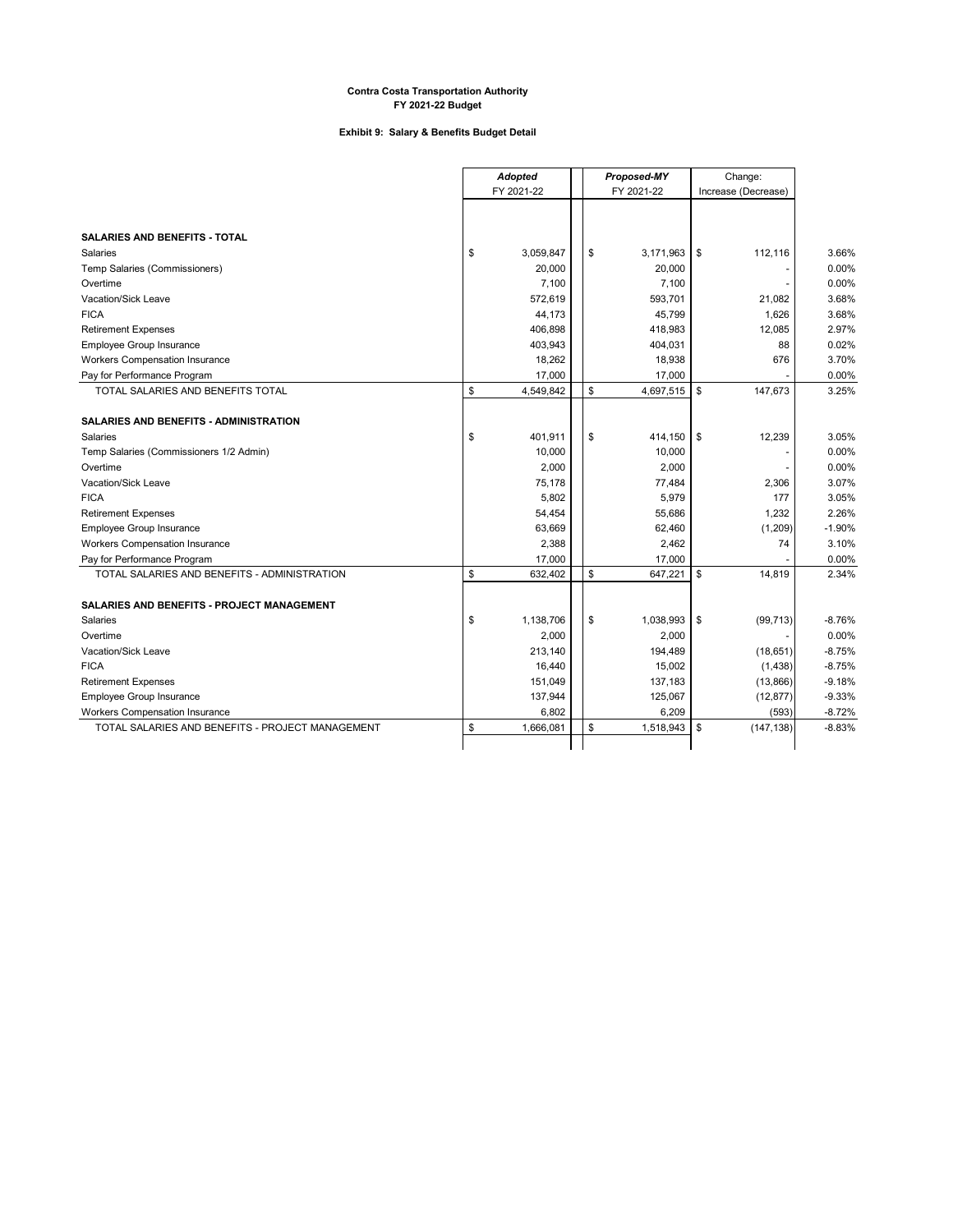#### **Exhibit 9: Salary & Benefits Budget Detail**

 $\overline{a}$ 

|                                                                             | <b>Adopted</b> |         | Proposed-MY     |    | Change:             |           |
|-----------------------------------------------------------------------------|----------------|---------|-----------------|----|---------------------|-----------|
|                                                                             | FY 2021-22     |         | FY 2021-22      |    | Increase (Decrease) |           |
|                                                                             |                |         |                 |    |                     |           |
|                                                                             |                |         |                 |    |                     |           |
| SALARIES AND BENEFITS - INNOVATE 680                                        |                |         |                 |    |                     |           |
| <b>Salaries</b>                                                             | \$             | 197,100 | \$<br>228.829   | \$ | 31.729              | 100.00%   |
| Vacation/Sick Leave                                                         |                | 36,910  | 42,860          |    | 5,950               | 100.00%   |
| <b>FICA</b>                                                                 |                | 2,848   | 3,306           |    | 458                 | 100.00%   |
| <b>Retirement Expenses</b>                                                  |                | 28,031  | 32,259          |    | 4,228               | 100.00%   |
| Employee Group Insurance                                                    |                | 29,981  | 33,136          |    | 3,155               | 100.00%   |
| Workers Compensation Insurance                                              |                | 1,178   | 1,368           |    | 190                 | 100.00%   |
| TOTAL SALARIES AND BENEFITS - PROJECT MANAGEMENT                            | \$             | 296,048 | \$<br>341,758   | \$ | 45,710              | 100.00%   |
|                                                                             |                |         |                 |    |                     |           |
|                                                                             |                |         |                 |    |                     |           |
| SALARIES AND BENEFITS - REGIONAL PLANNING                                   |                |         |                 |    |                     |           |
| Salaries                                                                    | \$             | 366,300 | \$<br>356,058   | \$ | (10, 242)           | $-2.80%$  |
| Overtime                                                                    |                | 1,500   | 1,500           |    |                     | 0.00%     |
| Vacation/Sick Leave                                                         |                | 68,524  | 66,614          |    | (1,910)             | $-2.79%$  |
| <b>FICA</b>                                                                 |                | 5,288   | 5,140           |    | (148)               | $-2.80%$  |
| <b>Retirement Expenses</b>                                                  |                | 47,923  | 46,019          |    | (1,904)             | $-3.97%$  |
| Employee Group Insurance                                                    |                | 47,888  | 45,681          |    | (2, 207)            | $-4.61%$  |
| Workers Compensation Insurance                                              |                | 2,187   | 2,128           |    | (59)                | $-2.70%$  |
| TOTAL SALARIES AND BENEFITS REGIONAL PLANNING                               | \$             | 539,610 | \$<br>523,140   | \$ | (16, 470)           | $-3.05%$  |
|                                                                             |                |         |                 |    |                     |           |
|                                                                             |                |         |                 |    |                     |           |
| SALARIES AND BENEFITS - CONGESTION MANAGEMENT AGENCY                        |                |         |                 |    |                     |           |
| <b>Salaries</b>                                                             | \$             | 575,355 | \$<br>801,378   | \$ | 226,023             | 39.28%    |
| Temp Salaries (Commissioners 1/2 CMA)                                       |                | 10,000  | 10,000          |    |                     | 0.00%     |
| Overtime                                                                    |                |         |                 |    |                     | 0.00%     |
|                                                                             |                | 1,500   | 1,500           |    |                     |           |
| Vacation/Sick Leave                                                         |                | 107,684 | 150,038         |    | 42,354              | 39.33%    |
| <b>FICA</b>                                                                 |                | 8,306   | 11,573          |    | 3,267               | 39.33%    |
| <b>Retirement Expenses</b>                                                  |                | 75,880  | 105,069         |    | 29,189              | 38.47%    |
| Employee Group Insurance                                                    |                | 73,899  | 94,048          |    | 20,149              | 27.27%    |
| <b>Workers Compensation Insurance</b>                                       |                | 3,436   | 4,789           |    | 1,353               | 39.38%    |
| TOTAL SALARIES AND BENEFITS CONGESTION MANAGEMENT AGENCY                    | \$             | 856,060 | \$<br>1,178,395 | \$ | 322,335             | 37.65%    |
|                                                                             |                |         |                 |    |                     |           |
| SALARIES AND BENEFITS - SCS IMPLEMENTATION                                  |                |         |                 |    |                     |           |
| <b>Salaries</b>                                                             | \$             | 70,043  | \$<br>33,125    | \$ | (36, 918)           | $-52.71%$ |
| Vacation/Sick Leave                                                         |                | 13,102  | 6,198           |    | (6,904)             | $-52.69%$ |
| <b>FICA</b>                                                                 |                | 1,011   | 478             |    | (533)               | $-52.72%$ |
| <b>Retirement Expenses</b>                                                  |                | 9,170   | 4,405           |    | (4, 765)            | $-51.96%$ |
| Employee Group Insurance                                                    |                | 7,485   | 3,984           |    | (3, 501)            | $-46.77%$ |
| <b>Workers Compensation Insurance</b>                                       |                | 418     | 198             |    | (220)               | $-52.63%$ |
| TOTAL SALARIES AND BENEFITS - T-PLUS                                        | \$             | 101,229 | \$<br>48,388    | \$ | (52, 841)           | $-52.20%$ |
|                                                                             |                |         |                 |    |                     |           |
| SALARIES AND BENEFITS - TRANSPORTATIONS FOR LIVABLE COMMUNITY PROJECT (TLC) |                |         |                 |    |                     |           |
|                                                                             |                |         |                 |    |                     |           |
| <b>Salaries</b>                                                             | \$             | 28,558  | 40,434<br>\$    | \$ | 11,876              | 41.59%    |
| Vacation/Sick Leave                                                         |                | 5,335   | 7,555           |    | 2,220               | 41.61%    |
| <b>FICA</b>                                                                 |                | 411     | 583             |    | 172                 | 41.85%    |
| <b>Retirement Expenses</b>                                                  |                | 3,069   | 4,450           |    | 1,381               | 45.00%    |
| Employee Group Insurance                                                    |                | 2,822   | 3,809           |    | 987                 | 34.98%    |
| <b>Workers Compensation Insurance</b>                                       |                | 170     | 240             |    | 70                  | 41.18%    |
| TOTAL SALARIES AND BENEFITS TLC                                             | \$             | 40,365  | \$<br>57,071    | \$ | 16,706              | 41.39%    |
|                                                                             |                |         |                 |    |                     |           |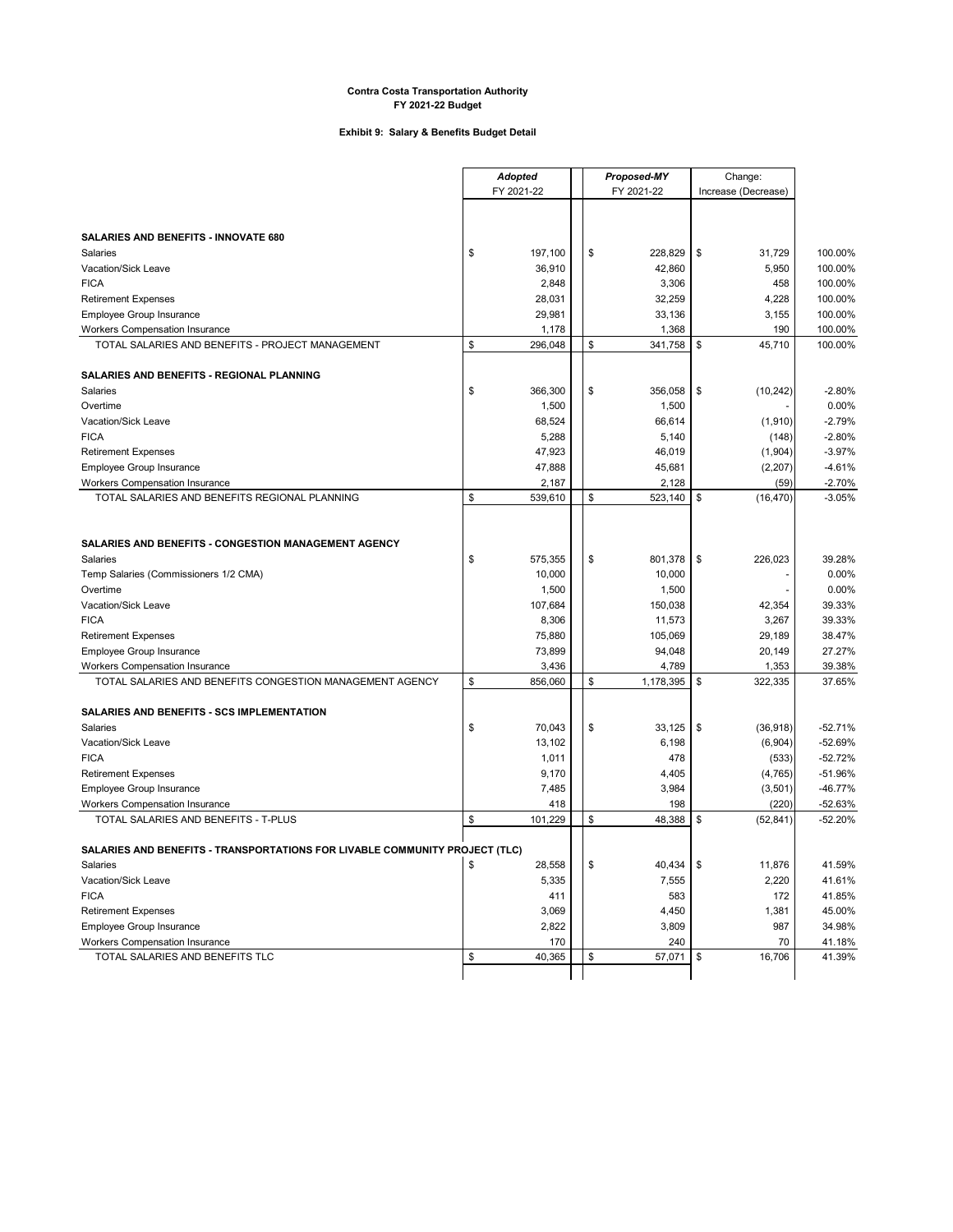#### **Exhibit 9: Salary & Benefits Budget Detail**

|                                                                       | <b>Adopted</b> |        | Proposed-MY |            | Change: |                     |                |           |
|-----------------------------------------------------------------------|----------------|--------|-------------|------------|---------|---------------------|----------------|-----------|
|                                                                       | FY 2021-22     |        |             | FY 2021-22 |         | Increase (Decrease) |                |           |
|                                                                       |                |        |             |            |         |                     |                |           |
|                                                                       |                |        |             |            |         |                     |                |           |
| SALARIES AND BENEFITS - PEDESTRIAN, BICYCLE AND TRAIL FACILITIES      |                |        |             |            |         |                     |                |           |
| <b>Salaries</b>                                                       | \$             | 28,558 |             | \$         | 35,230  | \$                  | 6,672          | 23.36%    |
| Vacation/Sick Leave                                                   |                | 5,335  |             |            | 6,583   |                     | 1,248          | 23.39%    |
| <b>FICA</b>                                                           |                | 411    |             |            | 508     |                     | 97             | 23.60%    |
| <b>Retirement Expenses</b>                                            |                | 3,069  |             |            | 3,905   |                     | 836            | 27.24%    |
| Employee Group Insurance                                              |                | 2,822  |             |            | 3,325   |                     | 503            | 17.82%    |
| <b>Workers Compensation Insurance</b>                                 |                | 170    |             |            | 209     |                     | 39             | 22.94%    |
| TOTAL SALARIES AND BENEFITS PEDESTRIAN, BICYCLE AND TRAIL FACILITI \$ |                | 40,365 |             | \$         | 49,760  | \$                  | 9,395          | 23.28%    |
|                                                                       |                |        |             |            |         |                     |                |           |
|                                                                       |                |        |             |            |         |                     |                |           |
| <b>SALARIES AND BENEFITS - BUS TRANSIT</b>                            |                |        |             |            |         |                     |                |           |
| <b>Salaries</b>                                                       | \$             | 34,157 |             | \$         | 21,488  | \$                  | (12,669)       | $-37.09%$ |
| Vacation/Sick Leave                                                   |                | 6,398  |             |            | 4,023   |                     | (2,375)        | $-37.12%$ |
| <b>FICA</b>                                                           |                | 493    |             |            | 310     |                     | (183)          | $-37.12%$ |
| <b>Retirement Expenses</b>                                            |                | 4,705  |             |            | 2,929   |                     | (1,776)        | $-37.75%$ |
| Employee Group Insurance                                              |                | 4,872  |             |            | 3,063   |                     | (1,809)        | $-37.13%$ |
| <b>Workers Compensation Insurance</b>                                 |                | 204    |             |            | 128     |                     | (76)           | $-37.25%$ |
| TOTAL SALARIES AND BENEFITS BUS TRANSIT                               | \$             | 50,829 |             | \$         | 31,941  | \$                  | (18, 888)      | $-37.16%$ |
|                                                                       |                |        |             |            |         |                     |                |           |
|                                                                       |                |        |             |            |         |                     |                |           |
| <b>SALARIES AND BENEFITS - EXPRESS BUS</b>                            |                |        |             |            |         |                     |                |           |
| <b>Salaries</b>                                                       | \$             | 18,145 |             | \$         | 18,253  | \$                  | 108            | 0.60%     |
| Vacation/Sick Leave                                                   |                | 3,398  |             |            | 3,418   |                     | 20             | 0.59%     |
| <b>FICA</b>                                                           |                | 262    |             |            | 264     |                     | $\overline{2}$ | 0.76%     |
| <b>Retirement Expenses</b>                                            |                | 2,501  |             |            | 2,514   |                     | 13             | 0.52%     |
| Employee Group Insurance                                              |                | 2,587  |             |            | 2,589   |                     | $\overline{2}$ | 0.08%     |
| Workers Compensation Insurance                                        |                | 108    |             |            | 109     |                     | $\mathbf{1}$   | 0.93%     |
| TOTAL SALARIES AND BENEFITS EXPRESS BUS                               | \$             | 27,001 |             | \$         | 27,147  | \$                  | 146            | 0.54%     |
| <b>SALARIES AND BENEFITS - PARATRANSIT</b>                            |                |        |             |            |         |                     |                |           |
| <b>Salaries</b>                                                       | \$             | 44,827 |             | \$         | 45,088  | \$                  | 261            | 0.58%     |
| Vacation/Sick Leave                                                   |                | 8,397  |             |            | 8,445   |                     | 48             | 0.57%     |
| <b>FICA</b>                                                           |                | 648    |             |            | 651     |                     | 3              | 0.46%     |
| <b>Retirement Expenses</b>                                            |                | 6,196  |             |            | 6,227   |                     | 31             | 0.50%     |
| Employee Group Insurance                                              |                | 6,383  |             |            | 6,386   |                     | 3              | 0.05%     |
| <b>Workers Compensation Insurance</b>                                 |                | 268    |             |            | 270     |                     | $\overline{2}$ | 0.75%     |
| TOTAL SALARIES AND BENEFITS PARATRANSIT                               | \$             | 66,719 |             | \$         | 67,067  | \$                  | 348            | 0.52%     |
|                                                                       |                |        |             |            |         |                     |                |           |
| SALARIES AND BENEFITS - SAFE TRANSPORTATION FOR CHILDREN              |                |        |             |            |         |                     |                |           |
| Salaries                                                              | \$             | 7,475  |             | \$         | 7,526   | \$                  | 51             | 0.68%     |
| Vacation/Sick Leave                                                   |                | 1,400  |             |            | 1,408   |                     | 8              | 0.57%     |
| <b>FICA</b>                                                           |                | 107    |             |            | 109     |                     | $\overline{2}$ | 1.87%     |
| <b>Retirement Expenses</b>                                            |                | 1,010  |             |            | 1,015   |                     | 5              | 0.50%     |
| Employee Group Insurance                                              |                | 1,078  |             |            | 1,078   |                     | L              | 0.00%     |
| <b>Workers Compensation Insurance</b>                                 |                | 44     |             |            | 44      |                     |                | 0.00%     |
| TOTAL SALARIES AND BENEFITS SAFE TRANSPORTATION FOR CHILDREN          | \$             | 11,114 |             | \$         | 11,180  | \$                  | 66             | 0.59%     |
|                                                                       |                |        |             |            |         |                     |                |           |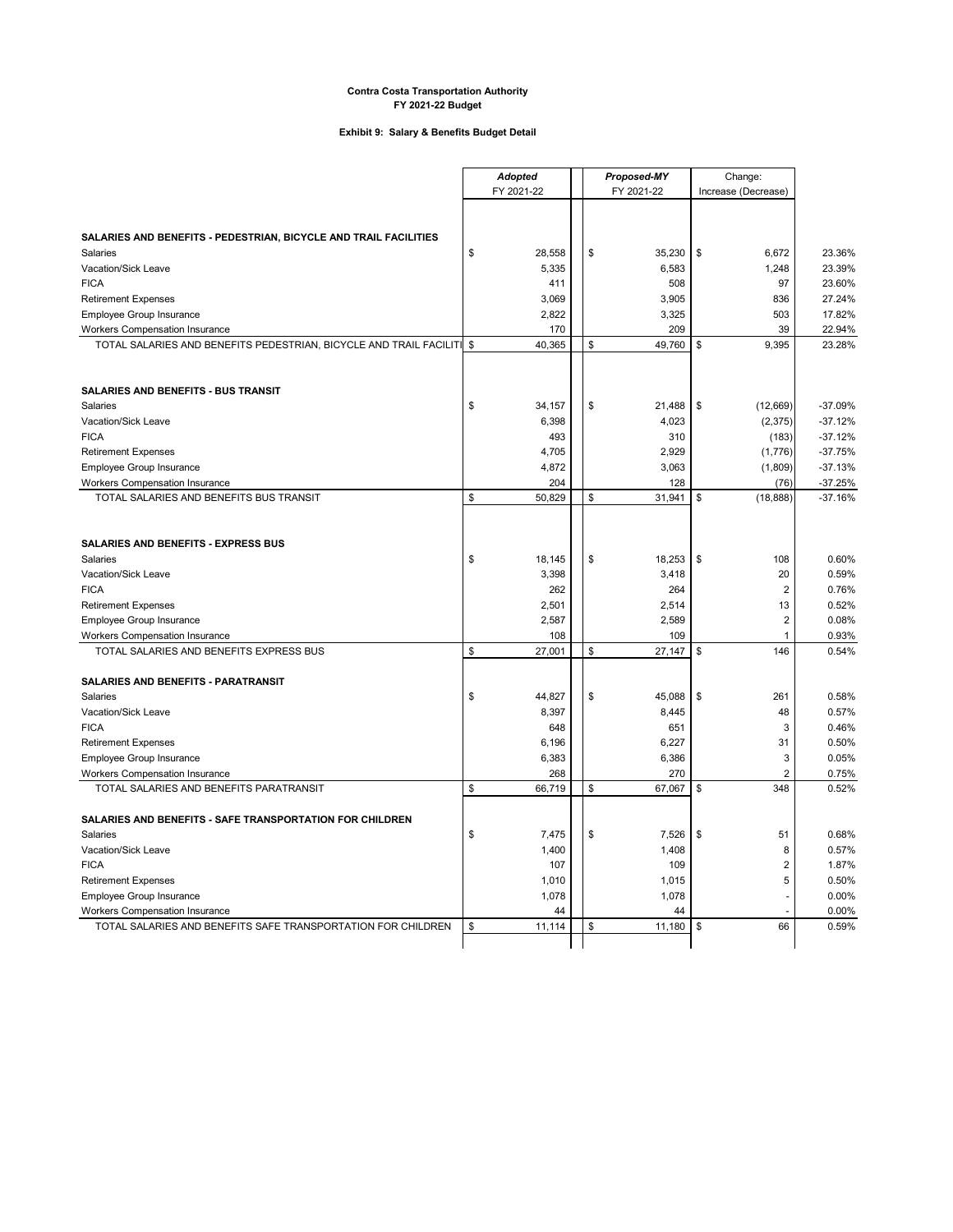#### **Exhibit 9: Salary & Benefits Budget Detail**

|                                                                     | Adopted    |         | Proposed-MY |            |        | Change:             |           |           |
|---------------------------------------------------------------------|------------|---------|-------------|------------|--------|---------------------|-----------|-----------|
|                                                                     | FY 2021-22 |         |             | FY 2021-22 |        | Increase (Decrease) |           |           |
|                                                                     |            |         |             |            |        |                     |           |           |
| <b>SALARIES AND BENEFITS - COMMUTE ALTERNATIVES</b>                 |            |         |             |            |        |                     |           |           |
| <b>Salaries</b>                                                     | \$         | 32,023  |             | \$         | 45,088 | \$                  | 13,065    | 40.80%    |
| Vacation/Sick Leave                                                 |            | 5,998   |             |            | 8,445  |                     | 2,447     | 40.80%    |
| <b>FICA</b>                                                         |            | 463     |             |            | 651    |                     | 188       | 40.60%    |
| <b>Retirement Expenses</b>                                          |            | 4,406   |             |            | 6.227  |                     | 1.821     | 41.33%    |
| Employee Group Insurance                                            |            | 4,571   |             |            | 6,386  |                     | 1,815     | 39.71%    |
| Workers Compensation Insurance                                      |            | 192     |             |            | 270    |                     | 78        | 40.63%    |
| TOTAL SALARIES AND BENEFITS COMMUTE ALTERNATIVES                    | \$         | 47,653  |             | \$         | 67,067 | \$                  | 19,414    | 40.74%    |
|                                                                     |            |         |             |            |        |                     |           |           |
| SALARIES AND BENEFITS - TRANSPORTATION FUNDING FOR CLEAN AIR (TFCA) |            |         |             |            |        |                     |           |           |
| Salaries                                                            | \$         | 69,355  |             | \$         | 65.661 | \$                  | (3,694)   | $-5.33%$  |
| Overtime                                                            |            | 100     |             |            | 100    |                     |           | 0.00%     |
| Vacation/Sick Leave                                                 |            | 12,957  |             |            | 12,270 |                     | (687)     | $-5.30%$  |
| <b>FICA</b>                                                         |            | 999     |             |            | 946    |                     | (53)      | $-5.31%$  |
| <b>Retirement Expenses</b>                                          |            | 8,779   |             |            | 8,255  |                     | (524)     | $-5.97%$  |
| Employee Group Insurance                                            |            | 10,473  |             |            | 10,009 |                     | (464)     | $-4.43%$  |
| <b>Workers Compensation Insurance</b>                               |            | 414     |             |            | 391    |                     | (23)      | $-5.56%$  |
| TOTAL SALARIES AND BENEFITS TFCA                                    | \$         | 103,077 |             | \$         | 97,632 | \$                  | (5, 445)  | $-5.28%$  |
| SALARIES AND BENEFITS - GOMENTUM (GMS)                              |            |         |             |            |        |                     |           |           |
| Salaries                                                            | \$         | 47,334  |             | \$         | 20,662 | \$                  | (26, 672) | $-56.35%$ |
| Vacation/Sick Leave                                                 |            | 8,863   |             |            | 3,871  |                     | (4,992)   | $-56.32%$ |
| <b>FICA</b>                                                         |            | 684     |             |            | 299    |                     | (385)     | $-56.29%$ |
| <b>Retirement Expenses</b>                                          |            | 6,656   |             |            | 2,840  |                     | (3,816)   | $-57.33%$ |
| Employee Group Insurance                                            |            | 7,469   |             |            | 3,010  |                     | (4, 459)  | -59.70%   |
| Workers Compensation Insurance                                      |            | 283     |             |            | 123    |                     | (160)     | $-56.54%$ |
| TOTAL SALARIES AND BENEFITS TFCA                                    | \$         | 71,289  |             | \$         | 30,805 | \$                  | (40, 484) | -56.79%   |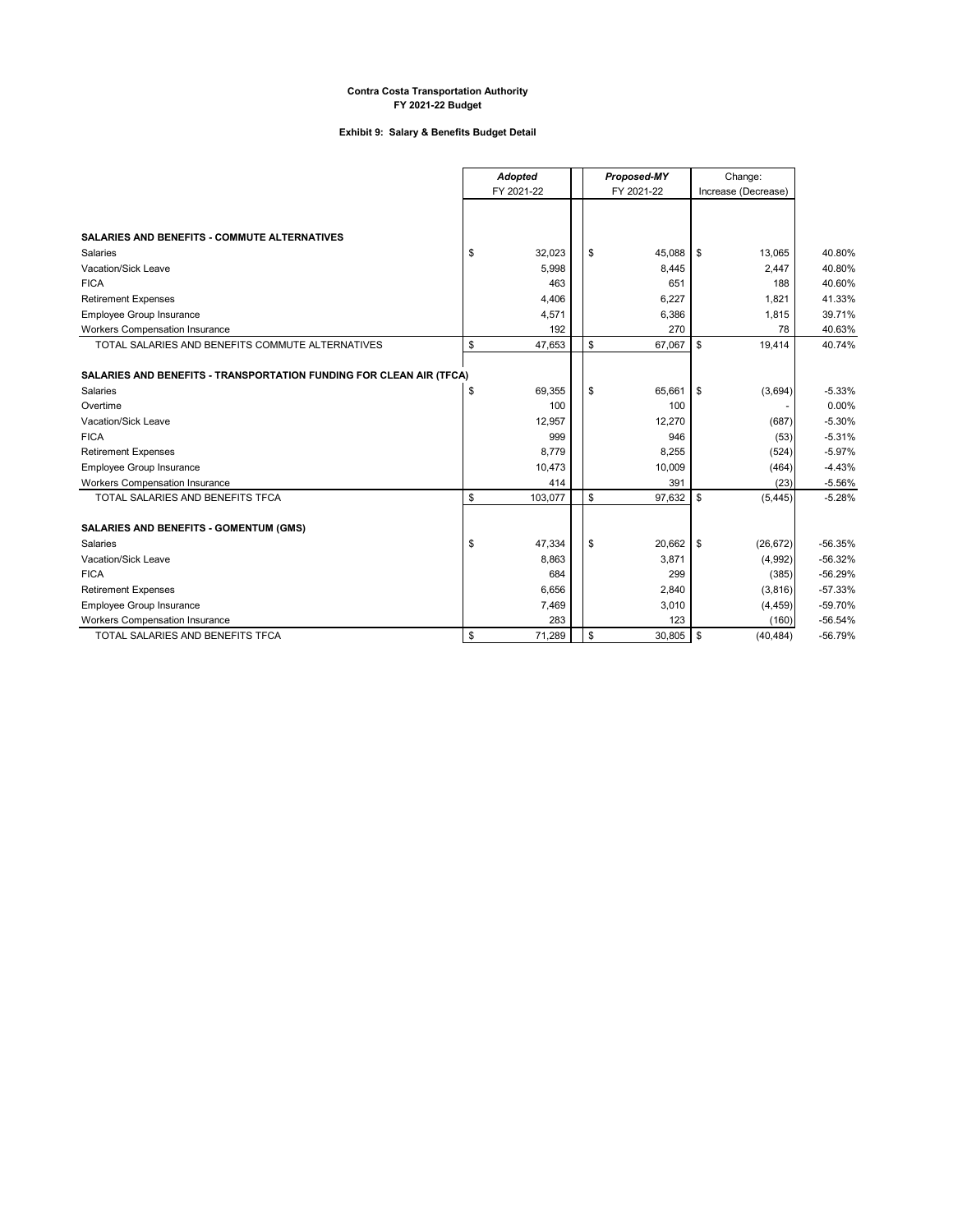

## *Administration and Projects Committee STAFF REPORT*

**Meeting Date:** March 03, 2022

| <b>Subject</b>                                      | Approval of Fiscal Year (FY) 2021-22 Mid-Year Budget for the<br><b>Authority and Congestion Management Agency (CMA)</b>                                                                                                                                                                                                                                                                                                                                                                         |
|-----------------------------------------------------|-------------------------------------------------------------------------------------------------------------------------------------------------------------------------------------------------------------------------------------------------------------------------------------------------------------------------------------------------------------------------------------------------------------------------------------------------------------------------------------------------|
| <b>Summary of Issues</b>                            | The Authority annually approves a mid-year budget to adjust<br>estimates in the original budget as-needed to accomplish<br>goals through the end of the fiscal year. Overall, the mid-year<br>budget proposes a reduction in the Authority's budget from<br>\$174.4 million to \$170 million, a decrease of \$4.4 million. The<br>adjustments are largely due to revised project schedules and<br>the timing difference between expenditures and related<br>reimbursements from other agencies. |
| <b>Recommendations</b>                              | Staff seeks approval of Resolution 21-33-A (Rev 1), which will<br>update changes to the FY 2021-22 budget.                                                                                                                                                                                                                                                                                                                                                                                      |
| <b>Staff Contact</b>                                | <b>Brian Kelleher</b>                                                                                                                                                                                                                                                                                                                                                                                                                                                                           |
| <b>Financial Implications</b>                       | Summarized below.                                                                                                                                                                                                                                                                                                                                                                                                                                                                               |
| <b>Options</b>                                      | N/A                                                                                                                                                                                                                                                                                                                                                                                                                                                                                             |
| <b>Attachments (See APC</b><br>Packet dated 3/3/22) | <b>A.</b> Resolution 21-33-A (Rev 1)<br>B. FY 2021-22 Mid-year Budget, Exhibits 1 through 9                                                                                                                                                                                                                                                                                                                                                                                                     |
| <b>Changes from Committee</b>                       | <b>None</b>                                                                                                                                                                                                                                                                                                                                                                                                                                                                                     |

### **Background**

The Authority's adopted budget is a fiscal plan of revenues and expenditures for FY 2021-22. The budget includes the annual operating costs for programs, project management,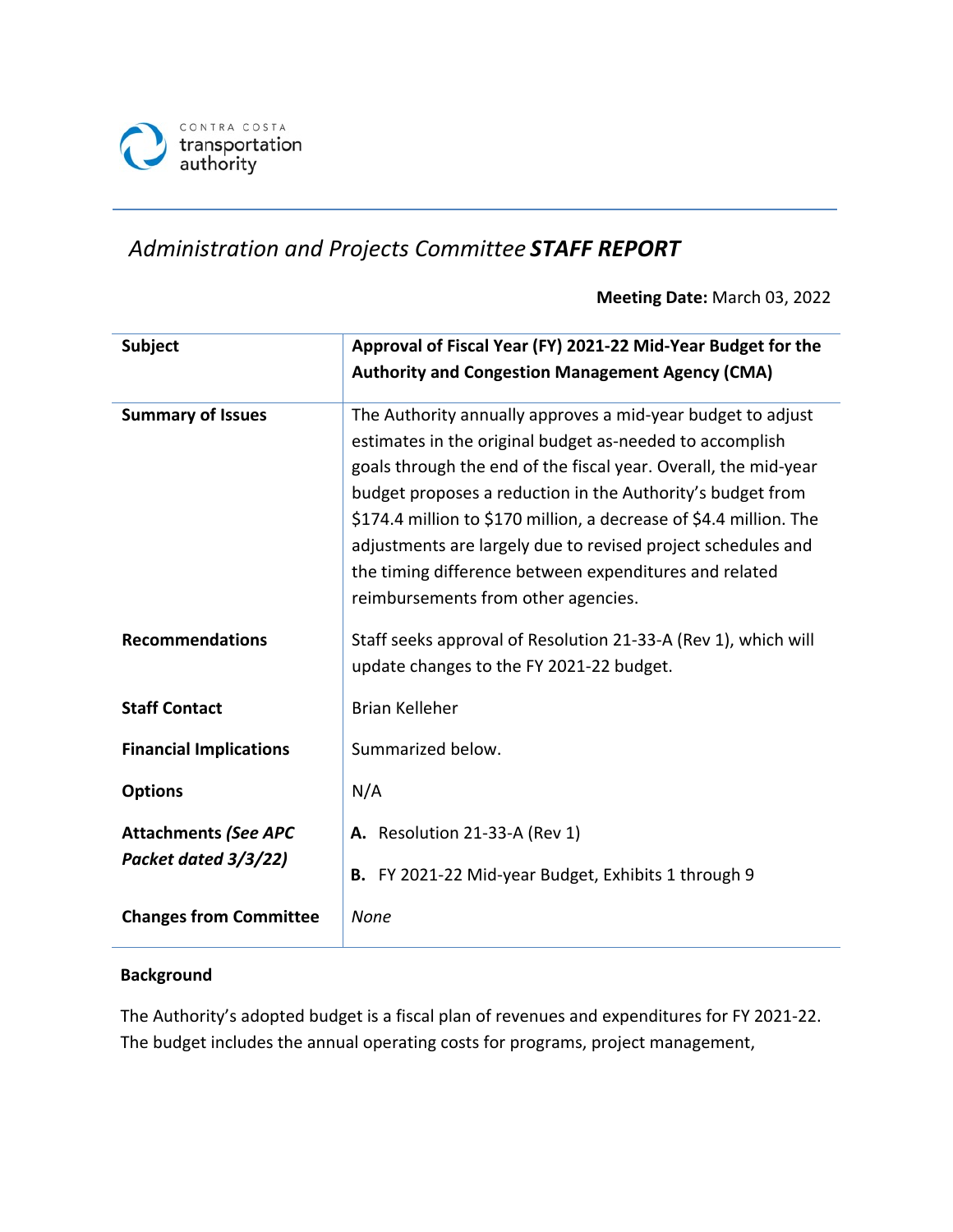administrative functions, as well as regional planning, congestion management, and transportation demand management activities. Annual capital project costs are included in the budget consistent with the adopted Measure C and Measure J Strategic Plans.

Below is a summary of the FY 2021-22 adopted budget and the proposed mid-year budget, including revenues, expenditures, and other financing sources. The difference between revenues and expenditures are funded from other sources. The category of other sources includes Measure C and Measure J revenues from prior fiscal years earmarked specifically for projects and programs in the current fiscal year.

|                         | Original          |            | Proposed-MY |                   |
|-------------------------|-------------------|------------|-------------|-------------------|
| Sources:                | FY 2021-22        | FY 2021-22 |             | Change            |
| Sales Tax Revenues      | \$<br>98,000,000  | \$         | 108,000,000 | \$<br>10,000,000  |
| <b>Federal Revenues</b> | 10,297,936        |            | 6,806,338   | (3,491,598)       |
| <b>State Revenues</b>   | 18,708,271        |            | 15,390,755  | (3,317,516)       |
| Local Revenues          | 5,960,903         |            | 11,586,461  | 5,625,558         |
| Investment/Other Income | 624,500           |            | 624,500     |                   |
| <b>Other Sources</b>    | 40,796,723        |            | 27,601,179  | (13, 195, 544)    |
| <b>Total Sources</b>    | \$<br>174,388,333 | \$         | 170,009,233 | \$<br>(4,379,100) |
| Uses:                   |                   |            |             |                   |
| Projects Section        | \$<br>59,440,112  | -\$        | 55,646,764  | \$<br>(3,793,348) |
| Programs Section        | 64,148,220        |            | 64,156,910  | 8,690             |
| <b>Planning Section</b> | 5,216,899         |            | 5,804,923   | 588,024           |
| Administration Section  | 2,128,802         |            | 2,269,621   | 140,819           |
| Debt Service            | 43,454,300        |            | 42,131,015  | (1,323,285)       |
| <b>Total Uses</b>       | \$<br>174,388,333 | Ś          | 170,009,233 | \$<br>(4,379,100) |

### **Brief Description of** *Major Line Items* **and Proposed Changes**

The FY 2021-22 mid-year budget details both expected revenues, expenditures, and other financing sources and uses, as follows:

### Sales Tax Revenues

The original budget of \$98 million was prepared in June of 2021 and sales tax revenue estimates were unpredictable as a result of the pandemic. Sales tax revenue in the prior fiscal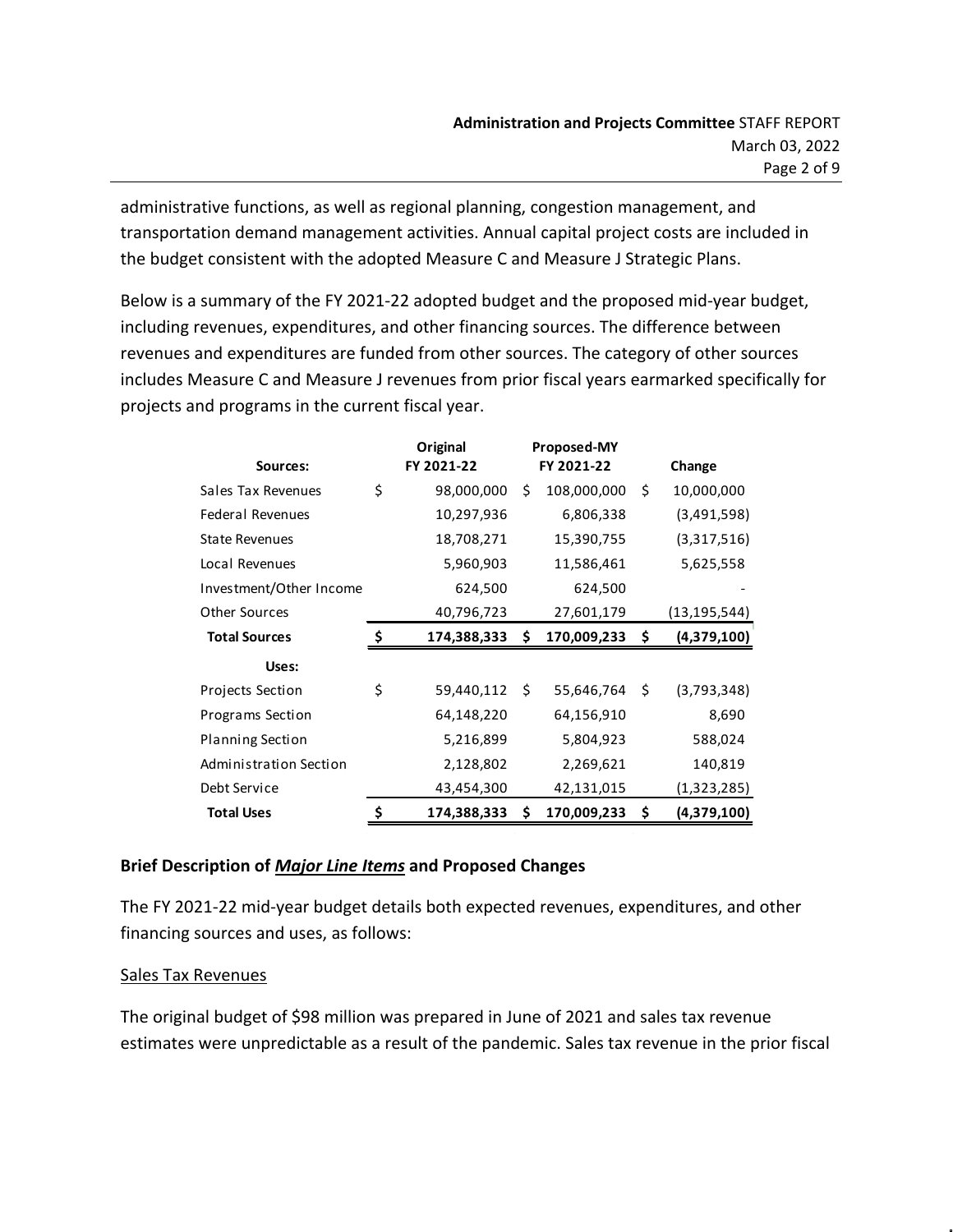year was \$107.3 million an increase of 14.75% over the FY 2019-20. This fiscal year has already exceeded projections prepared by Hinderliter, de Llamas & Associates and the 2<sup>nd</sup> quarter ending December 2021 has reported continued growth in all major general consumer categories. An increase was prepared and being proposed as the current economy and six months of reporting justifies an increase. Therefore, FY 2021-22 is expected to collect \$108 million.

### Investment Income Revenues

No changes of \$624,500 on the Authority's investments and debt service funds. Current interest rates remain extremely low.

### Federal, State and Local Grant Revenues

A total decrease of \$1.2 million to \$33.8 million is proposed, including:

- Increase of Regional Measure 2 revenues by \$1.1 million due to the receipt of reimbursements on the following projects:
	- o Increases of \$1.1 million for the State Route 4 (SR4) East Widening Somersville Road to SR160 project for final billing.
- Increase of Bay Area Toll Authority revenues by \$375,000 on the Interstate 680 (I-680) Carpool Lane Completion project.
- Increase of State Transportation Improvement Program (STIP) revenues by \$180,000 on the I-680 Carpool Lane Completion project to reflect project funds fully expended.
- Decrease of funding in the amount of \$4.3 million associated with the I-680/SR4 Interchange Improvements project to reflect current project schedules.
	- o State-Local Partnership Program revenues of \$2.6 million
	- o STIP funds of \$1.3 million
	- o State Highway Operation and Protection Program funds of \$400,000
- Decrease of funding in the amount of \$2.7 million associated with the following *Innovate 680* projects to reflect current project schedules: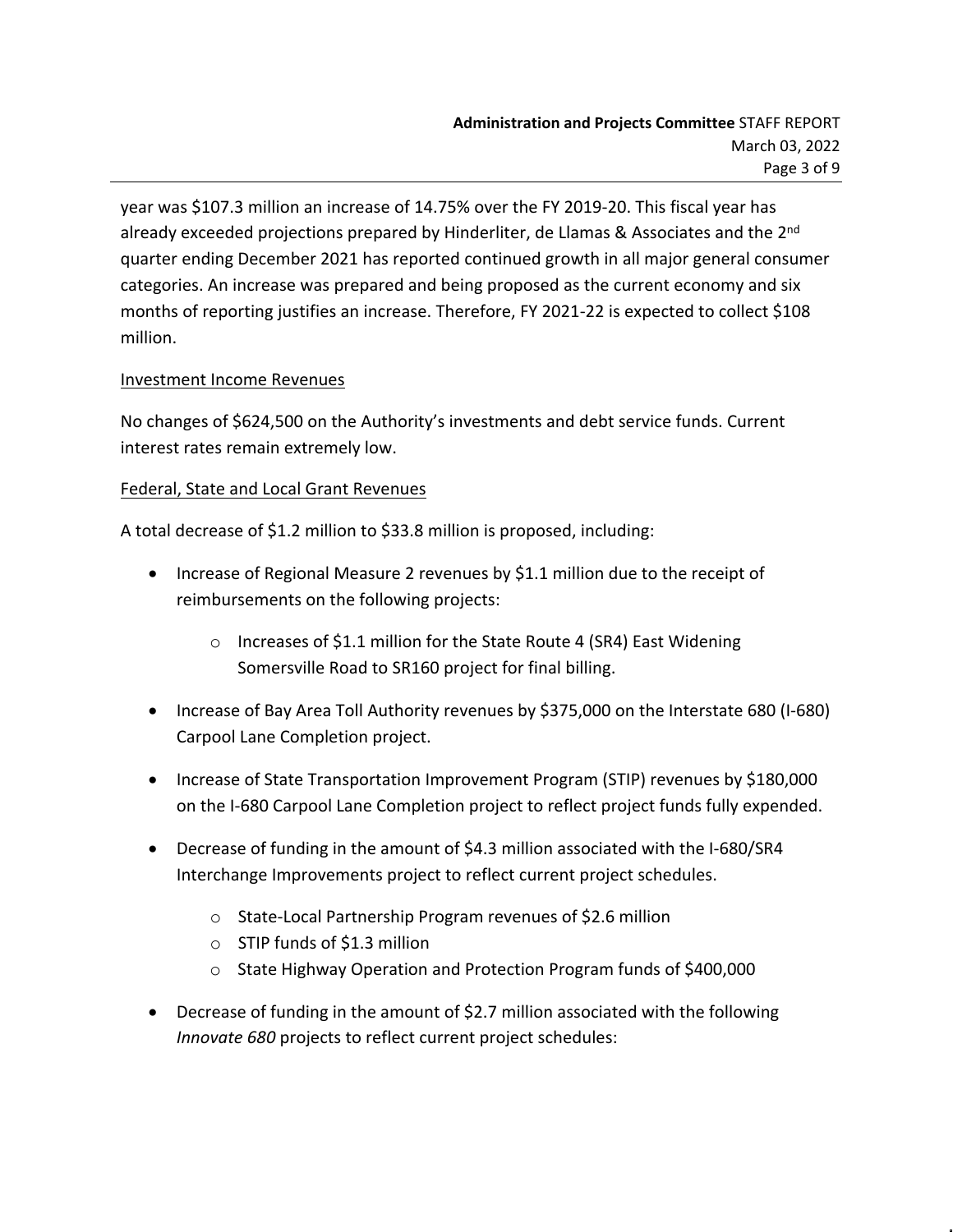- o Metropolitan Transportation Commission's Individuals with Disabilities Education ActInnovation Developments to Enhance Arterials (IDEA) grant revenues decreased by \$925,000 to meet current project timelines
- o Senate Bill 1 Local Partnership Program revenues increased by \$732,000 to reflect approved expenditures
- o Advanced Transportation and Congestion Management Technologies Deployment grant funds of \$1.2 million to meet current project timelines
- o Automated Driving System (ADS) grant funds of \$1.4 million to meet current project timelines
- Increase of East Contra Costa Regional Fee and Financing Authority (ECCRFFA) revenues by \$2.5 million for the Mokelumne Overcrossing project to reflect expenditures based on the agreement with ECCRFFA.

### Other Sources

These other sources are the constant accumulation of sales tax revenue collected in prior years programmed to specific projects and programs as outlined in the adopted Measure J and Measure C Strategic Plans. The funds are tracked and restricted specifically for carrying out the particular projects or programs. The FY 2021-22 projects, planning, and programs have sufficient resources available to fund these planned expenditures. The timing of these expenditures by categories can fluctuate from year to year and in some cases the revenues can exceed the current year allocations. Based on the revised expenditure plans, Measure J is projected to utilize \$22.6 million, and Measure C will utilize \$5 million.

### Expenditures

Expenditures are categorized by section, including Projects, Programs, Planning, Administration, and Debt Service. In total, the mid-year budget proposes a net decrease of \$4.4 million to \$170 million. Adjustments by section includes the following:

**Projects Section** – Decreased \$3.8 million to \$55.7 million. The following table explains the major changes to annual project expenditures: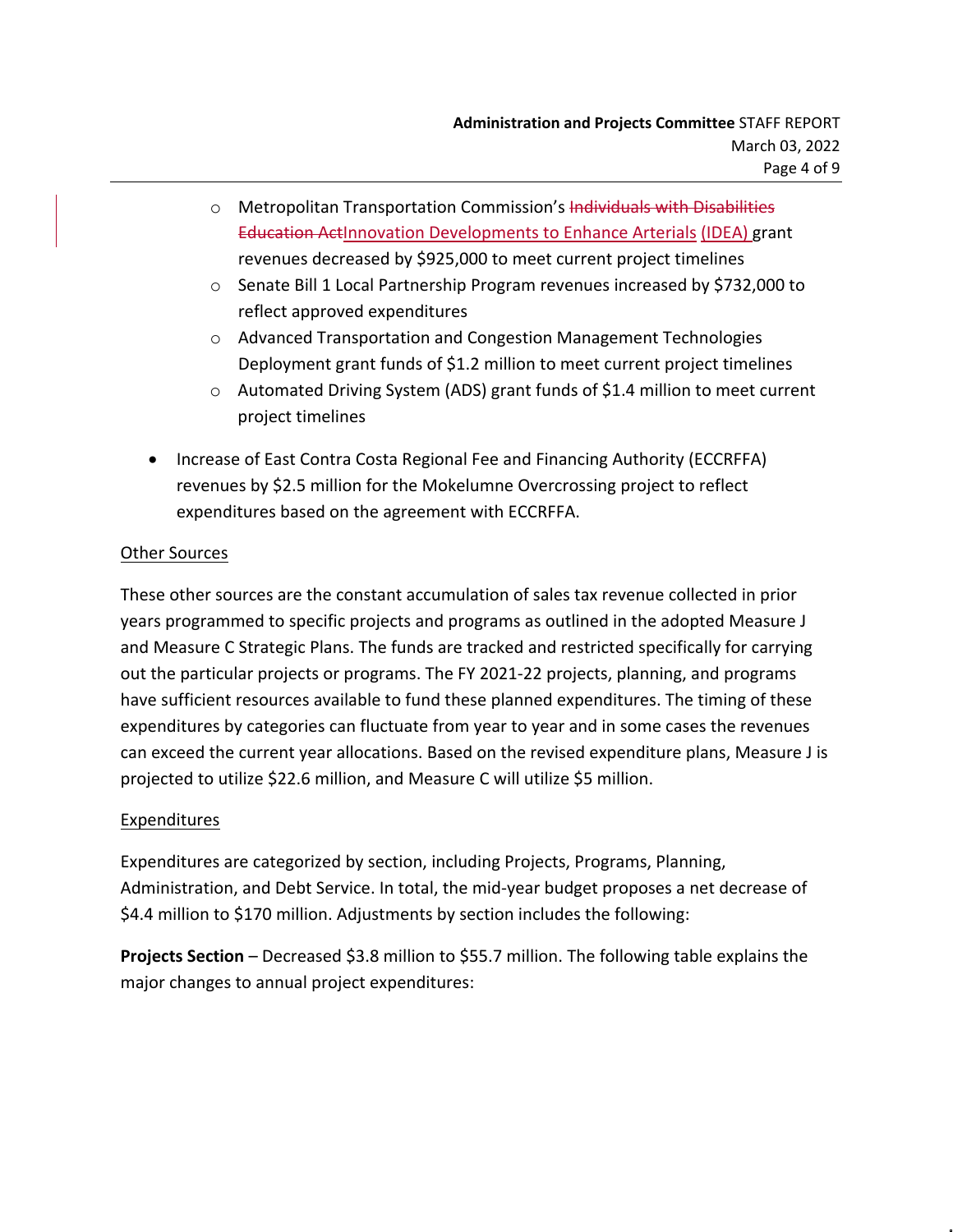| <b>Project Category</b>            | <b>Budget</b>  | <b>Reason for Adjustment</b>            |
|------------------------------------|----------------|-----------------------------------------|
|                                    | Adjustment     |                                         |
| <b>MEASURE J</b>                   |                |                                         |
| Bay Area Rapid Transit (BART)      | ( \$959,037)   | A decrease in this fund category is     |
| <b>East County Connection Rail</b> |                | due to accelerated construction on      |
| Extension (CIP2/9626)              |                | the Antioch Parking Lot expansion       |
|                                    |                | at Hillcrest Avenue with                |
|                                    |                | expenditures taking place in the        |
|                                    |                | prior fiscal year.                      |
| SR4 East Widening (CIP3/9627)      | \$570,597      | An increase in this fund category       |
|                                    |                | expenditures reflects final             |
|                                    |                | reconciliation of funding from          |
|                                    |                | various Measure J categories for        |
|                                    |                | this multi-segmented project per        |
|                                    |                | the 2019 Measure J Strategic Plan.      |
| <b>East County Corridors</b>       | (57,627,606)   | A decrease in this fund category is     |
| (CIP5/9629)                        |                | due to revised construction timing      |
|                                    |                | for the SR4 Mokelumne Trail Bike        |
|                                    |                | and Pedestrian Overcrossing             |
|                                    |                | (Project 5002b) and slower              |
|                                    |                | expenditures on SR239 (Project          |
|                                    |                | 5007) environmental work.               |
| I-680/SR4 Interchange              | \$5,739,098    | An increase in this fund category is    |
| Improvements (CIP6/9630)           |                | mainly due to higher construction       |
|                                    |                | expenditures on I-680/SR4               |
|                                    |                | <b>Interchange Improvements, Phase</b>  |
|                                    |                | 3 (Project 6001).                       |
| I-80 Corridor (CIP7/9631)          | \$324,290      | An increase in this fund category is    |
|                                    |                | mainly due to higher expenditures       |
|                                    |                | and faster progress on the I-80         |
|                                    |                | <b>Central Avenue, Phase 2 (Project</b> |
|                                    |                | 7003).                                  |
| I-680 Corridor (CIP8/9632)         | (54, 210, 079) | A decrease in this fund category        |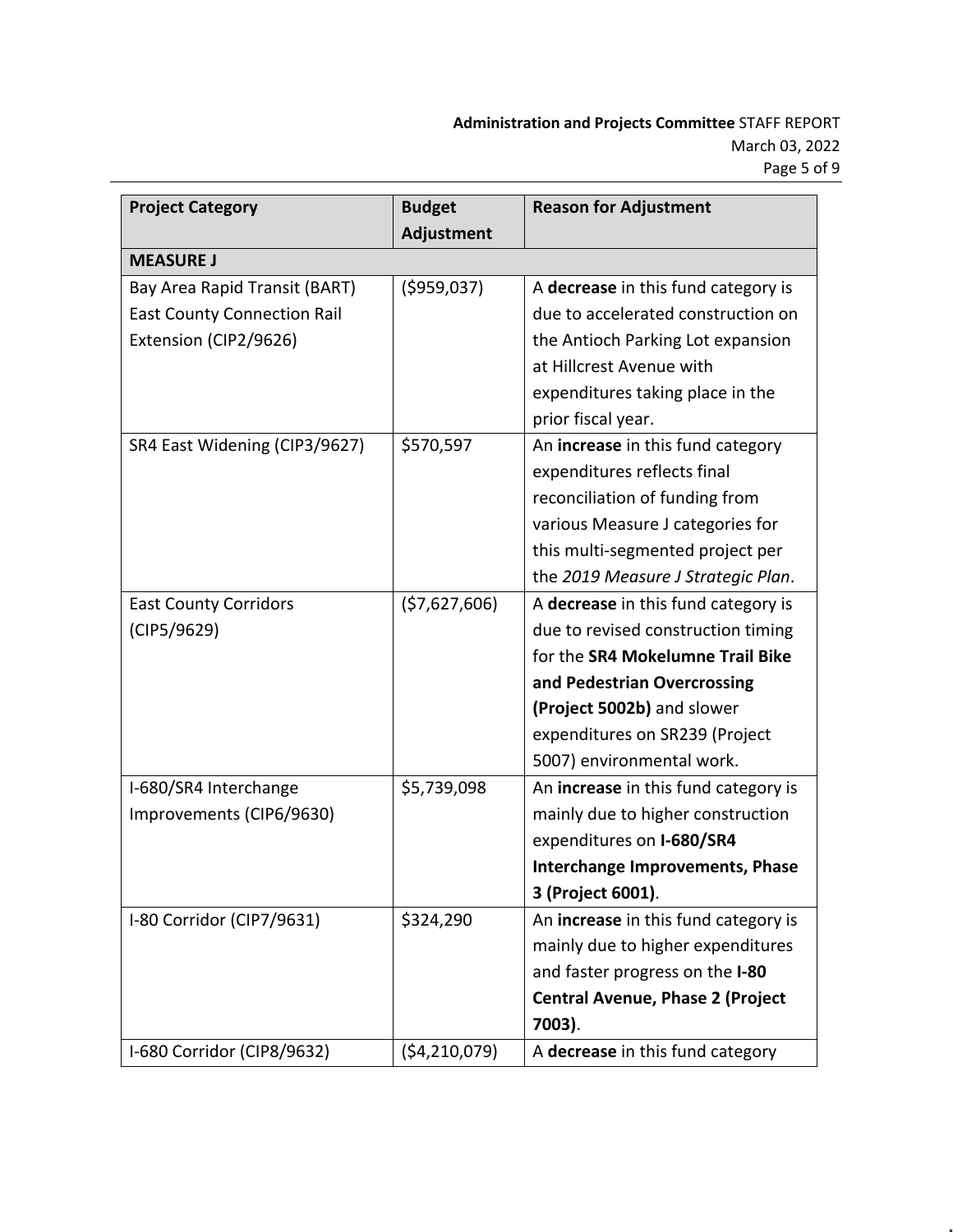|                                 |                | reflects slower expenditures on the          |
|---------------------------------|----------------|----------------------------------------------|
|                                 |                | Innovate 680 (Project 8009)                  |
|                                 |                | including the ADS and Mobility-On-           |
|                                 |                | Demand projects, postponement of             |
|                                 |                | survey work on the I-680                     |
|                                 |                | <b>Northbound High Occupancy</b>             |
|                                 |                | <b>Vehicle/Express Lane (Project</b>         |
|                                 |                | 8001) to the design phase, and               |
|                                 |                | revised schedule for                         |
|                                 |                | implementation of the IDEA grant             |
|                                 |                | <b>Individuals with Disabilities</b>         |
|                                 |                | <b>Education Act-Transit Signal Priority</b> |
|                                 |                | System.                                      |
| <b>Subregional Major Street</b> | ( \$1,293,546) | A decrease in this fund category is          |
| Improvements (SPP24/9648)       |                | due to slower progress on several            |
|                                 |                | projects to be completed by local            |
|                                 |                | agencies.                                    |
| <b>BART Improvements (CCMP</b>  | \$291,760      | An increase in this fund category is         |
| 10/9634)                        |                | due to timing of expenditures for            |
|                                 |                | the eBART Parking Lot and slower             |
|                                 |                | expenditures on the Hercules                 |
|                                 |                | Transit Center (Project 100026) and          |
|                                 |                | replacing Measure J with Safe and            |
|                                 |                | Seamless Quick Strike funding on             |
|                                 |                | the Lafayette BART (Projects                 |
|                                 |                | 100033 and 100035).                          |
| <b>Measure C</b>                |                |                                              |
| I-680 Corridor (HAA1/9551)      | \$507,310      | An increase in this fund category            |
|                                 |                | reflects reconciliation of closing out       |
|                                 |                | project costs shared with Measure J          |
|                                 |                | funding sources on the I-680/SR4             |
|                                 |                | Interchange Improvements, Phase              |
|                                 |                | 3 (Project 6001).                            |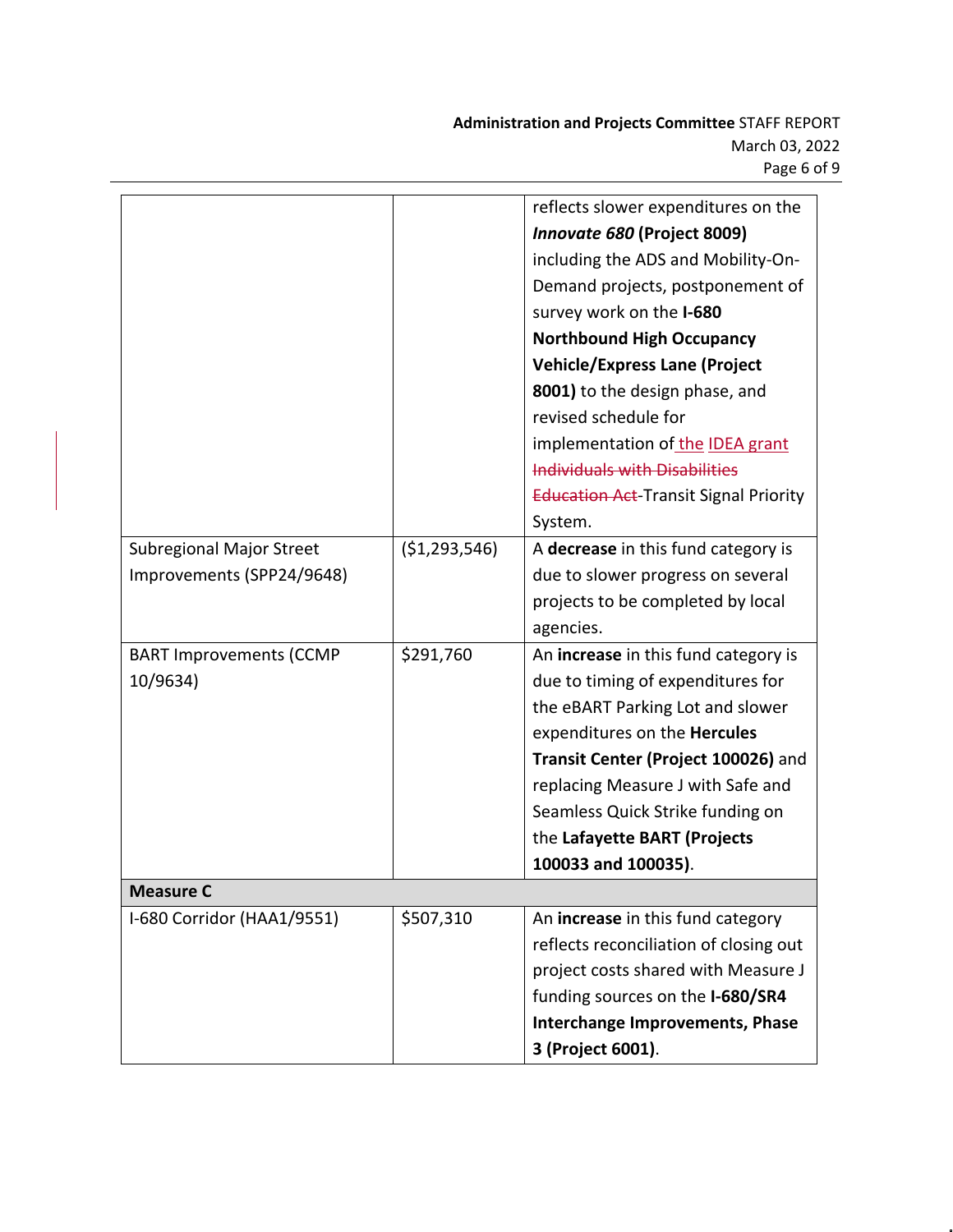| <b>Regional Commuterway TRAN9</b> | \$2,802,388 | An increase in this fund category    |
|-----------------------------------|-------------|--------------------------------------|
| (9572)                            |             | reflects a reconciliation of closing |
|                                   |             | out project costs shared with        |
|                                   |             | Measure J funding sources on SR4.    |

### **Programs Section** – Increase of \$9,000 to \$64.2 million

- Programs are allocated based on the Expenditure Plan and provide funding for a range of programs from Bus Services, Commute Alternatives, Paratransit, Local Streets and Roads, Transportation for Livable Community project grants, Pedestrian, Bicycle and Trail Facilities, Express Bus, Safe Transportation for Children (STFC and Ferry Service. Staff worked with the participating jurisdictions to update the timing of expenditures and several budgets were revised to reflect current allocations and commitments for various programs (i.e., Bus Services, Express Bus, STFC, Ferry Service, etc.). Increases are related to a review of open contracts and pending payments for prior year allocations not yet submitted.
- Special revenue funds are used to isolate program expenditures related to the Transportation Fund for Clean Air (TFCA) and GoMentum Station (GMS). A new fund was established for the Fund Exchange Reserve (FER). The appropriations will support planning activities and program management. Projected expenditures between now and the end of the fiscal year are projected to be \$1.7 million for TFCA, \$130,000 for GMS, an \$1.1 million for the FER with expenditures offset by contributions.

### **Planning Section** – Increase of \$588,000 to \$5.8 million

- Increase of \$253,000 to reflect current salary and benefit allocations (based on open positions). Staff allocation changes are necessary to meet increased planning studies, which are offset by individual grant funds and cost sharing agreements.
- Increase of \$335,000 to reflect the current contracted services associated with Planning, CMA and Congestion Management Program support for community-based plan management.

### **Administration Section** – Increase of \$141,000 to \$2.3 million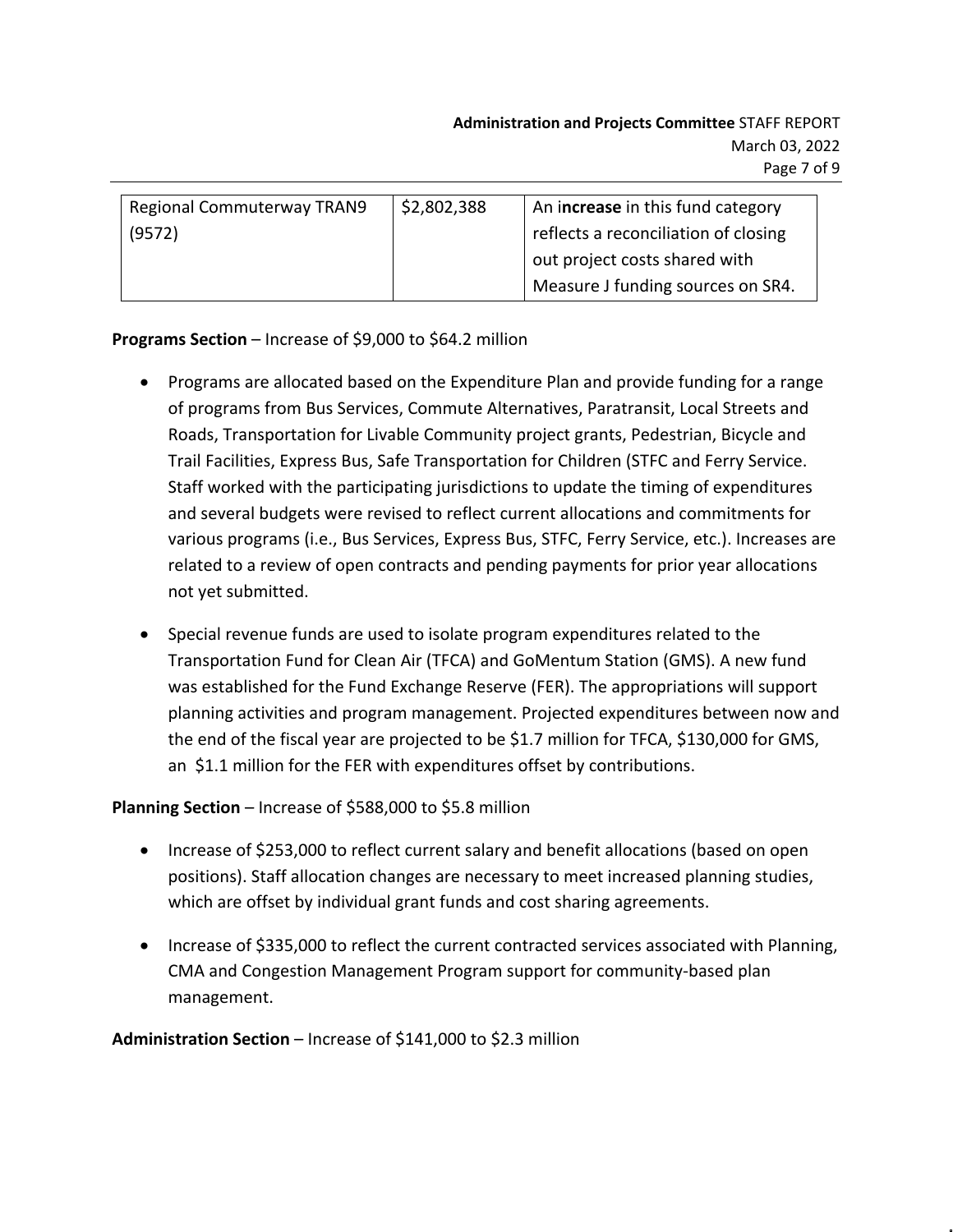- Staff allocations by department were slightly changed to reflect the current workloads. The detail is shown in Exhibit 8, Staff Budget Allocation and Exhibit 9, Salary and Benefits Budget detail.
- Increase in General Administrative expenditures of \$126,000 to \$1.6 million. The major increases are related to increased expenditures for upgrading the Board Room and two other conference rooms to facilitate hybrid in office and remote attendance by the public.
- Administrative salary and benefits costs are \$650,000 and represent 0.60%, which is below the 1% limitation on Administrative salary and benefits costs established by Measure J.

**Debt Service** – Decrease of \$1.3 million to the \$42.1 million budgeted for the debt service schedules associated with the 2015A, 2017A, 2018A&B and 2021A&B Bonds. The refinance in June 2021, created a net savings in FY 2021-22 and is being reflected in the proposed changes. Principal is budgeted at \$23.7 million and interest is budgeted at \$18.4 million.

### **Staffing Salary and Benefits**

- Authorized full time equivalent positions remains at 20 (no new positions).
	- o Current FY 2021-22 budget accounts for 19 positions.

An allocation of staff time was developed for the budget (see Exhibit 8: Staff Budget Allocation). The allocation plan estimates the proportion of each staff member's time assigned to each of the Authority's tasks and funding sources. Staff costs are apportioned to departments (or orgs), such as administration, project management, programs, projects, and planning functions.

### Other Financing Sources (Uses)

The accompanying schedules include a category called Uses. This category primarily serves as an accounting of cash transfers from one Authority fund to another. The funds are budgeted within the sections discussed above. For example, the debt service funds have principal and interest of \$42.1 million. The budget "transfers" these funds from the Authority's General Fund where the sales tax funds are received. The General Fund will transfer \$42.1 million to the debt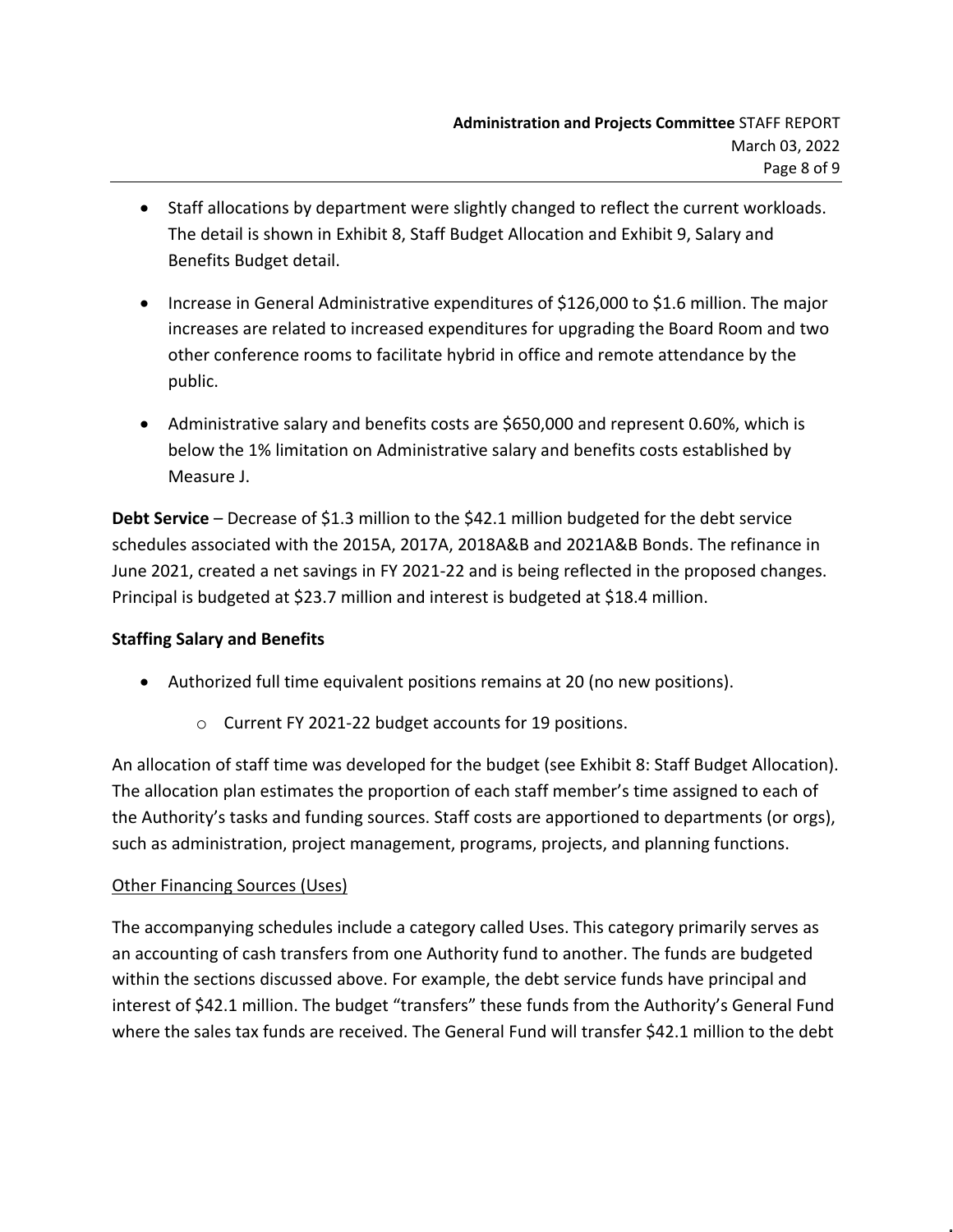service funds to pay the principal and interest related to the Authority's bonds. The FER will transfer \$1.1 million to authority approved projects and programs.

### **Description of Exhibits**

Exhibit 1 is a table showing revenues, expenditures, and changes in fund balance for all fund types as compared to the FY 2020-21 actuals, original FY 2021-22 budget, actuals through December 31, 2021, and proposed mid-year budget amounts for FY 2021-22.

Exhibit 2 is a table showing revenues, expenditures, and changes in fund balance. The Authority's finances are organized in "funds" and are shown in a similar format to the Internal Accounting Report.

Exhibit 3 is a revenue line-item budget detail for all funds with comparison to the original FY 2021-22 budget.

Exhibit 4 is an expenditure line-item budget detail for the Programs in addition to TFCA, GMS, and FER programs.

Exhibit 5 shows the line-item expenditure budget detail for the Projects. Measure C and Measure J projects are shown separately.

Exhibit 6 is an expenditure line-item budget detail for General Administration and Project Management. Authority-wide services, supplies, and fixed assets are usually contained in the Administration category.

Exhibit 7 shows the expenditure line item budget detail for the CMA sections: Regional Planning and Growth Management, Congestion Management, and Sustainable Communities Strategy implementation.

Exhibit 8 is the staff budget allocation to the respective categories, funding source, and budgeted amounts for the current and prior fiscal year.

Exhibit 9 is the salary and benefits budget detail for the Authority with comparison to the original FY 2021-22 budget.